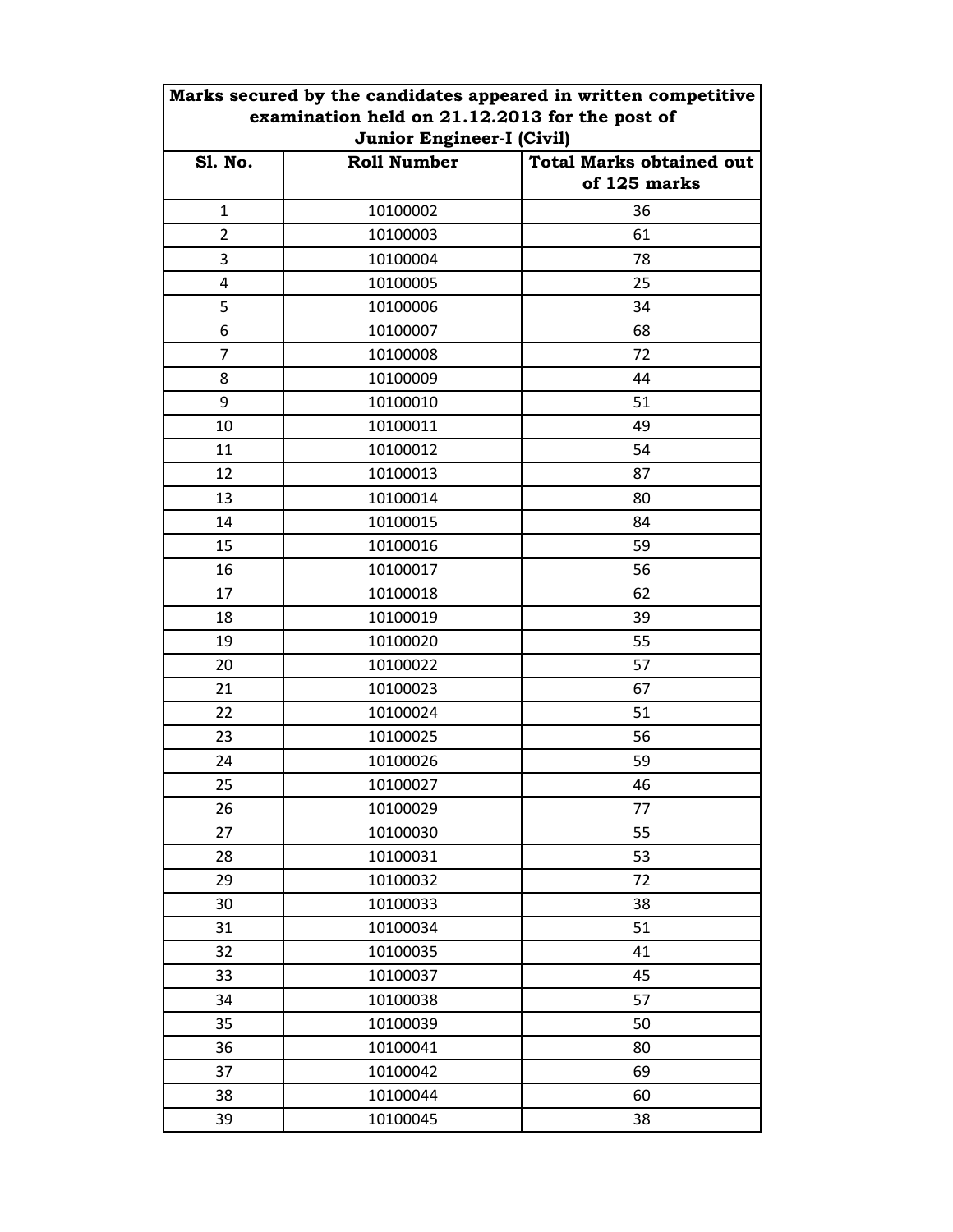| <b>Sl. No.</b> | <b>Roll Number</b> | <b>Total Marks obtained out</b><br>of 125 marks |
|----------------|--------------------|-------------------------------------------------|
| 40             | 10100046           | 40                                              |
| 41             | 10100047           | 58                                              |
| 42             | 10100048           | 43                                              |
|                |                    | 54                                              |
| 43             | 10100049           |                                                 |
| 44             | 10100050           | 50                                              |
| 45             | 10100051           | 78                                              |
| 46             | 10100052           | 59                                              |
| 47             | 10100053           | 49                                              |
| 48             | 10100054           | 53                                              |
| 49             | 10100055           | 64                                              |
| 50             | 10100056           | 35                                              |
| 51             | 10100057           | 69                                              |
| 52             | 10100058           | 55                                              |
| 53             | 10100059           | 65                                              |
| 54             | 10100060           | 65                                              |
| 55             | 10100062           | 38                                              |
| 56             | 10100063           | 72                                              |
| 57             | 10100064           | 32                                              |
| 58             | 10100065           | 67                                              |
| 59             | 10100066           | 60                                              |
| 60             | 10100067           | 65                                              |
| 61             | 10100068           | 59                                              |
| 62             | 10100069           | 60                                              |
| 63             | 10100071           | 60                                              |
| 64             | 10100072           | 56                                              |
| 65             | 10100073           | 57                                              |
| 66             | 10100074           | 55                                              |
| 67             | 10100075           | 42                                              |
| 68             | 10100076           | 30                                              |
| 69             | 10100077           | 33                                              |
| 70             | 10100078           | 24                                              |
| 71             | 10100079           | 39                                              |
| 72             | 10100080           | 38                                              |
| 73             | 10100081           | 88                                              |
| 74             | 10100082           | 72                                              |
| 75             | 10100085           | 42                                              |
| 76             | 10100086           | 55                                              |
| 77             | 10100088           | 46                                              |
| 78             | 10100089           | 36                                              |
| 79             | 10100091           | 48                                              |
| 80             | 10100092           | 61                                              |
| 81             | 10100093           | 48                                              |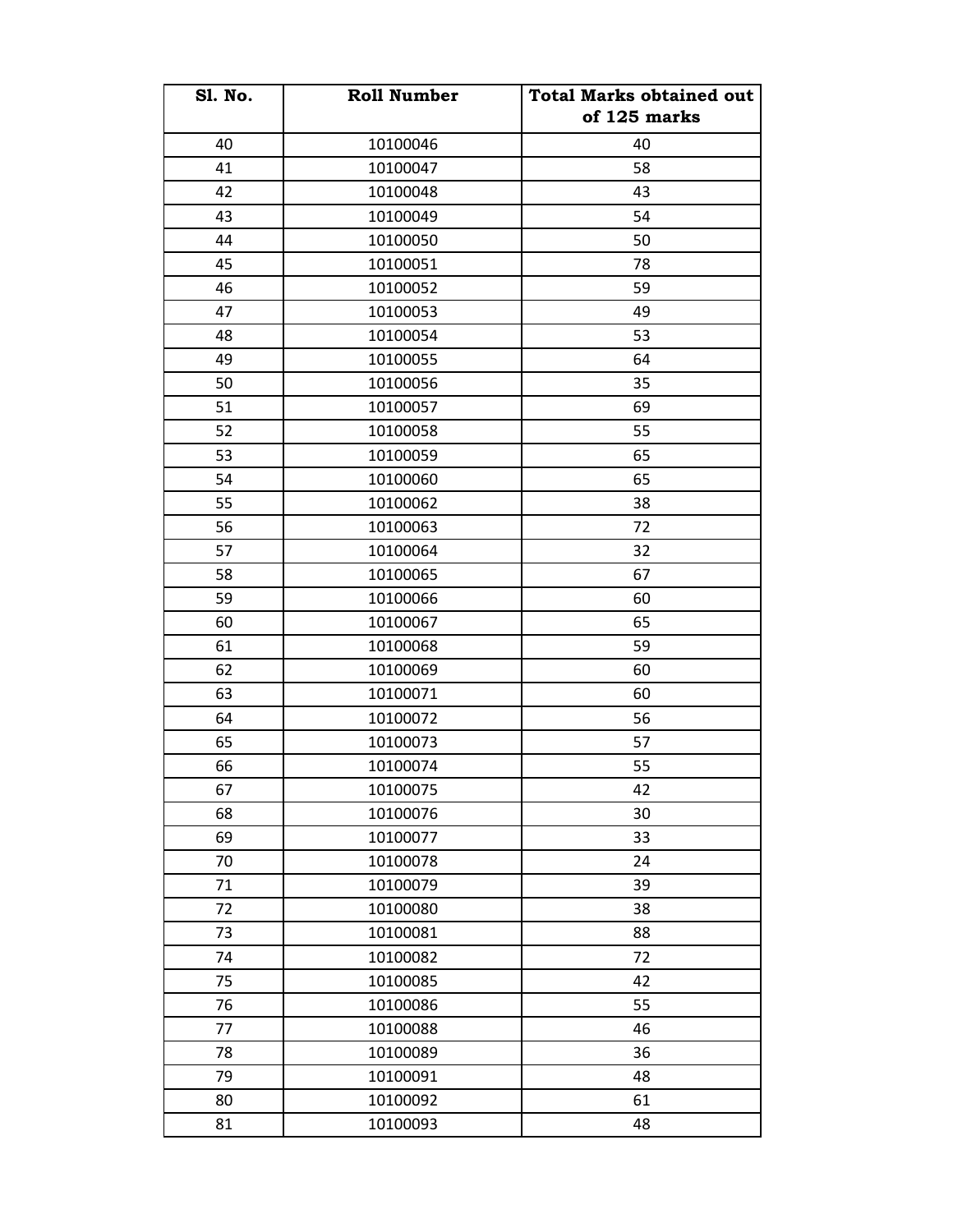| <b>Sl. No.</b> | <b>Roll Number</b> | <b>Total Marks obtained out</b> |
|----------------|--------------------|---------------------------------|
|                |                    | of 125 marks                    |
| 82             | 10100094           | 51                              |
| 83             | 10100095           | 53                              |
| 84             | 10100097           | 91                              |
| 85             | 10100098           | 71                              |
| 86             | 10100099           | 61                              |
| 87             | 10100100           | 89                              |
| 88             | 10100102           | 40                              |
| 89             | 10100104           | 52                              |
| 90             | 10100105           | 61                              |
| 91             | 10100106           | 61                              |
| 92             | 10100107           | 53                              |
| 93             | 10100108           | 56                              |
| 94             | 10100109           | 59                              |
| 95             | 10100110           | 80                              |
| 96             | 10100111           | 53                              |
| 97             | 10100112           | 56                              |
| 98             | 10100113           | 47                              |
| 99             | 10100114           | 49                              |
| 100            | 10100115           | 63                              |
| 101            | 10100116           | 77                              |
| 102            | 10100117           | 79                              |
| 103            | 10100118           | 69                              |
| 104            | 10100119           | 46                              |
| 105            | 10100121           | 46                              |
| 106            | 10100122           | 58                              |
| 107            | 10100125           | 50                              |
| 108            | 10100126           | 52                              |
| 109            | 10100127           | 68                              |
| 110            | 10100129           | 59                              |
| 111            | 10100130           | 60                              |
| 112            | 10100131           | 44                              |
| 113            | 10100132           | 36                              |
| 114            | 10100133           | 43                              |
| 115            | 10100134           | 65                              |
| 116            | 10100135           | 51                              |
| 117            | 10100136           | 44                              |
| 118            | 10100137           | 54                              |
| 119            | 10100138           | 56                              |
| 120            | 10100139           | 48                              |
| 121            | 10100140           | 79                              |
| 122            | 10100141           | 38                              |
| 123            | 10100142           | 46                              |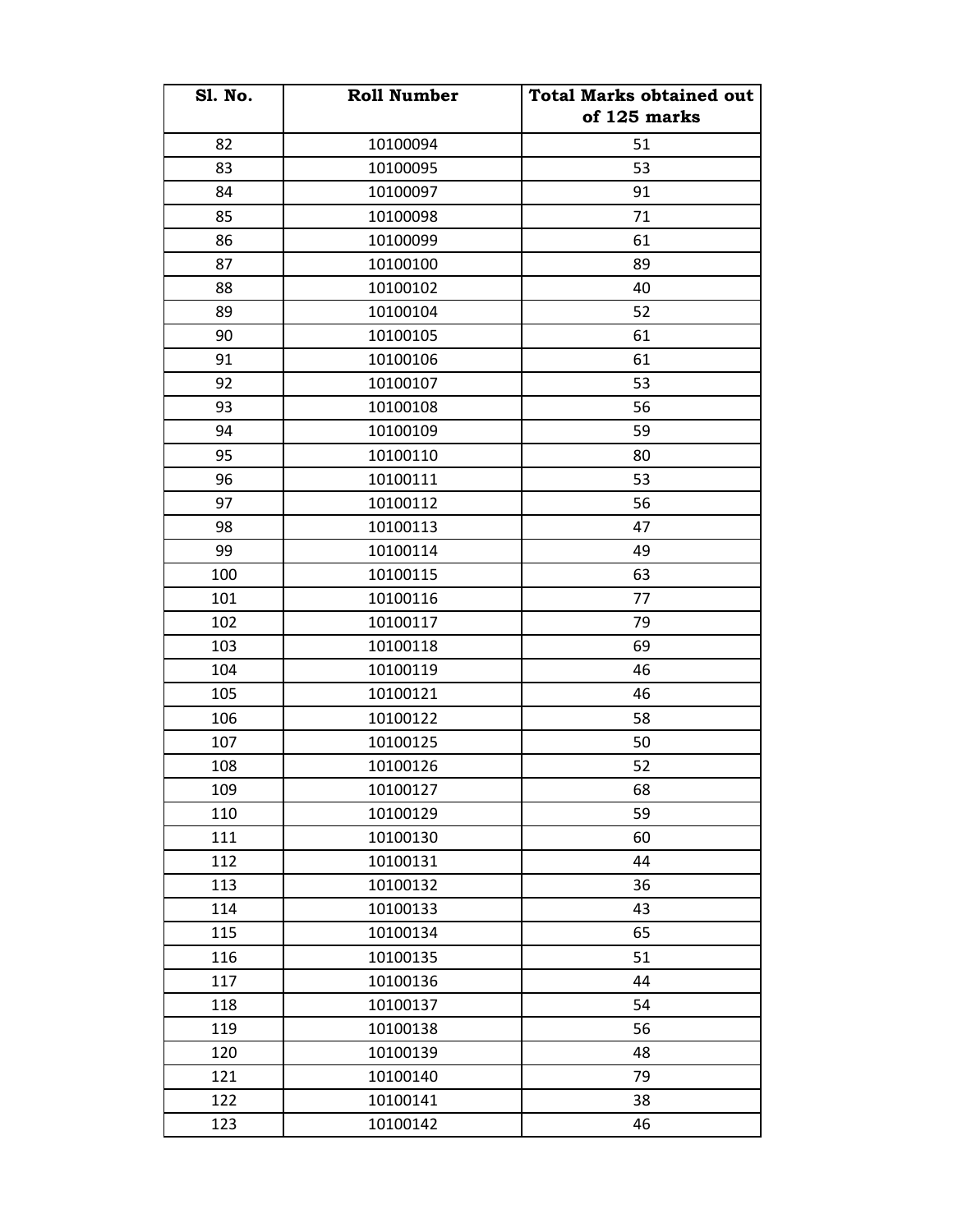| <b>Sl. No.</b> | <b>Roll Number</b> | <b>Total Marks obtained out</b> |
|----------------|--------------------|---------------------------------|
|                |                    | of 125 marks                    |
| 124            | 10100143           | 57                              |
| 125            | 10100144           | 49                              |
| 126            | 10100145           | 41                              |
| 127            | 10100146           | 59                              |
| 128            | 10100147           | 74                              |
| 129            | 10100148           | 81                              |
| 130            | 10100149           | 61                              |
| 131            | 10100151           | 50                              |
| 132            | 10100153           | 61                              |
| 133            | 10100155           | 77                              |
| 134            | 10100156           | 63                              |
| 135            | 10100158           | 66                              |
| 136            | 10100159           | 58                              |
| 137            | 10100160           | 60                              |
| 138            | 10100161           | 60                              |
| 139            | 10100162           | 28                              |
| 140            | 10100163           | 84                              |
| 141            | 10100164           | 44                              |
| 142            | 10100165           | 69                              |
| 143            | 10100166           | 90                              |
| 144            | 10100168           | 77                              |
| 145            | 10100170           | 56                              |
| 146            | 10100171           | 33                              |
| 147            | 10100172           | 49                              |
| 148            | 10100173           | 53                              |
| 149            | 10100174           | 42                              |
| 150            | 10100175           | 74                              |
| 151            | 10100177           | 38                              |
| 152            | 10100178           | 49                              |
| 153            | 10100179           | 55                              |
| 154            | 10100180           | 33                              |
| 155            | 10100181           | 33                              |
| 156            | 10100182           | 73                              |
| 157            | 10100183           | 68                              |
| 158            | 10100184           | 54                              |
| 159            | 10100185           | 34                              |
| 160            | 10100187           | 61                              |
| 161            | 10100188           | 41                              |
| 162            | 10100189           | 48                              |
| 163            | 10100190           | 50                              |
| 164            | 10100191           | 56                              |
| 165            | 10100192           | 47                              |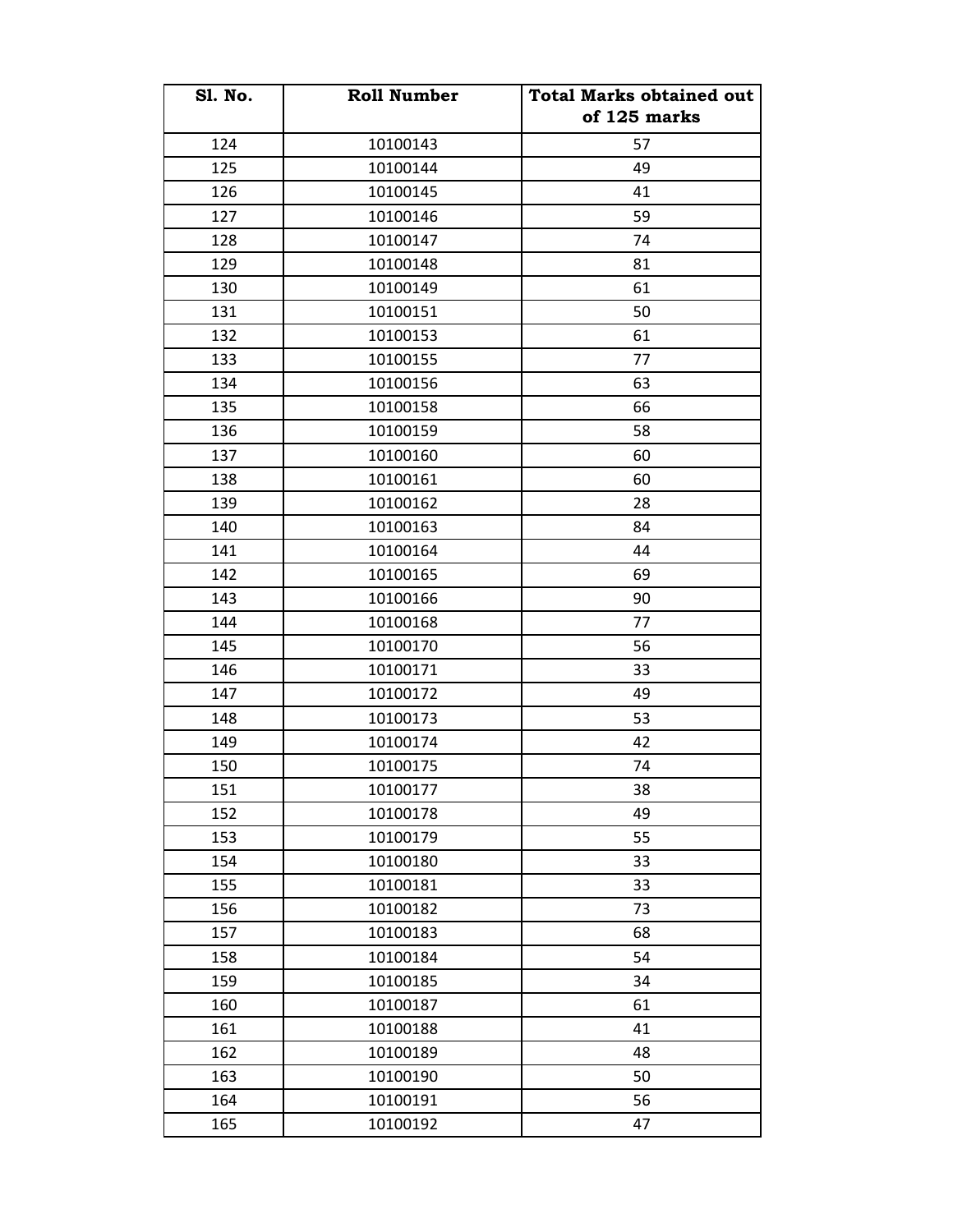| <b>S1. No.</b> | <b>Roll Number</b> | <b>Total Marks obtained out</b><br>of 125 marks |
|----------------|--------------------|-------------------------------------------------|
| 166            | 10100193           | 43                                              |
| 167            | 10100194           | 62                                              |
| 168            | 10100195           | 70                                              |
| 169            | 10100196           | 67                                              |
| 170            | 10100197           | 70                                              |
| 171            | 10100198           | 62                                              |
| 172            | 10100199           | 74                                              |
| 173            | 10100200           | 64                                              |
| 174            | 10100201           | 42                                              |
| 175            | 10100202           | 50                                              |
| 176            | 10100203           | 60                                              |
| 177            | 10100204           | 59                                              |
| 178            | 10100205           | 60                                              |
| 179            | 10100208           | 65                                              |
| 180            | 10100209           | 41                                              |
| 181            | 10100210           | 45                                              |
| 182            | 10100211           | 60                                              |
| 183            | 10100212           | 59                                              |
| 184            | 10100215           | 50                                              |
| 185            | 10100216           | 65                                              |
| 186            | 10100218           | 61                                              |
| 187            | 10100219           | 37                                              |
| 188            | 10100220           | 52                                              |
| 189            | 10100221           | 66                                              |
| 190            | 10100222           | 56                                              |
| 191            | 10100223           | 74                                              |
| 192            | 10100224           | 46                                              |
| 193            | 10100225           | 52                                              |
| 194            | 10100227           | 49                                              |
| 195            | 10100228           | 49                                              |
| 196            | 10100230           | 42                                              |
| 197            | 10100231           | 63                                              |
| 198            | 10100232           | 26                                              |
| 199            | 10100233           | 49                                              |
| 200            | 10100235           | 38                                              |
| 201            | 10100236           | 69                                              |
| 202            | 10100237           | 52                                              |
| 203            | 10100238           | 69                                              |
| 204            | 10100240           | 35                                              |
| 205            | 10100242           | 55                                              |
| 206            | 10100243           | 43                                              |
| 207            | 10100247           | 51                                              |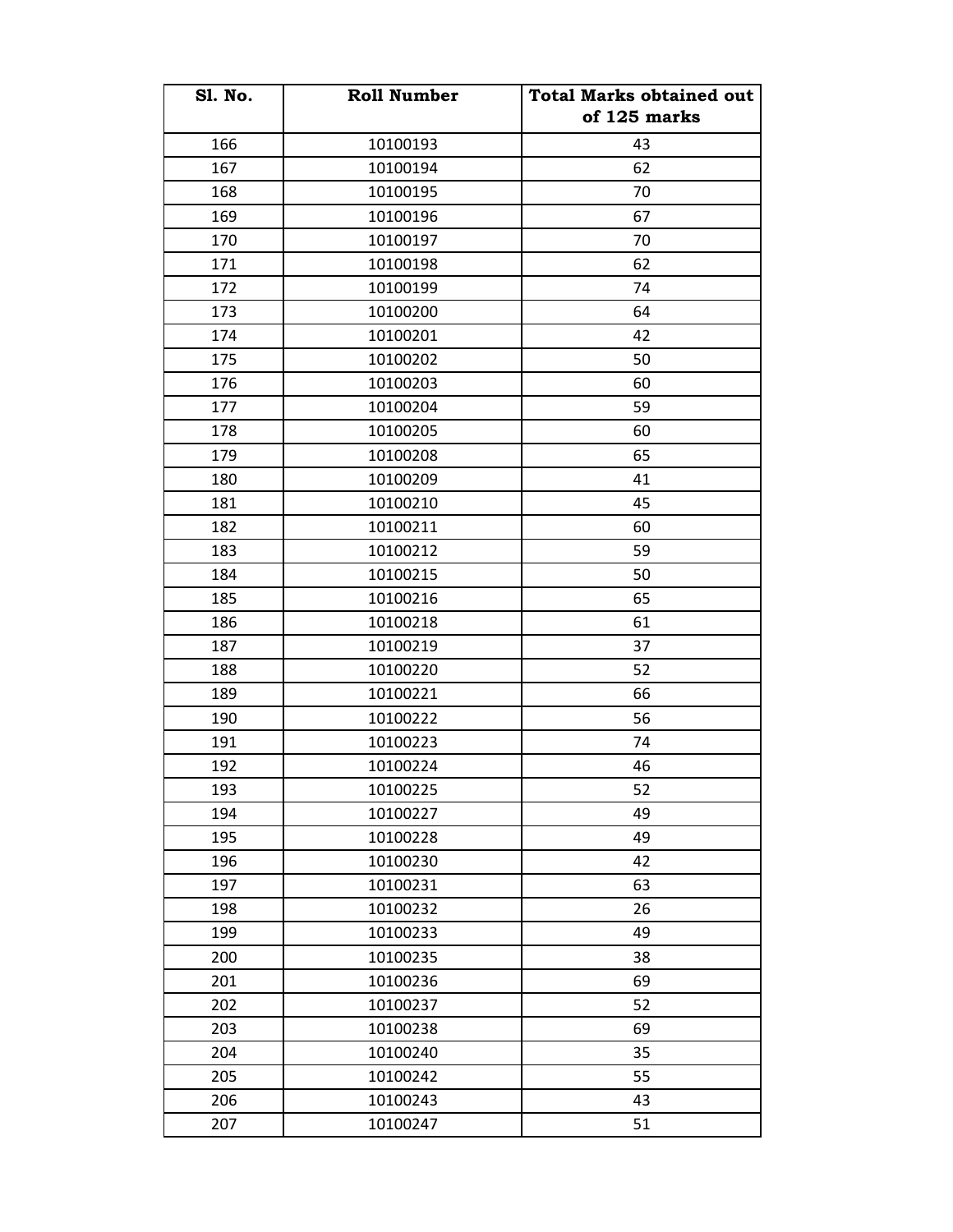| <b>Sl. No.</b> | <b>Roll Number</b> | <b>Total Marks obtained out</b> |
|----------------|--------------------|---------------------------------|
|                |                    | of 125 marks                    |
| 208            | 10100248           | 66                              |
| 209            | 10100249           | 49                              |
| 210            | 10100250           | 60                              |
| 211            | 10100251           | 56                              |
| 212            | 10100252           | 43                              |
| 213            | 10100253           | 56                              |
| 214            | 10100254           | 74                              |
| 215            | 10100255           | 57                              |
| 216            | 10100256           | 49                              |
| 217            | 10100258           | 60                              |
| 218            | 10100259           | 56                              |
| 219            | 10100260           | 48                              |
| 220            | 10100261           | 33                              |
| 221            | 10100262           | 24                              |
| 222            | 10100263           | 28                              |
| 223            | 10100266           | 42                              |
| 224            | 10100267           | 74                              |
| 225            | 10100270           | 88                              |
| 226            | 10100271           | 64                              |
| 227            | 10100272           | 28                              |
| 228            | 10100273           | 79                              |
| 229            | 10100274           | 53                              |
| 230            | 10100275           | 52                              |
| 231            | 10100276           | 43                              |
| 232            | 10100277           | 63                              |
| 233            | 10100279           | 74                              |
| 234            | 10100280           | 65                              |
| 235            | 10100282           | 35                              |
| 236            | 10100283           | 68                              |
| 237            | 10100284           | 53                              |
| 238            | 10100285           | 67                              |
| 239            | 10100286           | 56                              |
| 240            | 10100287           | 29                              |
| 241            | 10100288           | 61                              |
| 242            | 10100289           | 40                              |
| 243            | 10100290           | 63                              |
| 244            | 10100291           | 65                              |
| 245            | 10100292           | 60                              |
| 246            | 10100294           | 58                              |
| 247            | 10100295           | 50                              |
| 248            | 10100296           | 51                              |
| 249            | 10100297           | 32                              |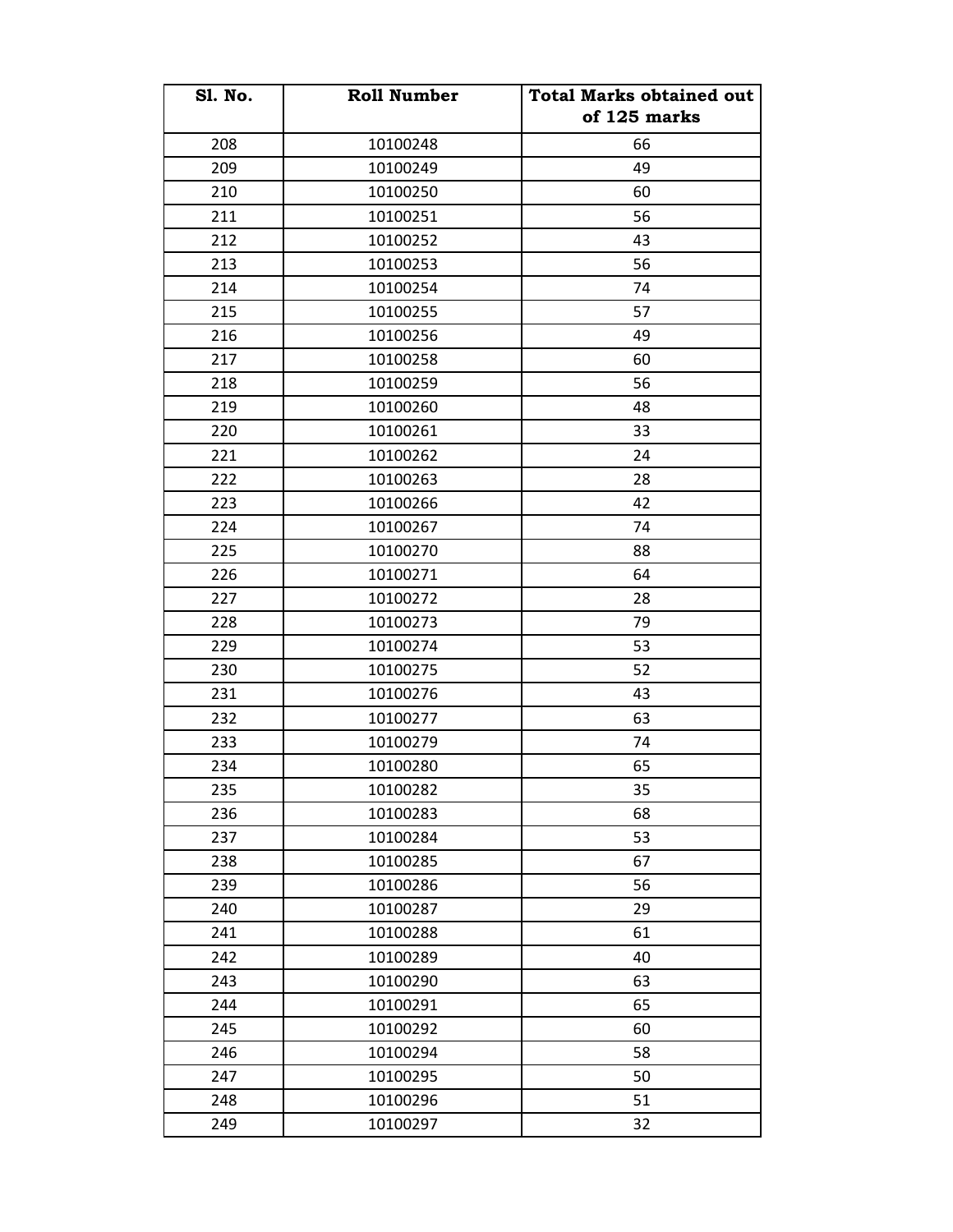| <b>S1. No.</b> | <b>Roll Number</b> | <b>Total Marks obtained out</b> |
|----------------|--------------------|---------------------------------|
|                |                    | of 125 marks                    |
| 250            | 10100298           | 31                              |
| 251            | 10100299           | 44                              |
| 252            | 10100300           | 53                              |
| 253            | 10100301           | 46                              |
| 254            | 10100302           | 56                              |
| 255            | 10100303           | 59                              |
| 256            | 10100304           | 76                              |
| 257            | 10100305           | 44                              |
| 258            | 10100307           | 62                              |
| 259            | 10100308           | 49                              |
| 260            | 10100309           | 67                              |
| 261            | 10100310           | 58                              |
| 262            | 10100311           | 54                              |
| 263            | 10100312           | 65                              |
| 264            | 10100313           | 73                              |
| 265            | 10100314           | 51                              |
| 266            | 10100315           | 51                              |
| 267            | 10100316           | 43                              |
| 268            | 10100317           | 54                              |
| 269            | 10100318           | 70                              |
| 270            | 10100319           | 60                              |
| 271            | 10100320           | 66                              |
| 272            | 10100321           | 61                              |
| 273            | 10100322           | 32                              |
| 274            | 10100323           | 70                              |
| 275            | 10100324           | 71                              |
| 276            | 10100325           | 68                              |
| 277            | 10100326           | 70                              |
| 278            | 10100327           | 49                              |
| 279            | 10100328           | 65                              |
| 280            | 10100329           | 69                              |
| 281            | 10100330           | 62                              |
| 282            | 10100331           | 69                              |
| 283            | 10100332           | 48                              |
| 284            | 10100333           | 50                              |
| 285            | 10100335           | 82                              |
| 286            | 10100337           | 70                              |
| 287            | 10100338           | 77                              |
| 288            | 10100339           | 38                              |
| 289            | 10100341           | 35                              |
| 290            | 10100342           | 61                              |
| 291            | 10100343           | 79                              |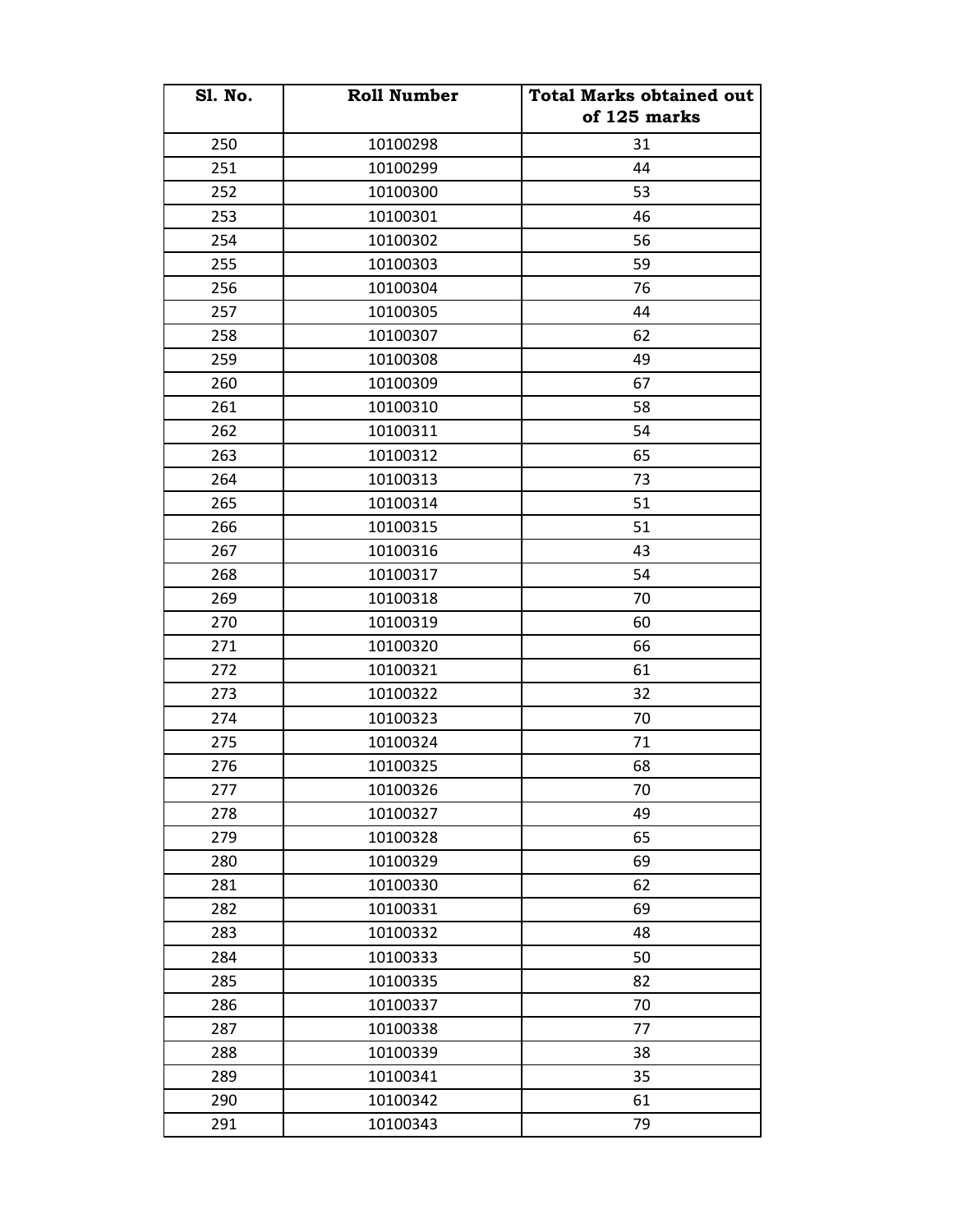| <b>S1. No.</b> | <b>Roll Number</b> | <b>Total Marks obtained out</b> |
|----------------|--------------------|---------------------------------|
|                |                    | of 125 marks                    |
| 292            | 10100344           | 56                              |
| 293            | 10100346           | 51                              |
| 294            | 10100347           | 73                              |
| 295            | 10100348           | 30                              |
| 296            | 10100349           | 64                              |
| 297            | 10100351           | 69                              |
| 298            | 10100353           | 70                              |
| 299            | 10100354           | 67                              |
| 300            | 10100355           | 81                              |
| 301            | 10100356           | 65                              |
| 302            | 10100357           | 54                              |
| 303            | 10100358           | 68                              |
| 304            | 10100359           | 46                              |
| 305            | 10100360           | 54                              |
| 306            | 10100361           | 83                              |
| 307            | 10100362           | 29                              |
| 308            | 10100364           | 43                              |
| 309            | 10100365           | 82                              |
| 310            | 10100366           | 75                              |
| 311            | 10100369           | 48                              |
| 312            | 10100370           | 43                              |
| 313            | 10100372           | 51                              |
| 314            | 10100373           | 69                              |
| 315            | 10100375           | 59                              |
| 316            | 10100376           | 34                              |
| 317            | 10100377           | 51                              |
| 318            | 10100378           | 38                              |
| 319            | 10100379           | 34                              |
| 320            | 10100380           | 26                              |
| 321            | 10100381           | 58                              |
| 322            | 10100382           | 76                              |
| 323            | 10100383           | 47                              |
| 324            | 10100385           | 79                              |
| 325            | 10100386           | 65                              |
| 326            | 10100388           | 85                              |
| 327            | 10100389           | 58                              |
| 328            | 10100390           | 40                              |
| 329            | 10100391           | 62                              |
| 330            | 10100392           | 45                              |
| 331            | 10100394           | 64                              |
| 332            | 10100395           | 74                              |
| 333            | 10100396           | 65                              |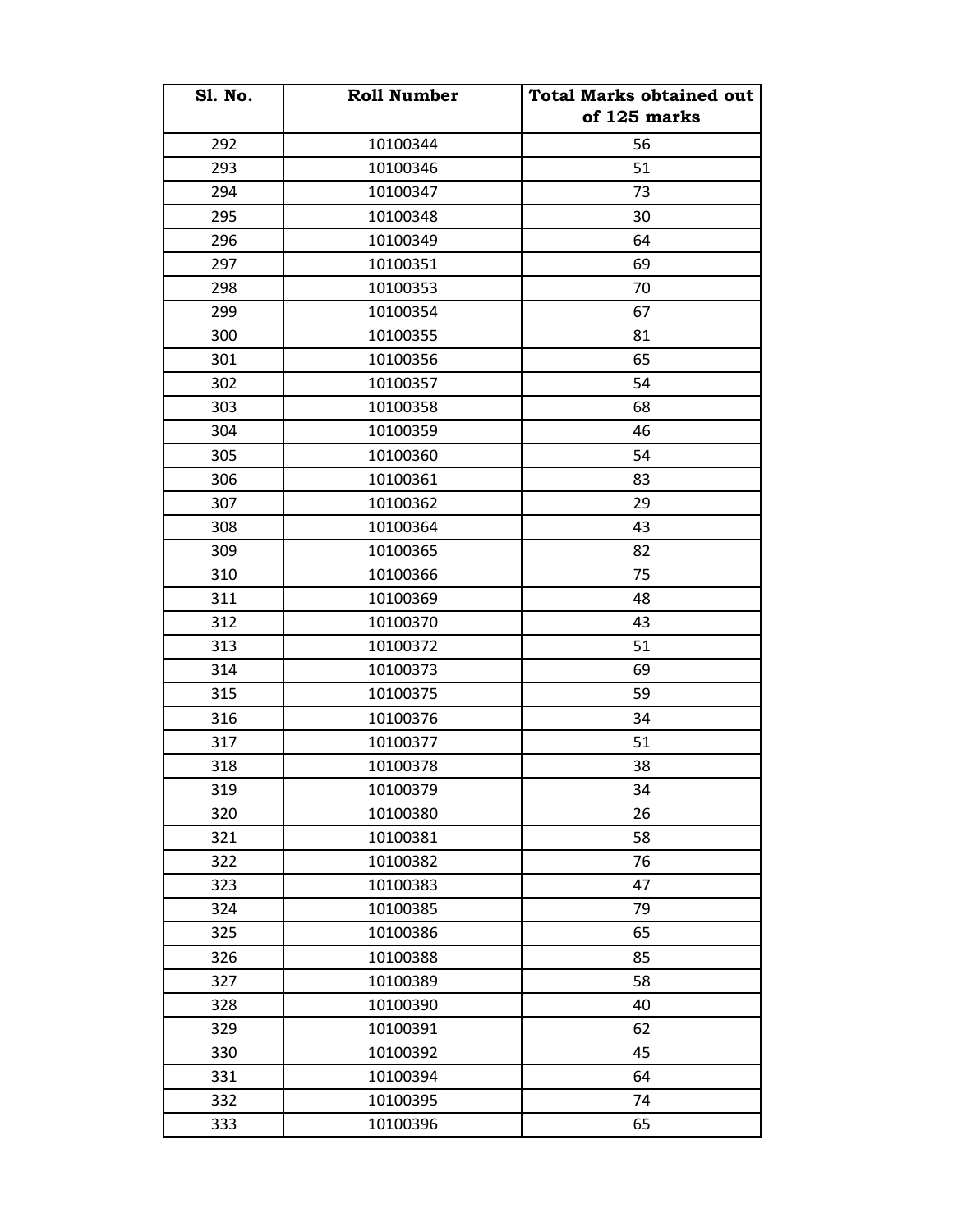| <b>Sl. No.</b> | <b>Roll Number</b> | <b>Total Marks obtained out</b> |
|----------------|--------------------|---------------------------------|
|                |                    | of 125 marks                    |
| 334            | 10100399           | 79                              |
| 335            | 10100400           | 43                              |
| 336            | 10100401           | 64                              |
| 337            | 10100402           | 58                              |
| 338            | 10100404           | 64                              |
| 339            | 10100406           | 44                              |
| 340            | 10100409           | 41                              |
| 341            | 10100410           | 56                              |
| 342            | 10100412           | 95                              |
| 343            | 10100413           | 44                              |
| 344            | 10100414           | 55                              |
| 345            | 10100415           | 77                              |
| 346            | 10100417           | 40                              |
| 347            | 10100418           | 72                              |
| 348            | 10100420           | 46                              |
| 349            | 10100421           | 70                              |
| 350            | 10100422           | 75                              |
| 351            | 10100423           | 51                              |
| 352            | 10100424           | 57                              |
| 353            | 10100425           | 68                              |
| 354            | 10100426           | 43                              |
| 355            | 10100428           | 47                              |
| 356            | 10100429           | 54                              |
| 357            | 10100430           | 51                              |
| 358            | 10100431           | 53                              |
| 359            | 10100432           | 46                              |
| 360            | 10100434           | 80                              |
| 361            | 10100435           | 29                              |
| 362            | 10100436           | 63                              |
| 363            | 10100437           | 49                              |
| 364            | 10100439           | 36                              |
| 365            | 10100440           | 75                              |
| 366            | 10100441           | 68                              |
| 367            | 10100442           | 79                              |
| 368            | 10100443           | 87                              |
| 369            | 10100444           | 76                              |
| 370            | 10100445           | 75                              |
| 371            | 10100446           | 31                              |
| 372            | 10100447           | 66                              |
| 373            | 10100448           | 47                              |
| 374            | 10100449           | 48                              |
| 375            | 10100451           | 67                              |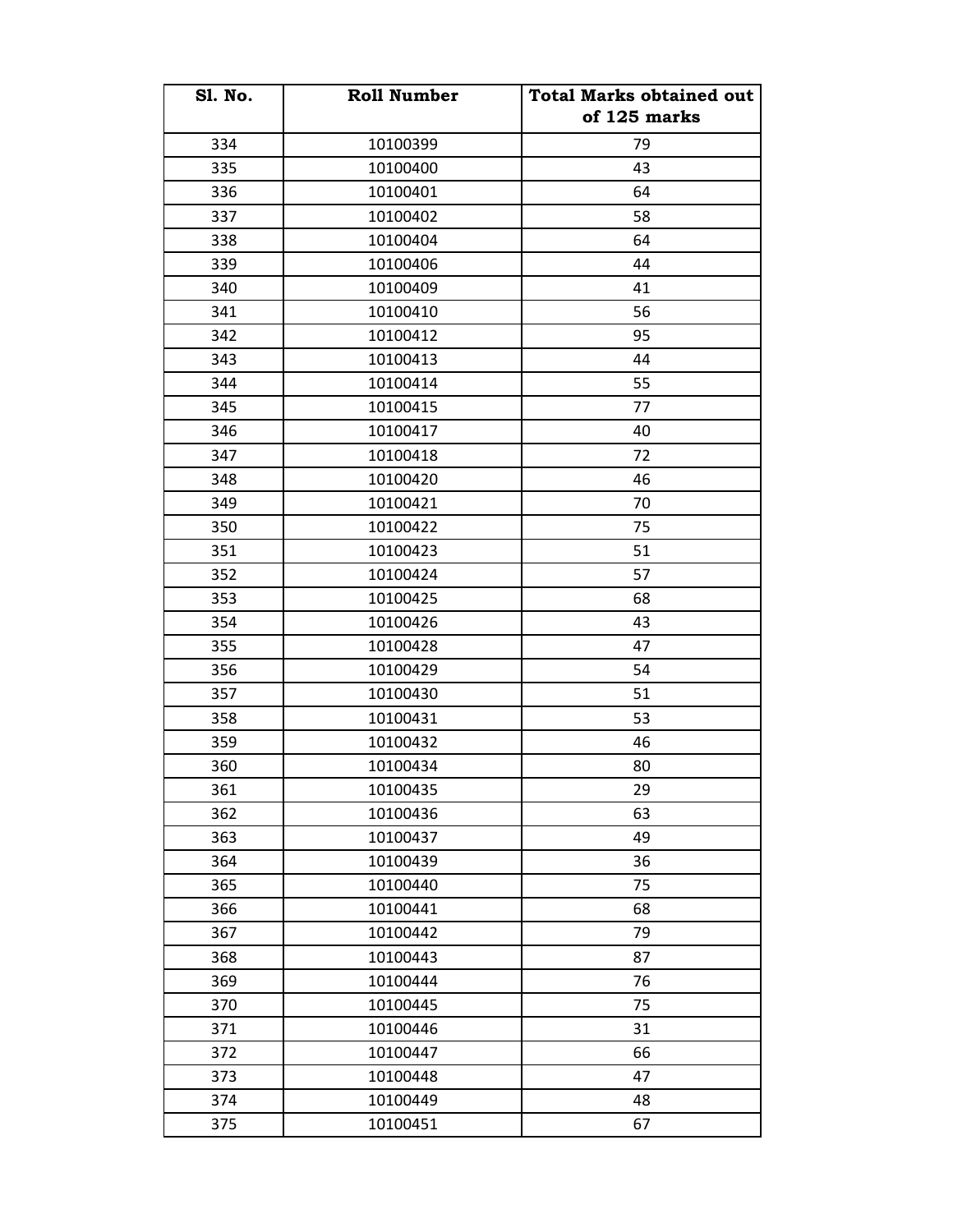| <b>Sl. No.</b> | <b>Roll Number</b> | <b>Total Marks obtained out</b> |
|----------------|--------------------|---------------------------------|
|                |                    | of 125 marks                    |
| 376            | 10100454           | 53                              |
| 377            | 10100455           | 51                              |
| 378            | 10100457           | 76                              |
| 379            | 10100459           | 67                              |
| 380            | 10100460           | 49                              |
| 381            | 10100461           | 77                              |
| 382            | 10100463           | 47                              |
| 383            | 10100464           | 46                              |
| 384            | 10100465           | 43                              |
| 385            | 10100466           | 54                              |
| 386            | 10100468           | 53                              |
| 387            | 10100469           | 63                              |
| 388            | 10100470           | 51                              |
| 389            | 10100472           | 45                              |
| 390            | 10100473           | 37                              |
| 391            | 10100474           | 48                              |
| 392            | 10100475           | 59                              |
| 393            | 10100476           | 67                              |
| 394            | 10100477           | 71                              |
| 395            | 10100478           | 41                              |
| 396            | 10100479           | 46                              |
| 397            | 10100482           | 88                              |
| 398            | 10100486           | 31                              |
| 399            | 10100487           | 64                              |
| 400            | 10100488           | 45                              |
| 401            | 10100489           | 55                              |
| 402            | 10100491           | 78                              |
| 403            | 10100492           | 57                              |
| 404            | 10100493           | 47                              |
| 405            | 10100494           | 53                              |
| 406            | 10100495           | 45                              |
| 407            | 10100496           | 51                              |
| 408            | 10100497           | 46                              |
| 409            | 10100498           | 68                              |
| 410            | 10100500           | 42                              |
| 411            | 10100502           | 54                              |
| 412            | 10100503           | 52                              |
| 413            | 10100504           | 39                              |
| 414            | 10100505           | 68                              |
| 415            | 10100506           | 56                              |
| 416            | 10100507           | 63                              |
| 417            | 10100508           | 54                              |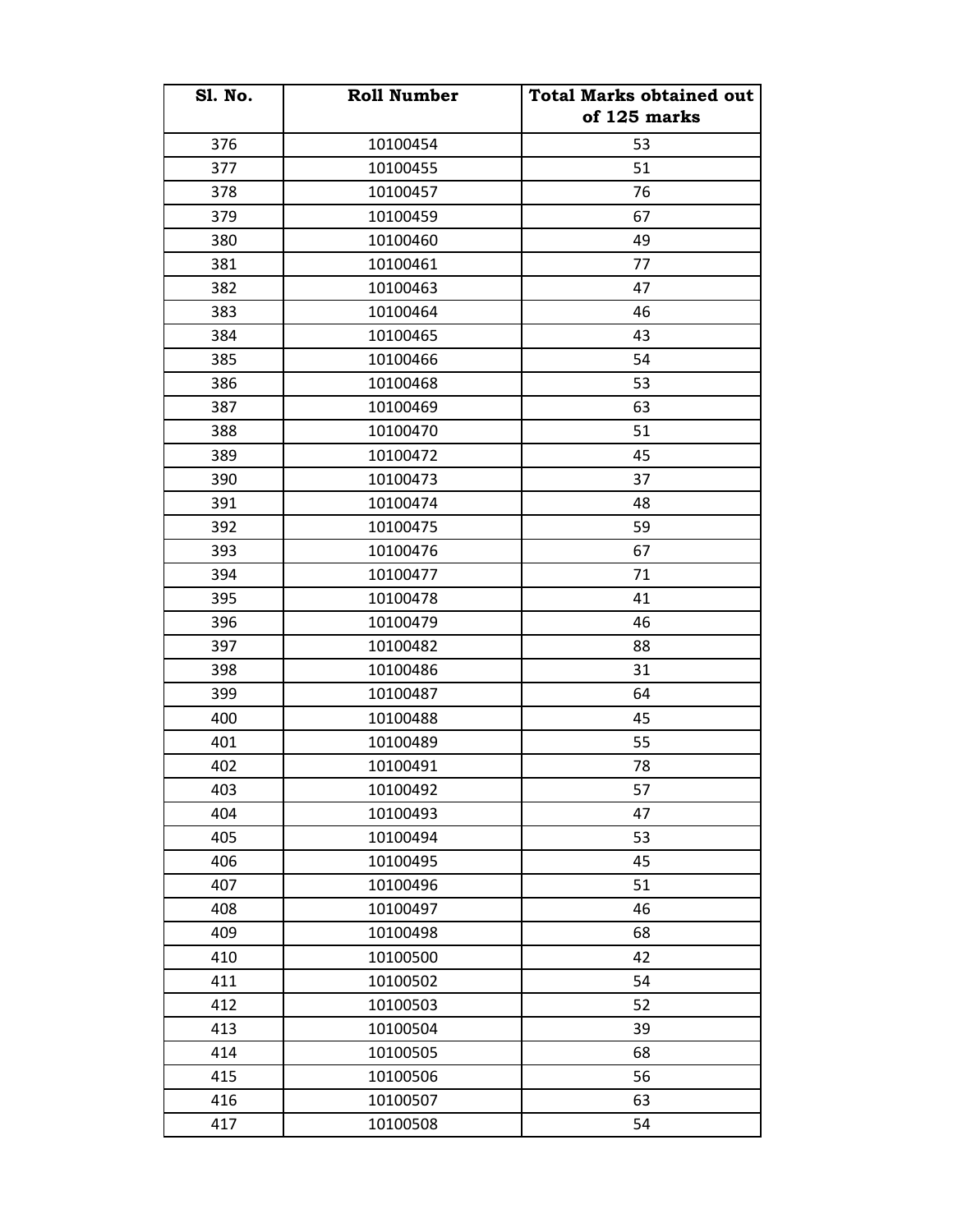| <b>Sl. No.</b> | <b>Roll Number</b> | <b>Total Marks obtained out</b> |
|----------------|--------------------|---------------------------------|
|                |                    | of 125 marks                    |
| 418            | 10100509           | 52                              |
| 419            | 10100510           | 57                              |
| 420            | 10100511           | 68                              |
| 421            | 10100513           | 98                              |
| 422            | 10100515           | 55                              |
| 423            | 10100516           | 49                              |
| 424            | 10100517           | 75                              |
| 425            | 10100518           | 60                              |
| 426            | 10100519           | 37                              |
| 427            | 10100520           | 47                              |
| 428            | 10100521           | 43                              |
| 429            | 10100522           | 64                              |
| 430            | 10100523           | 45                              |
| 431            | 10100524           | 41                              |
| 432            | 10100525           | 69                              |
| 433            | 10100526           | 50                              |
| 434            | 10100527           | 45                              |
| 435            | 10100528           | 23                              |
| 436            | 10100529           | 67                              |
| 437            | 10100530           | 42                              |
| 438            | 10100531           | 31                              |
| 439            | 10100532           | 43                              |
| 440            | 10100533           | 64                              |
| 441            | 10100534           | 40                              |
| 442            | 10100535           | 71                              |
| 443            | 10100537           | 27                              |
| 444            | 10100538           | 39                              |
| 445            | 10100539           | 51                              |
| 446            | 10100540           | 41                              |
| 447            | 10100541           | 41                              |
| 448            | 10100542           | 42                              |
| 449            | 10100543           | 68                              |
| 450            | 10100544           | 71                              |
| 451            | 10100545           | 67                              |
| 452            | 10100547           | 64                              |
| 453            | 10100548           | 56                              |
| 454            | 10100550           | 62                              |
| 455            | 10100551           | 61                              |
| 456            | 10100552           | 51                              |
| 457            | 10100553           | 67                              |
| 458            | 10100554           | 78                              |
| 459            | 10100557           | 64                              |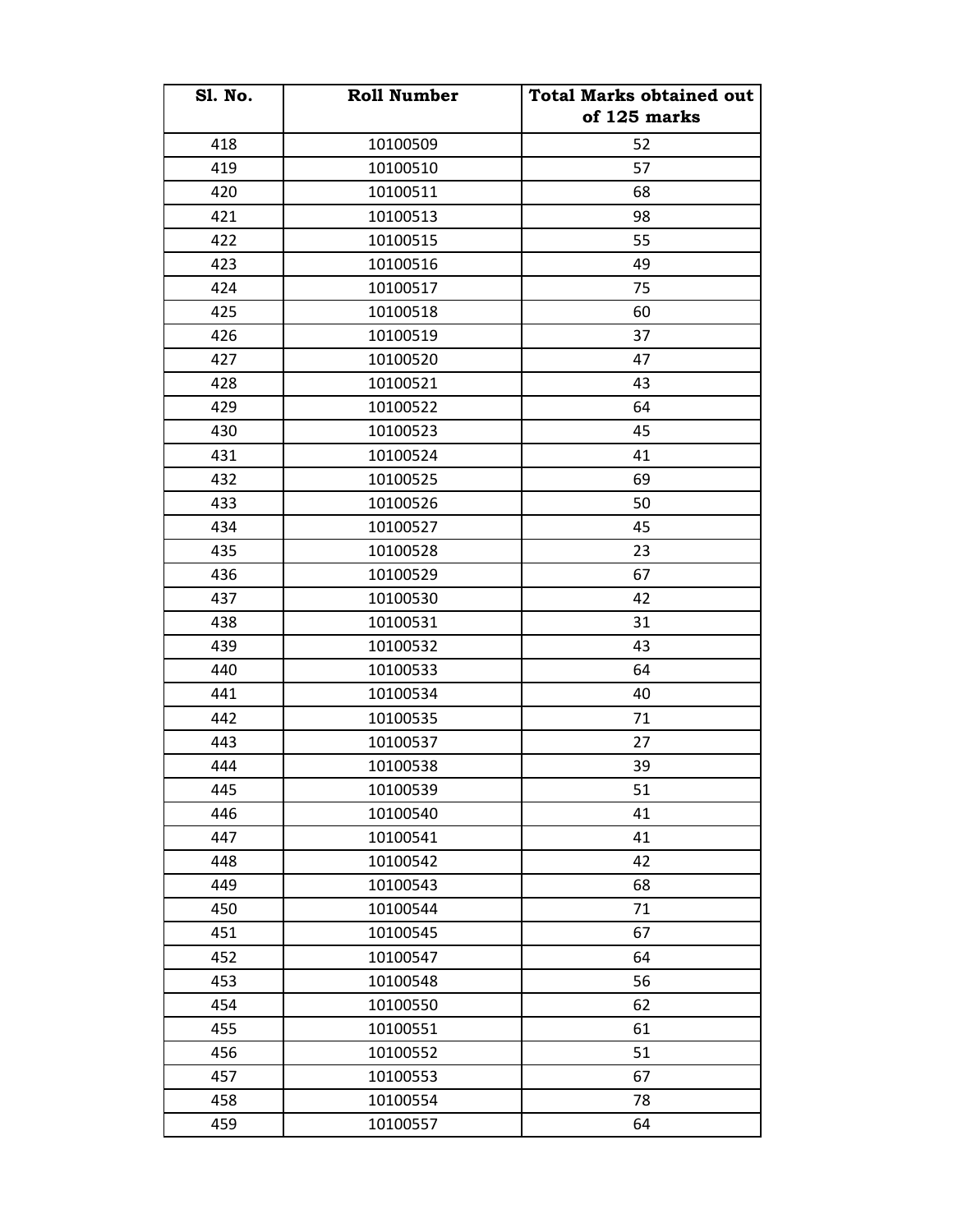| <b>S1. No.</b> | <b>Roll Number</b> | <b>Total Marks obtained out</b> |
|----------------|--------------------|---------------------------------|
|                |                    | of 125 marks                    |
| 460            | 10100559           | 55                              |
| 461            | 10100560           | 51                              |
| 462            | 10100561           | 60                              |
| 463            | 10100562           | 77                              |
| 464            | 10100563           | 58                              |
| 465            | 10100564           | 47                              |
| 466            | 10100565           | 60                              |
| 467            | 10100566           | 88                              |
| 468            | 10100567           | 67                              |
| 469            | 10100568           | 42                              |
| 470            | 10100569           | 57                              |
| 471            | 10100570           | 47                              |
| 472            | 10100571           | 43                              |
| 473            | 10100572           | 73                              |
| 474            | 10100573           | 63                              |
| 475            | 10100575           | 33                              |
| 476            | 10100576           | 56                              |
| 477            | 10100577           | 70                              |
| 478            | 10100578           | 33                              |
| 479            | 10100579           | 56                              |
| 480            | 10100580           | 44                              |
| 481            | 10100581           | 46                              |
| 482            | 10100582           | 47                              |
| 483            | 10100584           | 61                              |
| 484            | 10100586           | 49                              |
| 485            | 10100588           | 52                              |
| 486            | 10100589           | 56                              |
| 487            | 10100590           | 76                              |
| 488            | 10100591           | 55                              |
| 489            | 10100592           | 41                              |
| 490            | 10100593           | 53                              |
| 491            | 10100594           | 67                              |
| 492            | 10100595           | 56                              |
| 493            | 10100596           | 63                              |
| 494            | 10100598           | 42                              |
| 495            | 10100599           | 67                              |
| 496            | 10100600           | 45                              |
| 497            | 10100601           | 42                              |
| 498            | 10100602           | 33                              |
| 499            | 10100603           | 62                              |
| 500            | 10100604           | 57                              |
| 501            | 10100605           | 49                              |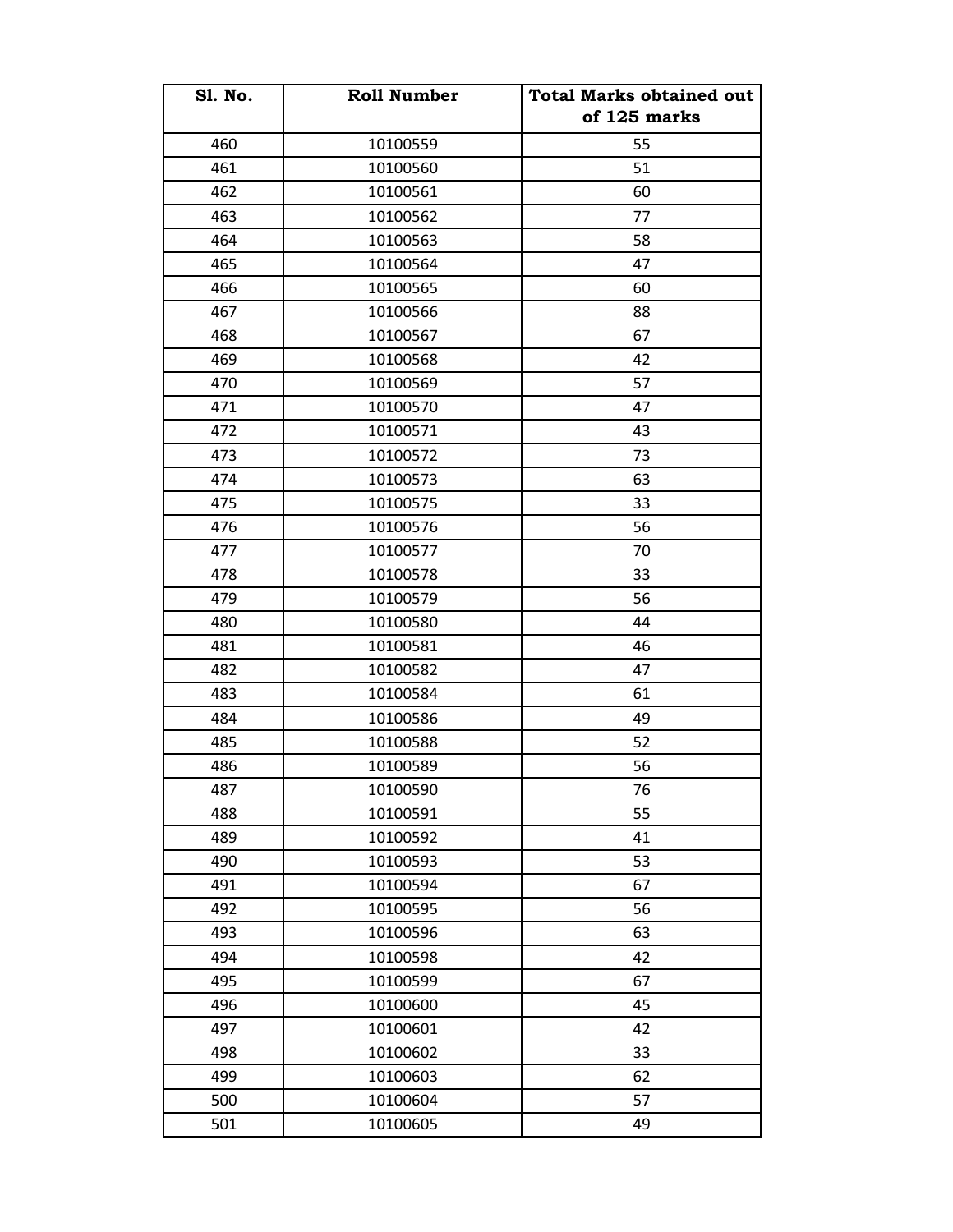| <b>Sl. No.</b> | <b>Roll Number</b> | <b>Total Marks obtained out</b> |
|----------------|--------------------|---------------------------------|
|                |                    | of 125 marks                    |
| 502            | 10100606           | 59                              |
| 503            | 10100607           | 70                              |
| 504            | 10100608           | 48                              |
| 505            | 10100610           | 26                              |
| 506            | 10100613           | 50                              |
| 507            | 10100614           | 54                              |
| 508            | 10100616           | 48                              |
| 509            | 10100617           | 64                              |
| 510            | 10100618           | 65                              |
| 511            | 10100619           | 67                              |
| 512            | 10100620           | 33                              |
| 513            | 10100621           | 46                              |
| 514            | 10100622           | 52                              |
| 515            | 10100623           | 67                              |
| 516            | 10100624           | 28                              |
| 517            | 10100625           | 59                              |
| 518            | 10100626           | 35                              |
| 519            | 10100627           | 62                              |
| 520            | 10100628           | 45                              |
| 521            | 10100629           | 23                              |
| 522            | 10100630           | 62                              |
| 523            | 10100631           | 58                              |
| 524            | 10100632           | 33                              |
| 525            | 10100633           | 64                              |
| 526            | 10100634           | 37                              |
| 527            | 10100635           | 52                              |
| 528            | 10100637           | 71                              |
| 529            | 10100638           | 49                              |
| 530            | 10100639           | 48                              |
| 531            | 10100640           | 48                              |
| 532            | 10100641           | 57                              |
| 533            | 10100643           | 53                              |
| 534            | 10100644           | 76                              |
| 535            | 10100645           | 17                              |
| 536            | 10100646           | 59                              |
| 537            | 10100647           | 73                              |
| 538            | 10100648           | 44                              |
| 539            | 10100649           | 52                              |
| 540            | 10100650           | 48                              |
| 541            | 10200652           | 48                              |
| 542            | 10200653           | 38                              |
| 543            | 10200654           | 68                              |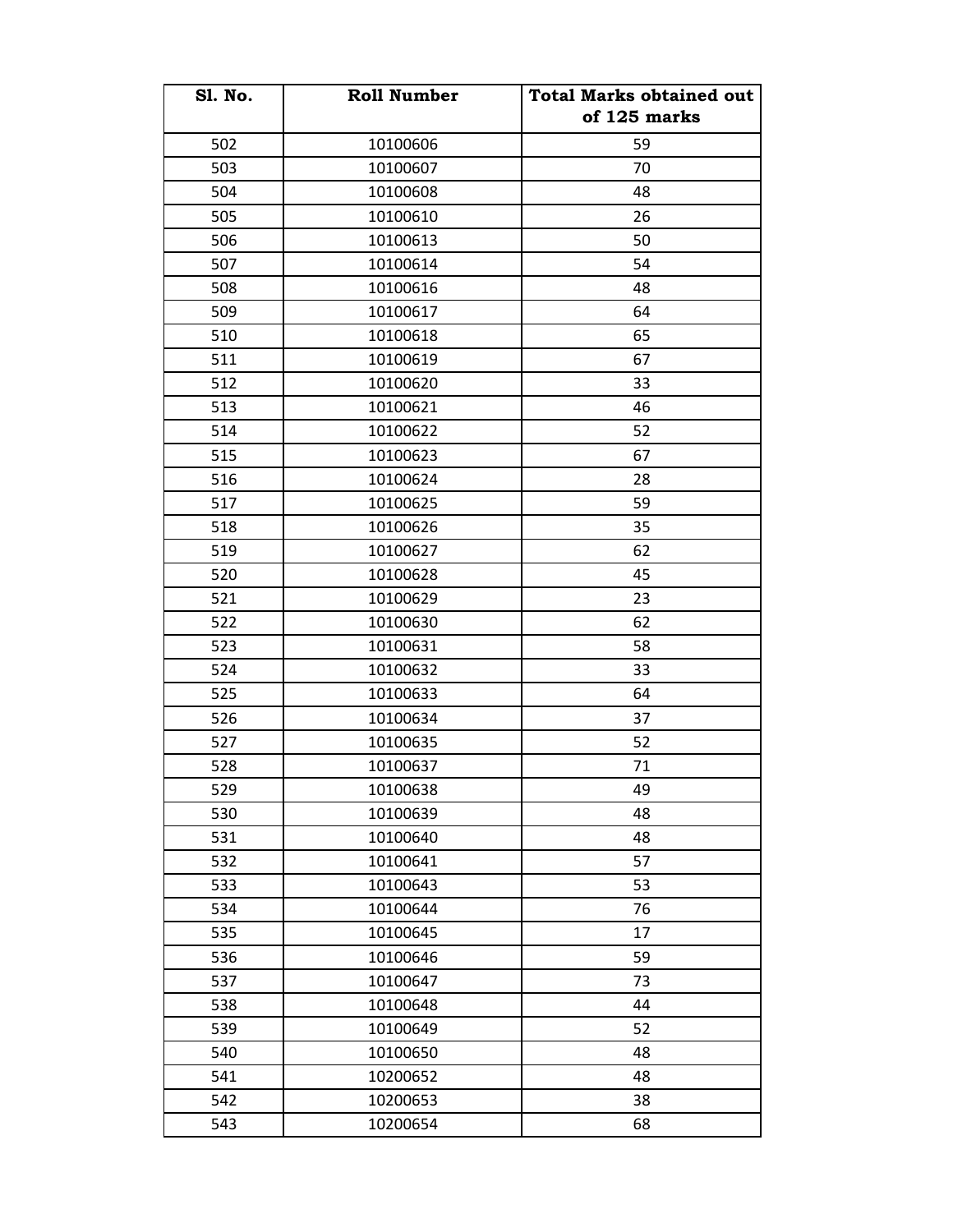| <b>Sl. No.</b> | <b>Roll Number</b> | <b>Total Marks obtained out</b> |
|----------------|--------------------|---------------------------------|
|                |                    | of 125 marks                    |
| 544            | 10200655           | 35                              |
| 545            | 10200656           | 50                              |
| 546            | 10200657           | 41                              |
| 547            | 10200658           | 44                              |
| 548            | 10200659           | 67                              |
| 549            | 10200660           | 44                              |
| 550            | 10200661           | 54                              |
| 551            | 10200662           | 65                              |
| 552            | 10200663           | 37                              |
| 553            | 10200664           | 52                              |
| 554            | 10200665           | 71                              |
| 555            | 10200666           | 66                              |
| 556            | 10200667           | 60                              |
| 557            | 10200669           | 88                              |
| 558            | 10200670           | 75                              |
| 559            | 10200671           | 56                              |
| 560            | 10200672           | 50                              |
| 561            | 10200673           | 48                              |
| 562            | 10200674           | 56                              |
| 563            | 10200675           | 52                              |
| 564            | 10200676           | 44                              |
| 565            | 10200677           | 55                              |
| 566            | 10200678           | 4                               |
| 567            | 10200679           | 70                              |
| 568            | 10200680           | 67                              |
| 569            | 10200681           | 45                              |
| 570            | 10200682           | 55                              |
| 571            | 10200683           | 77                              |
| 572            | 10200684           | 59                              |
| 573            | 10200686           | 61                              |
| 574            | 10200687           | 73                              |
| 575            | 10200688           | 55                              |
| 576            | 10200689           | 60                              |
| 577            | 10200691           | 59                              |
| 578            | 10200693           | 65                              |
| 579            | 10200694           | 40                              |
| 580            | 10200695           | 48                              |
| 581            | 10200696           | 46                              |
| 582            | 10200697           | 59                              |
| 583            | 10200698           | 80                              |
| 584            | 10200699           | 49                              |
| 585            | 10200700           | 43                              |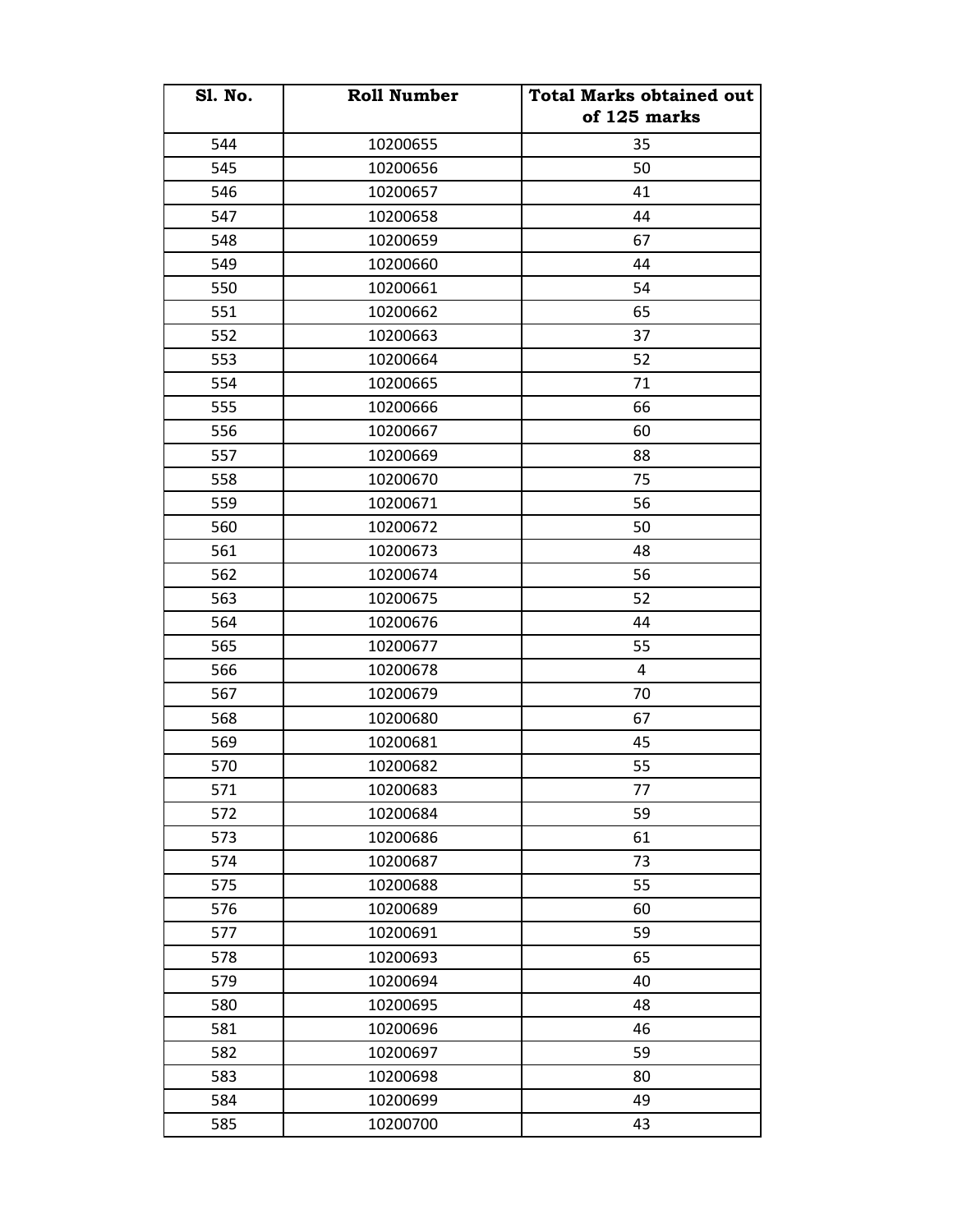| <b>S1. No.</b> | <b>Roll Number</b> | <b>Total Marks obtained out</b><br>of 125 marks |
|----------------|--------------------|-------------------------------------------------|
| 586            | 10200701           | 45                                              |
| 587            | 10200702           | 56                                              |
| 588            | 10200703           | 36                                              |
| 589            | 10200704           | 40                                              |
| 590            | 10200705           | 69                                              |
| 591            | 10200706           | 51                                              |
| 592            | 10200708           | 78                                              |
| 593            | 10200709           | 84                                              |
| 594            | 10200711           | 61                                              |
| 595            | 10200712           | 68                                              |
| 596            | 10200713           | 54                                              |
| 597            | 10200714           | 60                                              |
| 598            | 10200715           | 57                                              |
| 599            | 10200718           | 45                                              |
| 600            | 10200719           | 49                                              |
| 601            | 10200720           | 43                                              |
| 602            | 10200721           | 70                                              |
| 603            | 10200723           | 38                                              |
| 604            | 10200725           | 44                                              |
| 605            | 10200726           | 53                                              |
| 606            | 10200727           | 68                                              |
| 607            | 10200728           | 48                                              |
| 608            | 10200731           | 70                                              |
| 609            | 10200733           | 55                                              |
| 610            | 10200734           | 48                                              |
| 611            | 10200735           | 74                                              |
| 612            | 10200736           | 74                                              |
| 613            | 10200737           | 34                                              |
| 614            | 10200739           | 54                                              |
| 615            | 10200740           | 47                                              |
| 616            | 10200741           | 67                                              |
| 617            | 10200742           | 74                                              |
| 618            | 10200743           | 82                                              |
| 619            | 10200744           | 55                                              |
| 620            | 10200745           | 66                                              |
| 621            | 10200746           | 81                                              |
| 622            | 10200747           | 61                                              |
| 623            | 10200748           | 34                                              |
| 624            | 10200749           | 48                                              |
| 625            | 10200750           | 72                                              |
| 626            | 10200751           | 42                                              |
| 627            | 10200752           | 64                                              |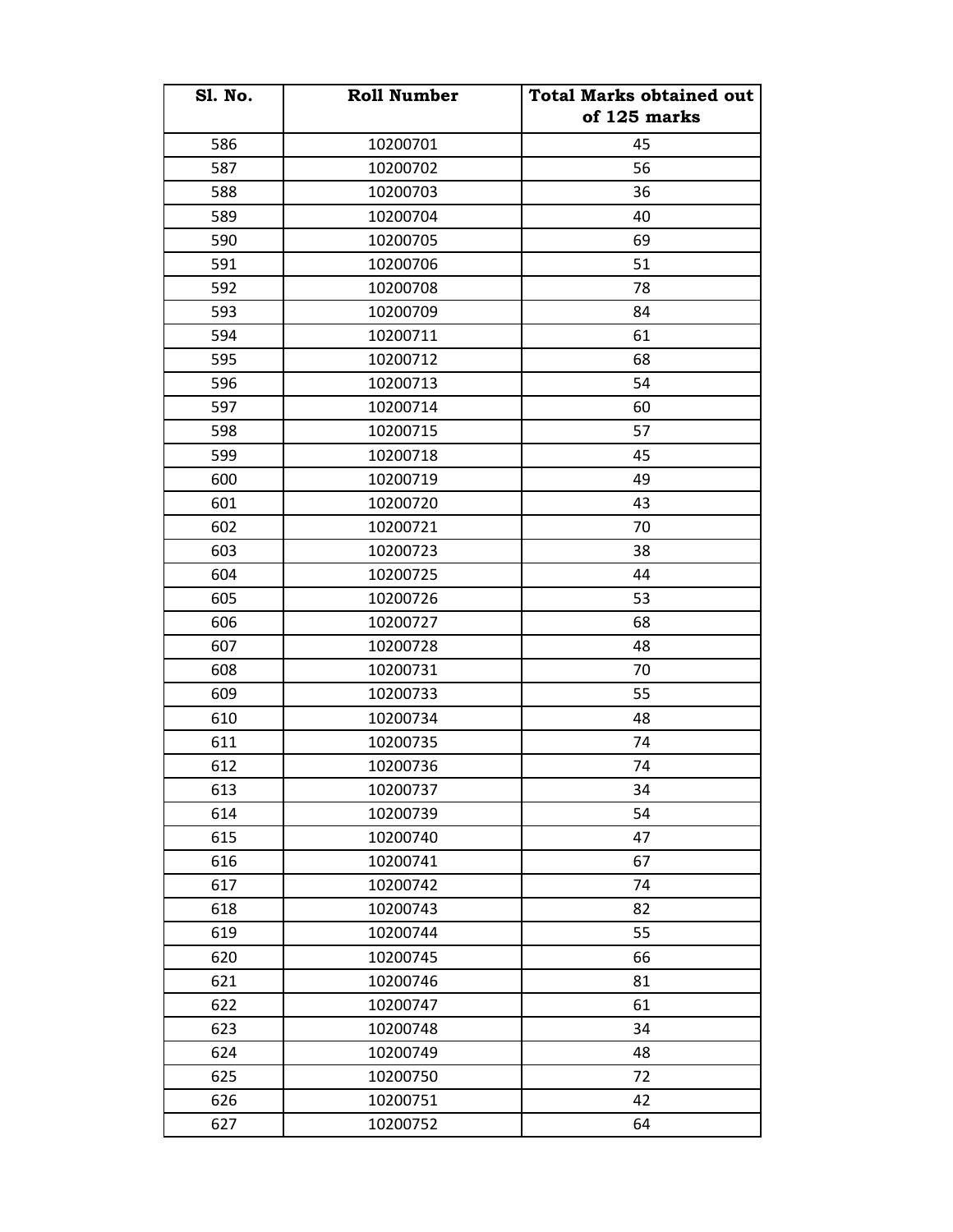| <b>Sl. No.</b> | <b>Roll Number</b> | <b>Total Marks obtained out</b><br>of 125 marks |
|----------------|--------------------|-------------------------------------------------|
| 628            | 10200753           | 85                                              |
| 629            | 10200755           | 54                                              |
| 630            | 10200756           | 47                                              |
| 631            | 10200757           | 60                                              |
| 632            | 10200758           | 48                                              |
| 633            | 10200759           | 62                                              |
| 634            | 10200760           | 55                                              |
| 635            | 10200762           | 40                                              |
| 636            | 10200763           | 74                                              |
| 637            | 10200764           | 39                                              |
| 638            | 10200765           | 94                                              |
| 639            | 10200766           | 51                                              |
| 640            | 10200768           | 47                                              |
| 641            | 10200769           | 47                                              |
| 642            | 10200771           | 49                                              |
| 643            | 10200772           | 50                                              |
| 644            | 10200773           | 60                                              |
| 645            | 10200774           | 64                                              |
| 646            | 10200775           | 77                                              |
| 647            | 10200776           | 77                                              |
| 648            | 10200777           | 37                                              |
| 649            | 10200778           | 57                                              |
| 650            | 10200779           | 55                                              |
| 651            | 10200780           | 84                                              |
| 652            | 10200781           | 48                                              |
| 653            | 10200783           | 67                                              |
| 654            | 10200784           | 37                                              |
| 655            | 10200785           | 61                                              |
| 656            | 10200786           | 68                                              |
| 657            | 10200787           | 52                                              |
|                |                    | 82                                              |
| 658            | 10200788           |                                                 |
| 659            | 10200789           | 46                                              |
| 660            | 10200790           | 51                                              |
| 661            | 10200791           | 44                                              |
| 662            | 10200792           | 76                                              |
| 663            | 10200793           | 70                                              |
| 664            | 10200794           | 42                                              |
| 665            | 10200795           | 77                                              |
| 666            | 10200796           | 36                                              |
| 667            | 10200798           | 56                                              |
| 668            | 10200800           | 42                                              |
| 669            | 10200801           | 44                                              |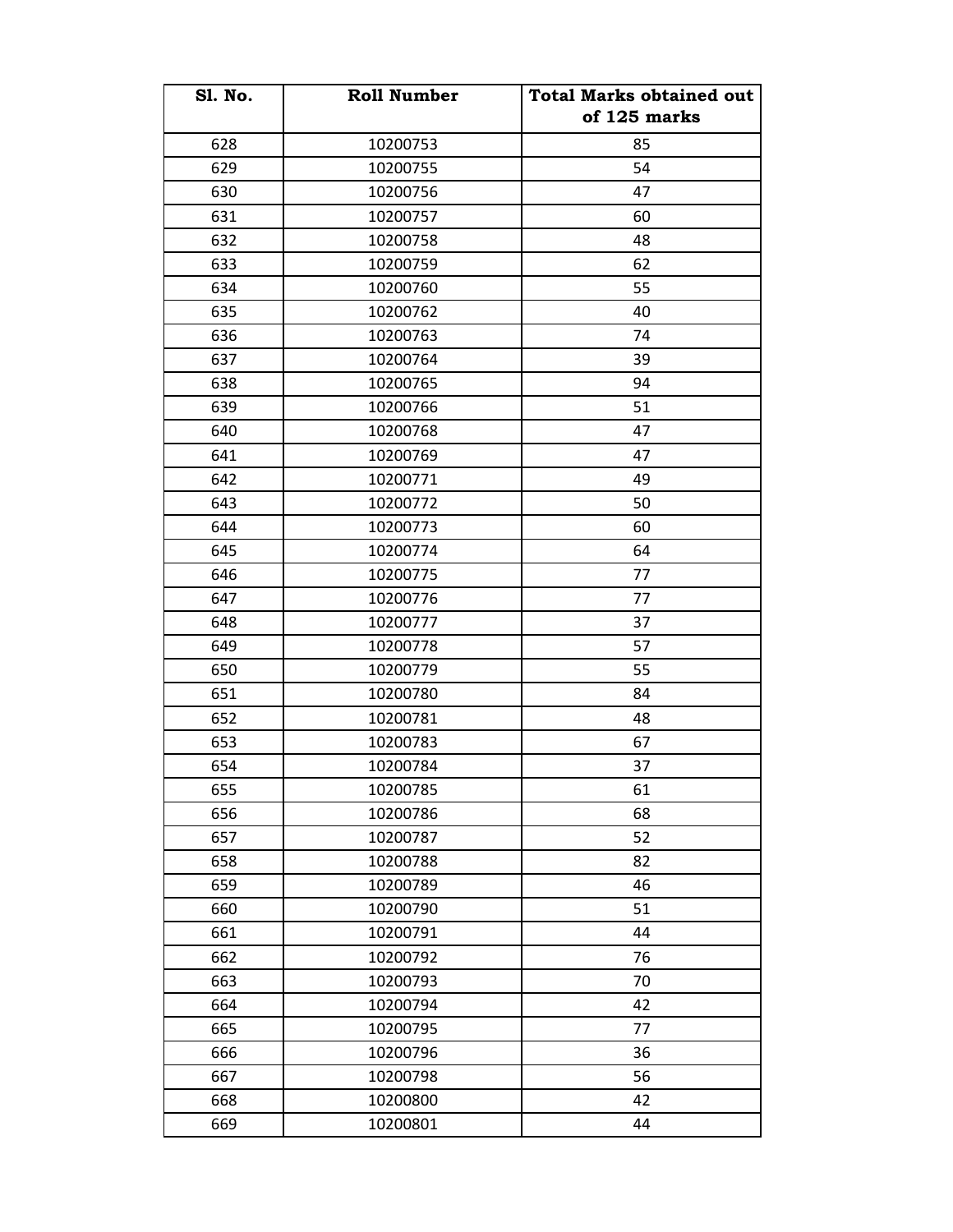| <b>S1. No.</b> | <b>Roll Number</b> | <b>Total Marks obtained out</b><br>of 125 marks |
|----------------|--------------------|-------------------------------------------------|
| 670            | 10200802           | 65                                              |
| 671            | 10200804           | 52                                              |
| 672            | 10200805           | 51                                              |
| 673            | 10200806           | 48                                              |
| 674            | 10200807           | 50                                              |
| 675            | 10200808           | 50                                              |
| 676            | 10200810           | 77                                              |
| 677            | 10200811           | 48                                              |
| 678            | 10200812           | 48                                              |
| 679            | 10200813           | 54                                              |
| 680            | 10200814           | 82                                              |
| 681            | 10200815           | 58                                              |
| 682            | 10200816           | 54                                              |
| 683            | 10200817           | 42                                              |
| 684            | 10200818           | 48                                              |
| 685            | 10200819           | 75                                              |
| 686            | 10200820           | 55                                              |
| 687            | 10200821           | 52                                              |
| 688            | 10200822           | 45                                              |
| 689            | 10200823           | 74                                              |
| 690            | 10200824           | 55                                              |
| 691            | 10200825           | 57                                              |
| 692            | 10200826           | 57                                              |
| 693            | 10200827           | 61                                              |
| 694            | 10200828           | 56                                              |
| 695            | 10200832           | 28                                              |
| 696            | 10200833           | 58                                              |
| 697            | 10200834           | 44                                              |
| 698            | 10200836           | 54                                              |
| 699            | 10200837           | 75                                              |
| 700            | 10200838           | 82                                              |
| 701            | 10200839           | 84                                              |
| 702            | 10200840           | 45                                              |
| 703            | 10200841           | 77                                              |
| 704            | 10200842           | 60                                              |
| 705            | 10200843           | 64                                              |
| 706            | 10200844           | 51                                              |
| 707            | 10200845           | 40                                              |
| 708            | 10200846           | 54                                              |
| 709            | 10200847           | 39                                              |
| 710            | 10200848           | 55                                              |
| 711            | 10200849           | 52                                              |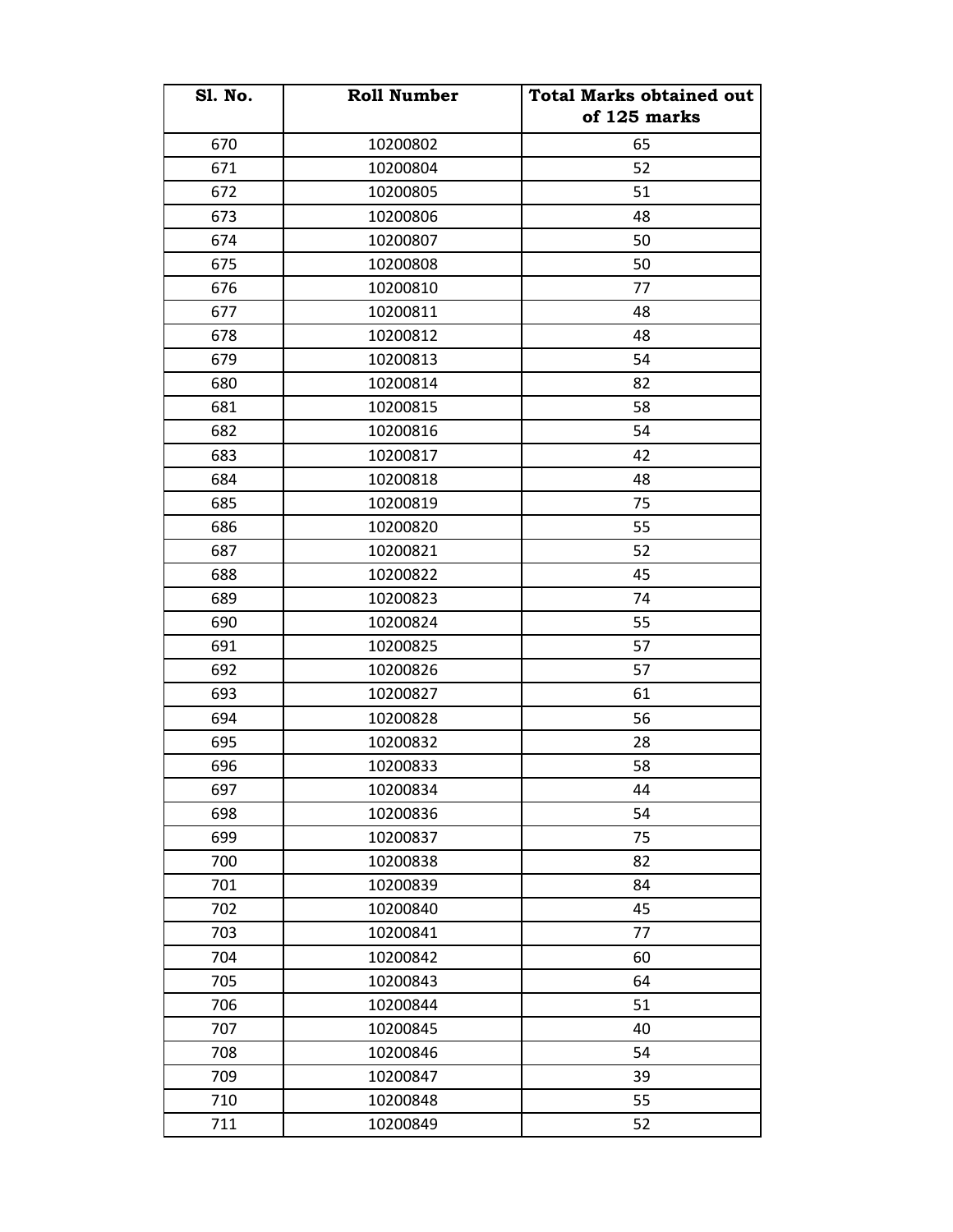| <b>S1. No.</b> | <b>Roll Number</b> | <b>Total Marks obtained out</b> |
|----------------|--------------------|---------------------------------|
|                |                    | of 125 marks                    |
| 712            | 10200850           | 75                              |
| 713            | 10200851           | 50                              |
| 714            | 10200852           | 63                              |
| 715            | 10200853           | 58                              |
| 716            | 10200854           | 60                              |
| 717            | 10200855           | 53                              |
| 718            | 10200856           | 57                              |
| 719            | 10200857           | 35                              |
| 720            | 10200858           | 37                              |
| 721            | 10200859           | 48                              |
| 722            | 10200860           | 63                              |
| 723            | 10200861           | 53                              |
| 724            | 10200862           | 55                              |
| 725            | 10200864           | 85                              |
| 726            | 10200865           | 79                              |
| 727            | 10200866           | 61                              |
| 728            | 10200867           | 46                              |
| 729            | 10200868           | 87                              |
| 730            | 10200869           | 48                              |
| 731            | 10200870           | 62                              |
| 732            | 10200871           | 69                              |
| 733            | 10200872           | 52                              |
| 734            | 10200873           | 44                              |
| 735            | 10200875           | 46                              |
| 736            | 10200876           | 47                              |
| 737            | 10200878           | 34                              |
| 738            | 10200879           | 44                              |
| 739            | 10200881           | 26                              |
| 740            | 10200882           | 75                              |
| 741            | 10200883           | 51                              |
| 742            | 10200884           | 86                              |
| 743            | 10200885           | 57                              |
| 744            | 10200886           | 22                              |
| 745            | 10200887           | 37                              |
| 746            | 10200888           | 33                              |
| 747            | 10200889           | 56                              |
| 748            | 10200890           | 29                              |
| 749            | 10200891           | 61                              |
| 750            | 10200892           | 75                              |
| 751            | 10200893           | 40                              |
| 752            | 10200894           | 61                              |
| 753            | 10200895           | 43                              |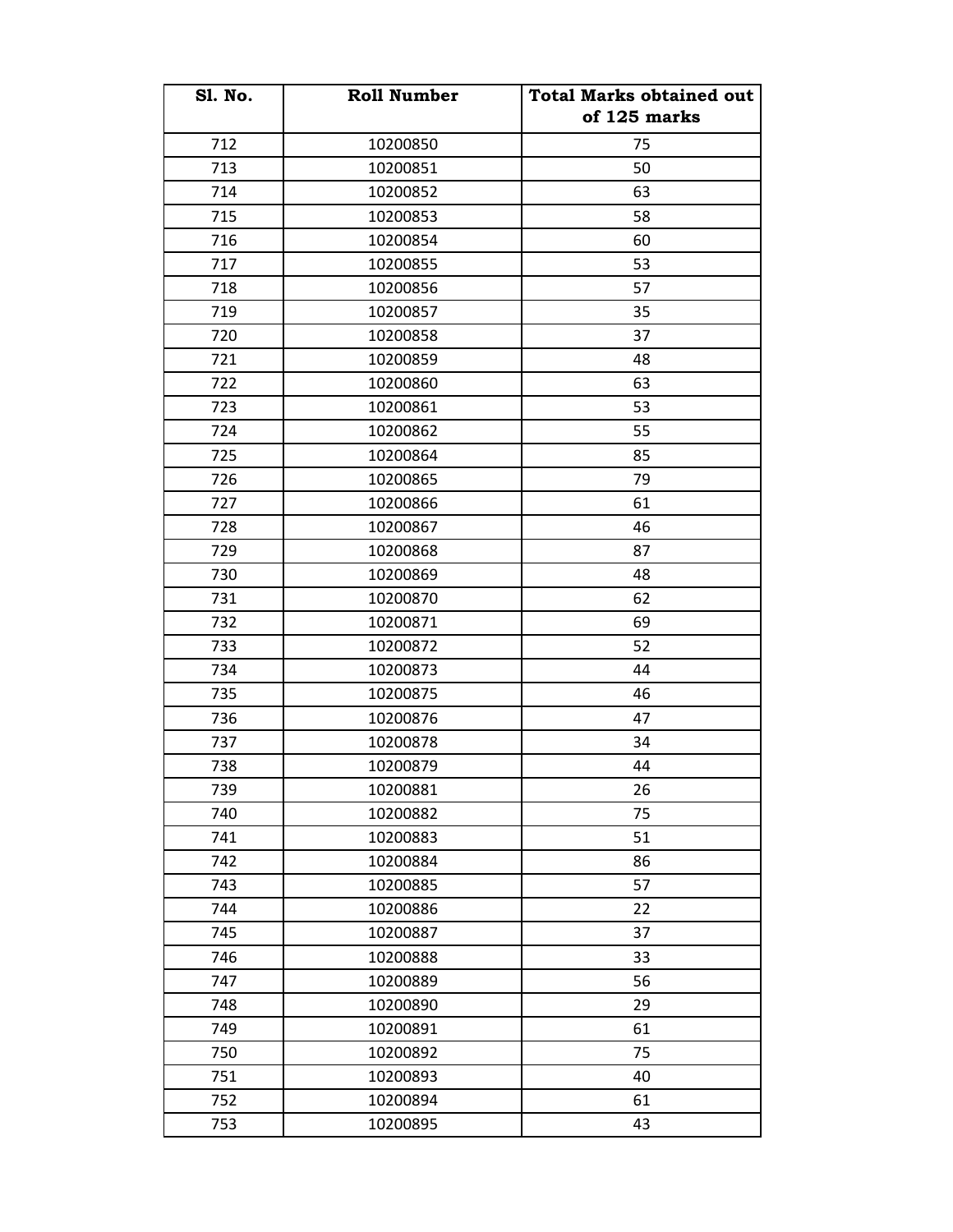| <b>S1. No.</b> | <b>Roll Number</b> | <b>Total Marks obtained out</b> |
|----------------|--------------------|---------------------------------|
|                |                    | of 125 marks                    |
| 754            | 10200896           | 58                              |
| 755            | 10200897           | 60                              |
| 756            | 10200898           | 58                              |
| 757            | 10200901           | 64                              |
| 758            | 10200902           | 55                              |
| 759            | 10200903           | 52                              |
| 760            | 10200904           | 61                              |
| 761            | 10200905           | 42                              |
| 762            | 10200907           | 47                              |
| 763            | 10200910           | 55                              |
| 764            | 10200911           | 49                              |
| 765            | 10200912           | 42                              |
| 766            | 10200913           | 40                              |
| 767            | 10200914           | 58                              |
| 768            | 10200916           | 31                              |
| 769            | 10200917           | 52                              |
| 770            | 10200918           | 57                              |
| 771            | 10200919           | 55                              |
| 772            | 10200920           | 81                              |
| 773            | 10200921           | 59                              |
| 774            | 10200922           | 63                              |
| 775            | 10200923           | 38                              |
| 776            | 10200925           | 78                              |
| 777            | 10200926           | 53                              |
| 778            | 10200927           | 50                              |
| 779            | 10200928           | 50                              |
| 780            | 10200929           | 59                              |
| 781            | 10200930           | 48                              |
| 782            | 10200931           | 66                              |
| 783            | 10200932           | 75                              |
| 784            | 10200933           | 53                              |
| 785            | 10200934           | 77                              |
| 786            | 10200936           | 50                              |
| 787            | 10200937           | 57                              |
| 788            | 10200939           | 49                              |
| 789            | 10200940           | 66                              |
| 790            | 10200941           | 66                              |
| 791            | 10200942           | 53                              |
| 792            | 10200943           | 53                              |
| 793            | 10200944           | 31                              |
| 794            | 10200945           | 63                              |
| 795            | 10200946           | 36                              |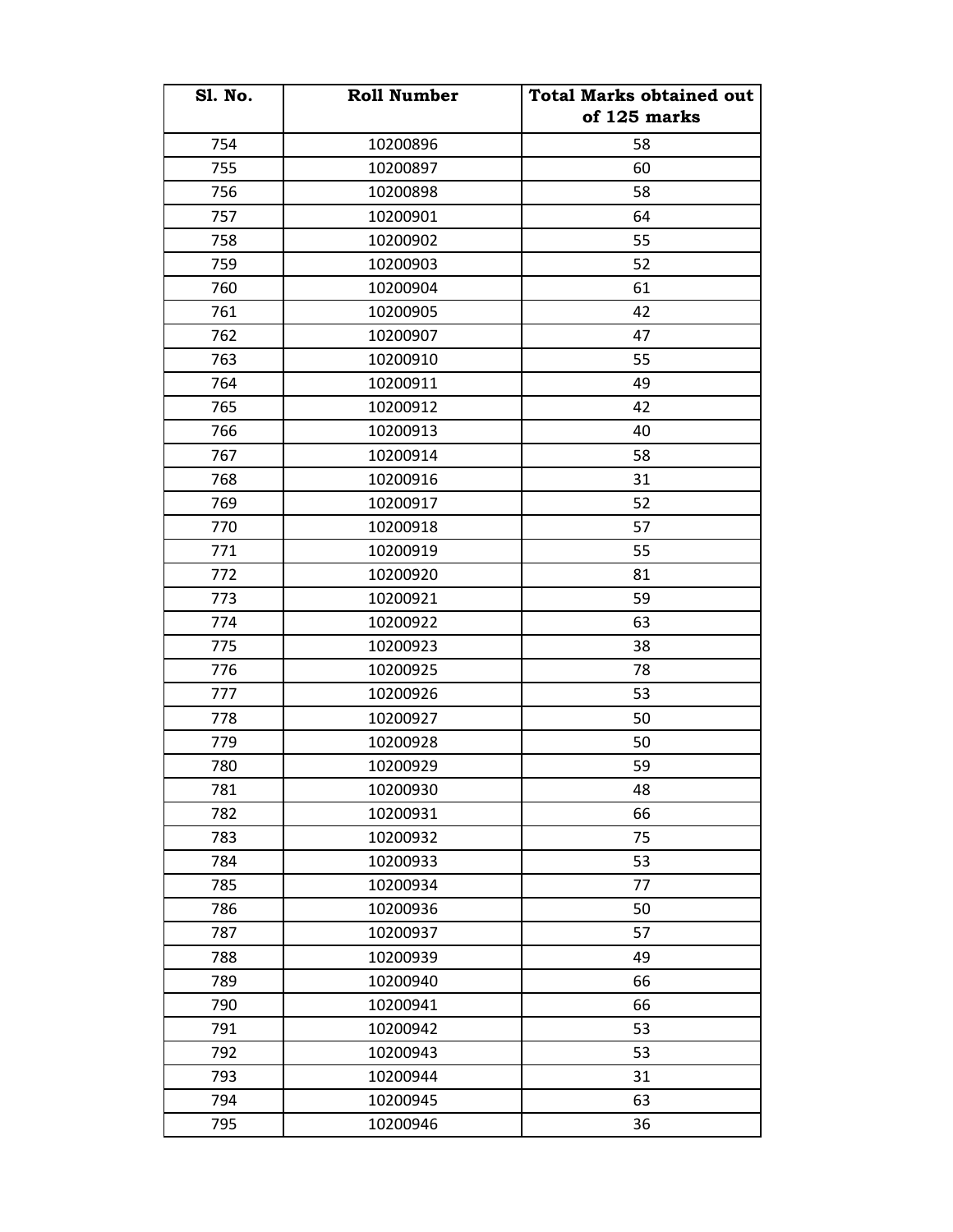| <b>Sl. No.</b> | <b>Roll Number</b> | <b>Total Marks obtained out</b> |
|----------------|--------------------|---------------------------------|
|                |                    | of 125 marks                    |
| 796            | 10200947           | 43                              |
| 797            | 10200948           | 40                              |
| 798            | 10200949           | 65                              |
| 799            | 10200950           | 50                              |
| 800            | 10200951           | 51                              |
| 801            | 10200952           | 49                              |
| 802            | 10200953           | 76                              |
| 803            | 10200955           | 67                              |
| 804            | 10200956           | 69                              |
| 805            | 10200957           | 48                              |
| 806            | 10200958           | 53                              |
| 807            | 10200960           | 52                              |
| 808            | 10200961           | 78                              |
| 809            | 10200962           | 50                              |
| 810            | 10200963           | 48                              |
| 811            | 10200964           | 62                              |
| 812            | 10200965           | 53                              |
| 813            | 10200966           | 52                              |
| 814            | 10200968           | 63                              |
| 815            | 10200969           | 69                              |
| 816            | 10200970           | 49                              |
| 817            | 10200971           | 60                              |
| 818            | 10200973           | 49                              |
| 819            | 10200974           | 71                              |
| 820            | 10200975           | 53                              |
| 821            | 10200976           | 53                              |
| 822            | 10200977           | 38                              |
| 823            | 10200978           | 63                              |
| 824            | 10200979           | 52                              |
| 825            | 10200980           | 38                              |
| 826            | 10200981           | 65                              |
| 827            | 10200982           | 58                              |
| 828            | 10200983           | 49                              |
| 829            | 10200984           | 64                              |
| 830            | 10200985           | 47                              |
| 831            | 10200986           | 61                              |
| 832            | 10200987           | 58                              |
| 833            | 10200988           | 64                              |
| 834            | 10200989           | 57                              |
| 835            | 10200990           | 80                              |
| 836            | 10200991           | 45                              |
| 837            | 10200992           | 52                              |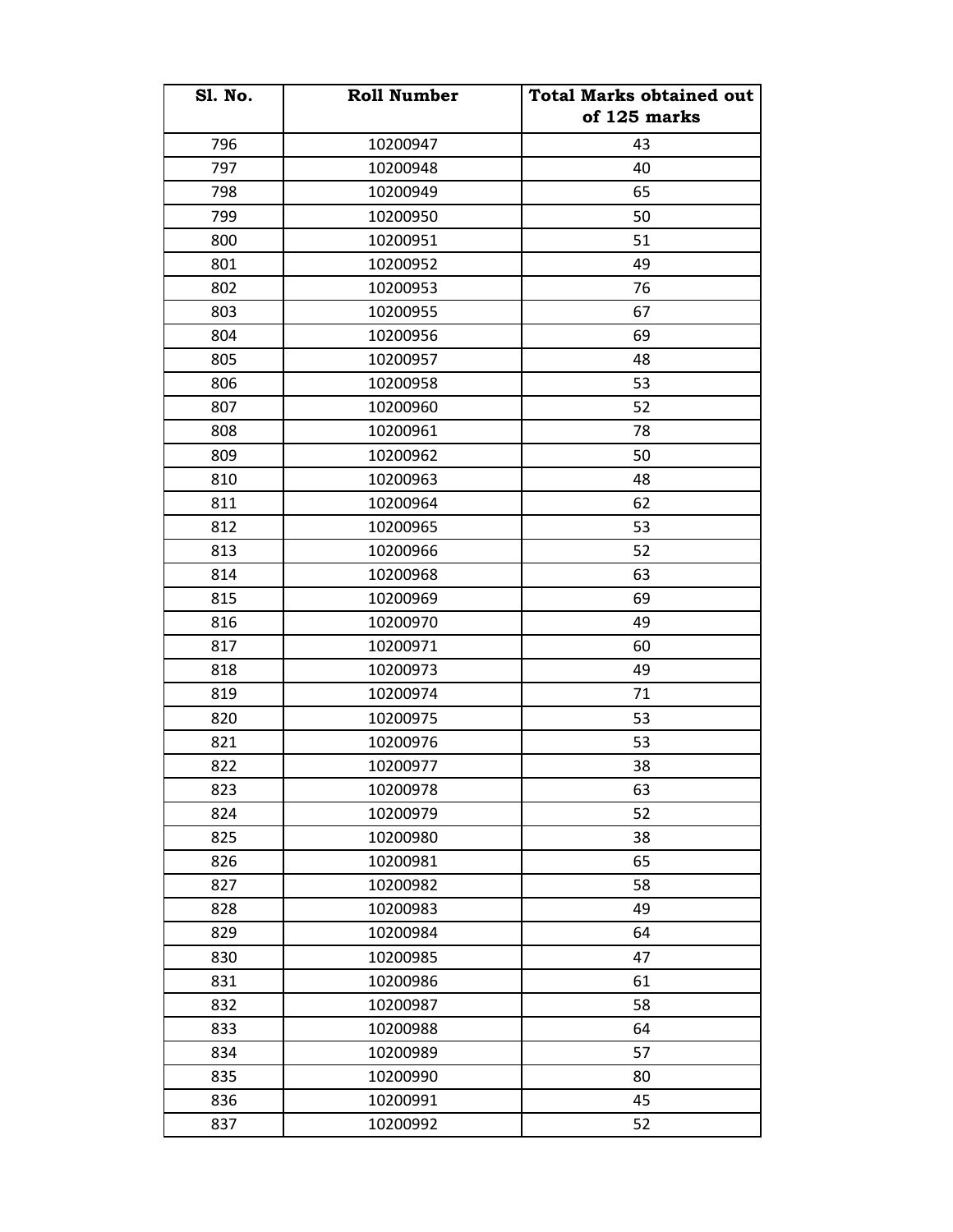| <b>S1. No.</b> | <b>Roll Number</b> | <b>Total Marks obtained out</b><br>of 125 marks |
|----------------|--------------------|-------------------------------------------------|
| 838            | 10200993           | 44                                              |
| 839            | 10200994           | 41                                              |
| 840            | 10200995           | 42                                              |
| 841            | 10200996           | 46                                              |
| 842            | 10200997           | 43                                              |
| 843            | 10200998           | 46                                              |
| 844            | 10200999           | 89                                              |
| 845            | 10201000           | 64                                              |
| 846            | 10201001           | 62                                              |
| 847            | 10201002           | 75                                              |
| 848            | 10201003           | 46                                              |
| 849            | 10201004           | 68                                              |
| 850            | 10201005           | 47                                              |
| 851            | 10201006           | 39                                              |
| 852            | 10201007           | 76                                              |
| 853            | 10201008           | 69                                              |
| 854            | 10201009           | 64                                              |
| 855            | 10201010           | 49                                              |
| 856            | 10201012           | 69                                              |
| 857            | 10201013           | 38                                              |
| 858            | 10201014           | 68                                              |
| 859            | 10201016           | 54                                              |
| 860            | 10201017           | 51                                              |
| 861            | 10201018           | 54                                              |
| 862            | 10201019           | 40                                              |
| 863            | 10201020           | 56                                              |
| 864            | 10201021           | 49                                              |
| 865            | 10201022           | 46                                              |
| 866            | 10201023           | 45                                              |
| 867            | 10201024           | 45                                              |
| 868            | 10201025           | 66                                              |
| 869            | 10201026           | 45                                              |
| 870            | 10201027           | 91                                              |
| 871            | 10201028           | 68                                              |
| 872            | 10201029           | 54                                              |
| 873            | 10201031           | 76                                              |
| 874            | 10201032           | 60                                              |
| 875            | 10201034           | 44                                              |
| 876            | 10201035           | 63                                              |
| 877            | 10201036           | 60                                              |
| 878            | 10201037           | 70                                              |
| 879            | 10201038           | 65                                              |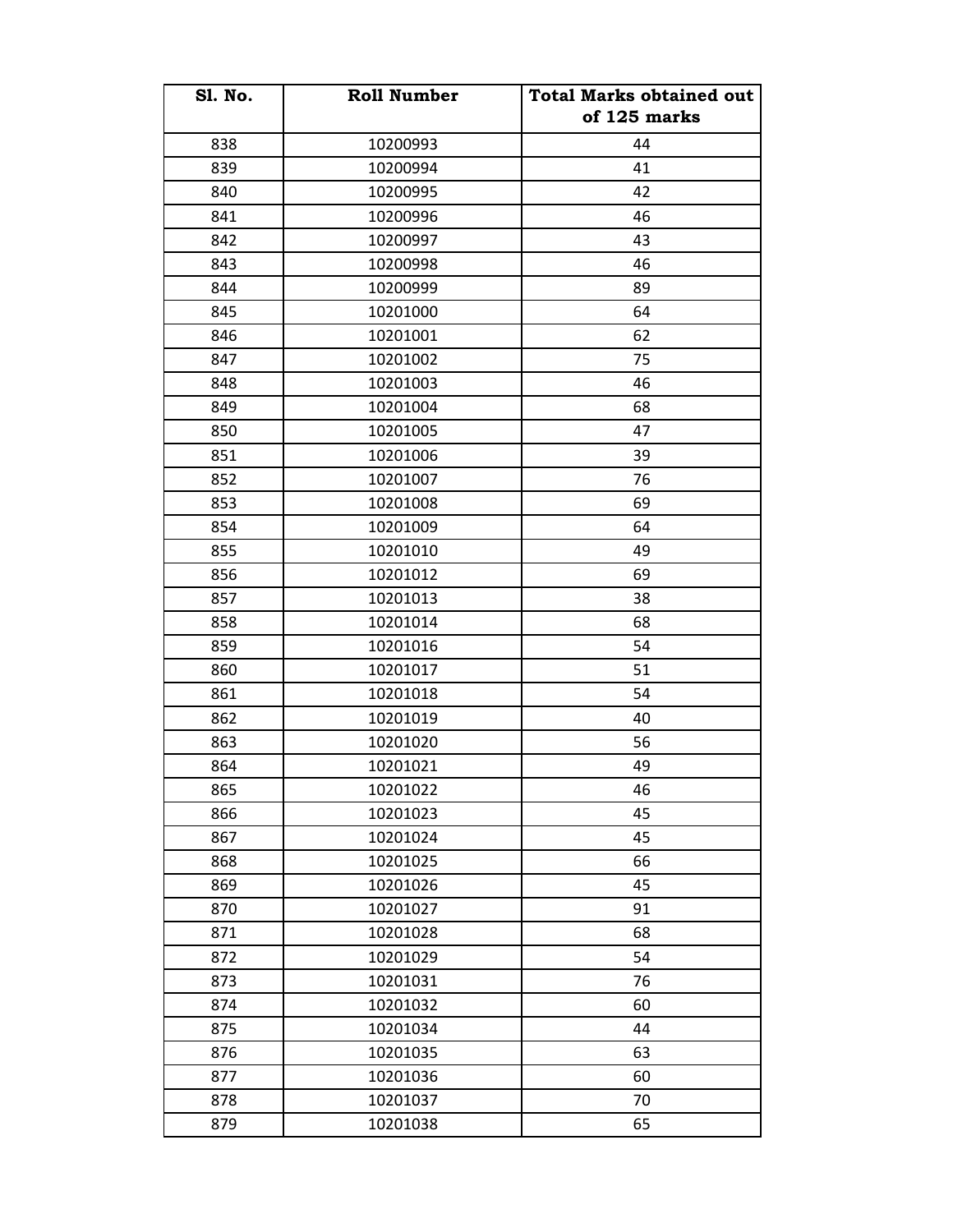| <b>S1. No.</b> | <b>Roll Number</b> | <b>Total Marks obtained out</b><br>of 125 marks |
|----------------|--------------------|-------------------------------------------------|
| 880            | 10201039           | 81                                              |
| 881            | 10201040           | 32                                              |
| 882            | 10201041           | 72                                              |
| 883            | 10201042           | 57                                              |
| 884            | 10201043           | 45                                              |
| 885            | 10201044           | 66                                              |
| 886            | 10201045           | 57                                              |
| 887            | 10201046           | 49                                              |
| 888            | 10201047           | 59                                              |
| 889            | 10201048           | 60                                              |
| 890            | 10201049           | 45                                              |
| 891            | 10201050           | 58                                              |
| 892            | 10201051           | 59                                              |
| 893            | 10201052           | 57                                              |
| 894            | 10201053           | 71                                              |
| 895            | 10201055           | 38                                              |
| 896            | 10201056           | 65                                              |
| 897            | 10201057           | 71                                              |
| 898            | 10201058           | 60                                              |
| 899            | 10201059           | 50                                              |
| 900            | 10201060           | 88                                              |
| 901            | 10201061           | 41                                              |
| 902            | 10201062           | 37                                              |
| 903            | 10201064           | 42                                              |
| 904            | 10201065           | 59                                              |
| 905            | 10201066           | 49                                              |
| 906            | 10201067           | 84                                              |
| 907            | 10201068           | 39                                              |
| 908            | 10201071           | 71                                              |
| 909            | 10201072           | 50                                              |
| 910            | 10201073           | 77                                              |
| 911            | 10201074           | 57                                              |
| 912            | 10201075           | 39                                              |
| 913            | 10201076           | 44                                              |
| 914            | 10201077           | 50                                              |
| 915            | 10201078           | 63                                              |
| 916            | 10201079           | 43                                              |
| 917            | 10201080           | 57                                              |
| 918            | 10201081           | 91                                              |
| 919            | 10201082           | 55                                              |
| 920            | 10201083           | 72                                              |
| 921            | 10201084           | 80                                              |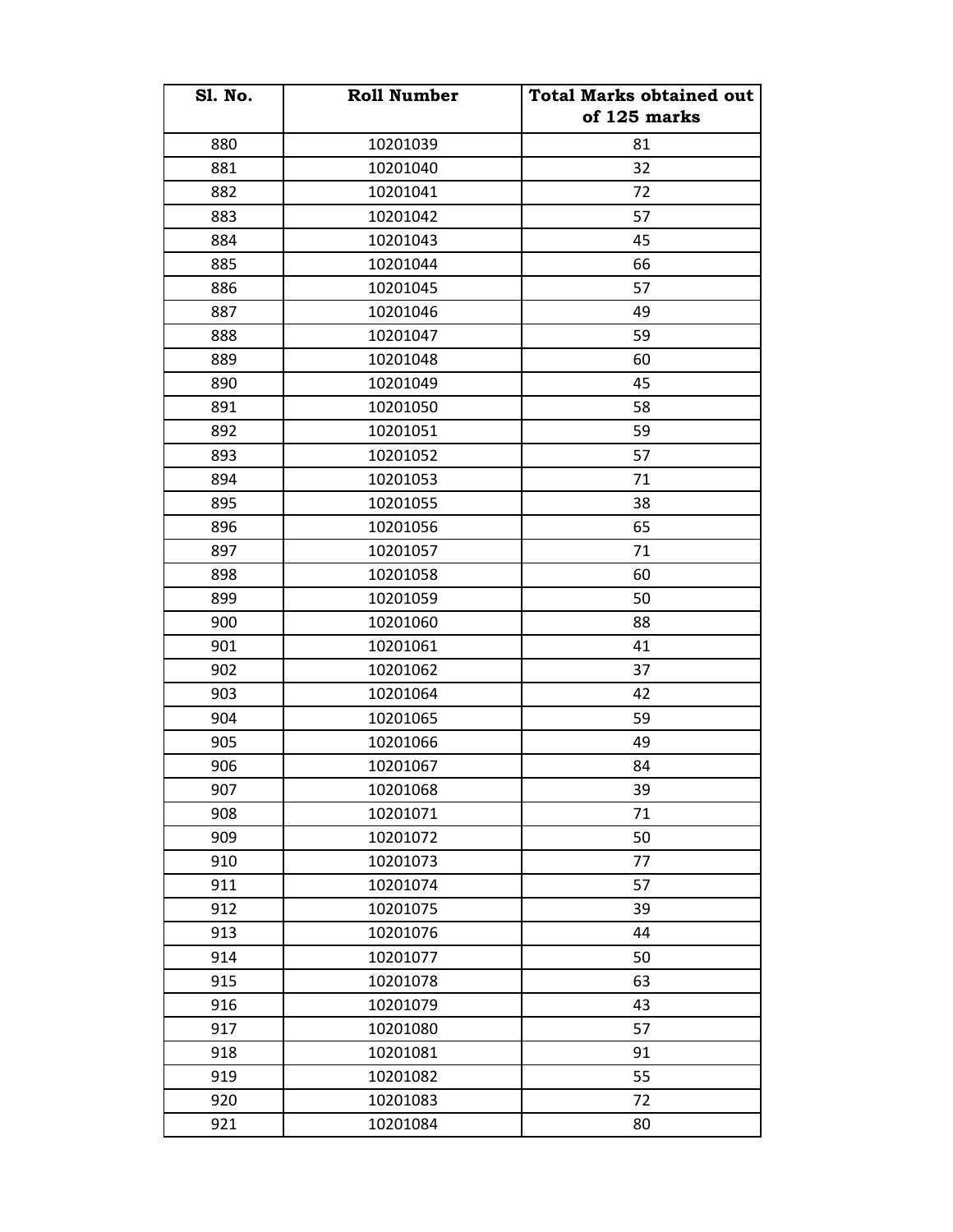| <b>S1. No.</b> | <b>Roll Number</b> | <b>Total Marks obtained out</b><br>of 125 marks |
|----------------|--------------------|-------------------------------------------------|
| 922            | 10201085           | 38                                              |
| 923            | 10201087           | 86                                              |
| 924            | 10201088           | 48                                              |
| 925            | 10201090           | 77                                              |
| 926            | 10201091           | 65                                              |
| 927            | 10201092           | 70                                              |
| 928            | 10201093           | 40                                              |
| 929            | 10201094           | 37                                              |
| 930            | 10201095           | 52                                              |
| 931            | 10201096           | 49                                              |
| 932            | 10201097           | 74                                              |
| 933            | 10201098           | 33                                              |
| 934            | 10201099           | 71                                              |
| 935            | 10201100           | 76                                              |
| 936            | 10201101           | 58                                              |
| 937            | 10201102           | 74                                              |
| 938            | 10201103           | 66                                              |
| 939            | 10201104           | 76                                              |
| 940            | 10201105           | 41                                              |
| 941            | 10201106           | 72                                              |
| 942            | 10201107           | 68                                              |
| 943            | 10201108           | 87                                              |
| 944            | 10201109           | 63                                              |
| 945            | 10201110           | 60                                              |
| 946            | 10201111           | 80                                              |
| 947            | 10201112           | 70                                              |
| 948            | 10201114           | 65                                              |
| 949            | 10201115           | 60                                              |
| 950            | 10201117           | 69                                              |
| 951            | 10201118           | 54                                              |
| 952            | 10201119           | 41                                              |
| 953            | 10201120           | 83                                              |
| 954            | 10201121           | 62                                              |
| 955            | 10201122           | 81                                              |
| 956            | 10201123           | 27                                              |
| 957            | 10201124           | 50                                              |
| 958            | 10201125           | 51                                              |
| 959            | 10201126           | 54                                              |
| 960            | 10201127           | 51                                              |
| 961            | 10201130           | 34                                              |
| 962            | 10201131           | 48                                              |
| 963            | 10201133           | 33                                              |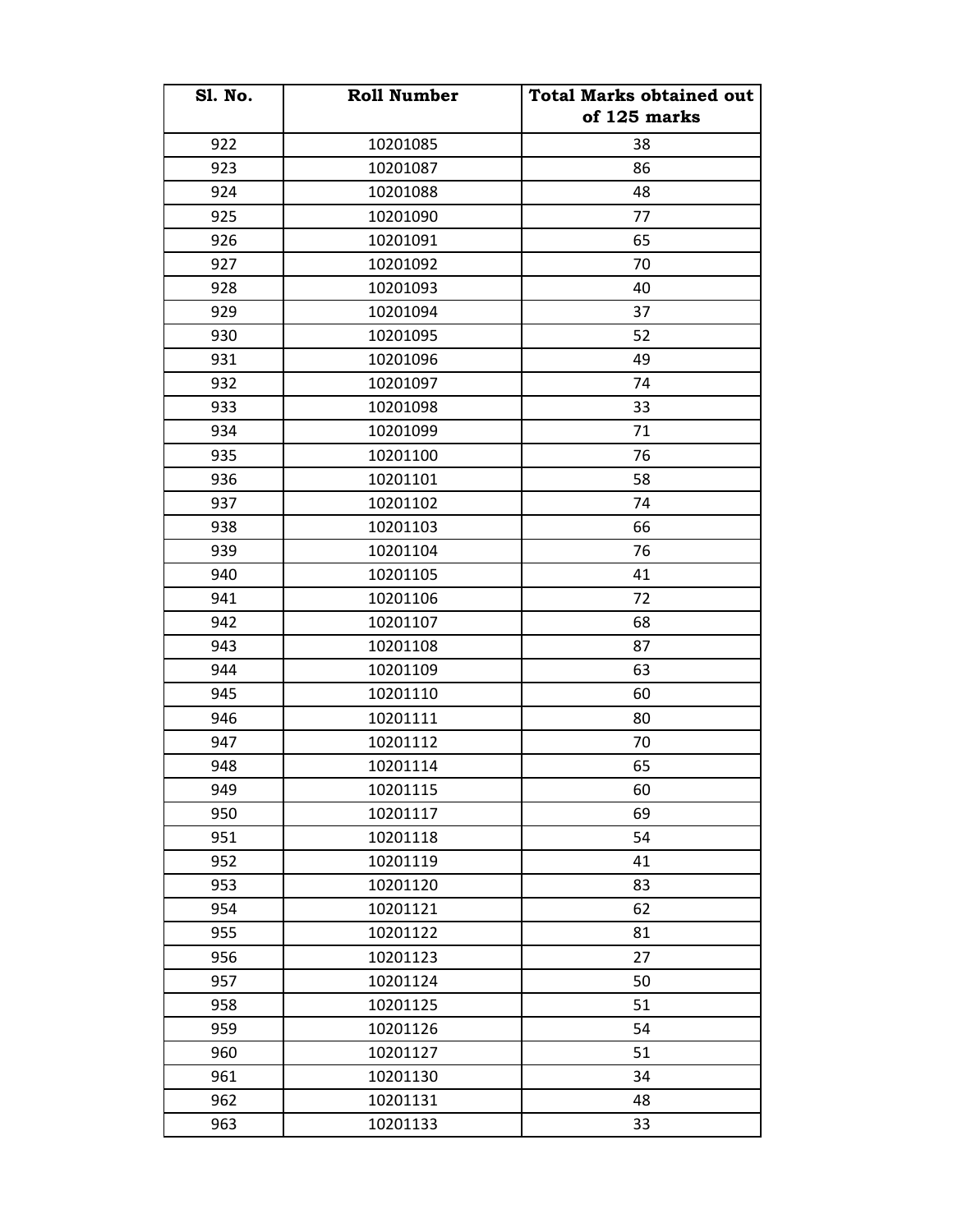| <b>S1. No.</b> | <b>Roll Number</b> | <b>Total Marks obtained out</b><br>of 125 marks |
|----------------|--------------------|-------------------------------------------------|
|                |                    |                                                 |
| 964            | 10201134           | 40                                              |
| 965            | 10201135           | 68                                              |
| 966            | 10201136           | 60                                              |
| 967            | 10201137           | 42                                              |
| 968            | 10201138           | 46                                              |
| 969            | 10201139           | 77                                              |
| 970            | 10201140           | 70                                              |
| 971            | 10201141           | 51                                              |
| 972            | 10201142           | 70                                              |
| 973            | 10201143           | 26                                              |
| 974            | 10201144           | 67                                              |
| 975            | 10201146           | 70                                              |
| 976            | 10201147           | 62                                              |
| 977            | 10201148           | 50                                              |
| 978            | 10201149           | 26                                              |
| 979            | 10201150           | 47                                              |
| 980            | 10201151           | 44                                              |
| 981            | 10201152           | 68                                              |
| 982            | 10201153           | 87                                              |
| 983            | 10201154           | 39                                              |
| 984            | 10201155           | 51                                              |
| 985            | 10201156           | 56                                              |
| 986            | 10201157           | 52                                              |
| 987            | 10201158           | 62                                              |
| 988            | 10201159           | 53                                              |
| 989            | 10201160           | 38                                              |
| 990            | 10201161           | 81                                              |
| 991            | 10201162           | 73                                              |
| 992            | 10201164           | 48                                              |
| 993            | 10201165           | 56                                              |
| 994            | 10201166           | 29                                              |
| 995            | 10201167           | 83                                              |
| 996            | 10201169           | 61                                              |
| 997            | 10201170           | 72                                              |
| 998            | 10201172           | 42                                              |
| 999            | 10201173           | 39                                              |
| 1000           | 10201174           | 59                                              |
| 1001           | 10201175           | 39                                              |
| 1002           | 10201176           | 79                                              |
| 1003           | 10201178           | 86                                              |
| 1004           | 10201179           | 45                                              |
| 1005           | 10201180           | 89                                              |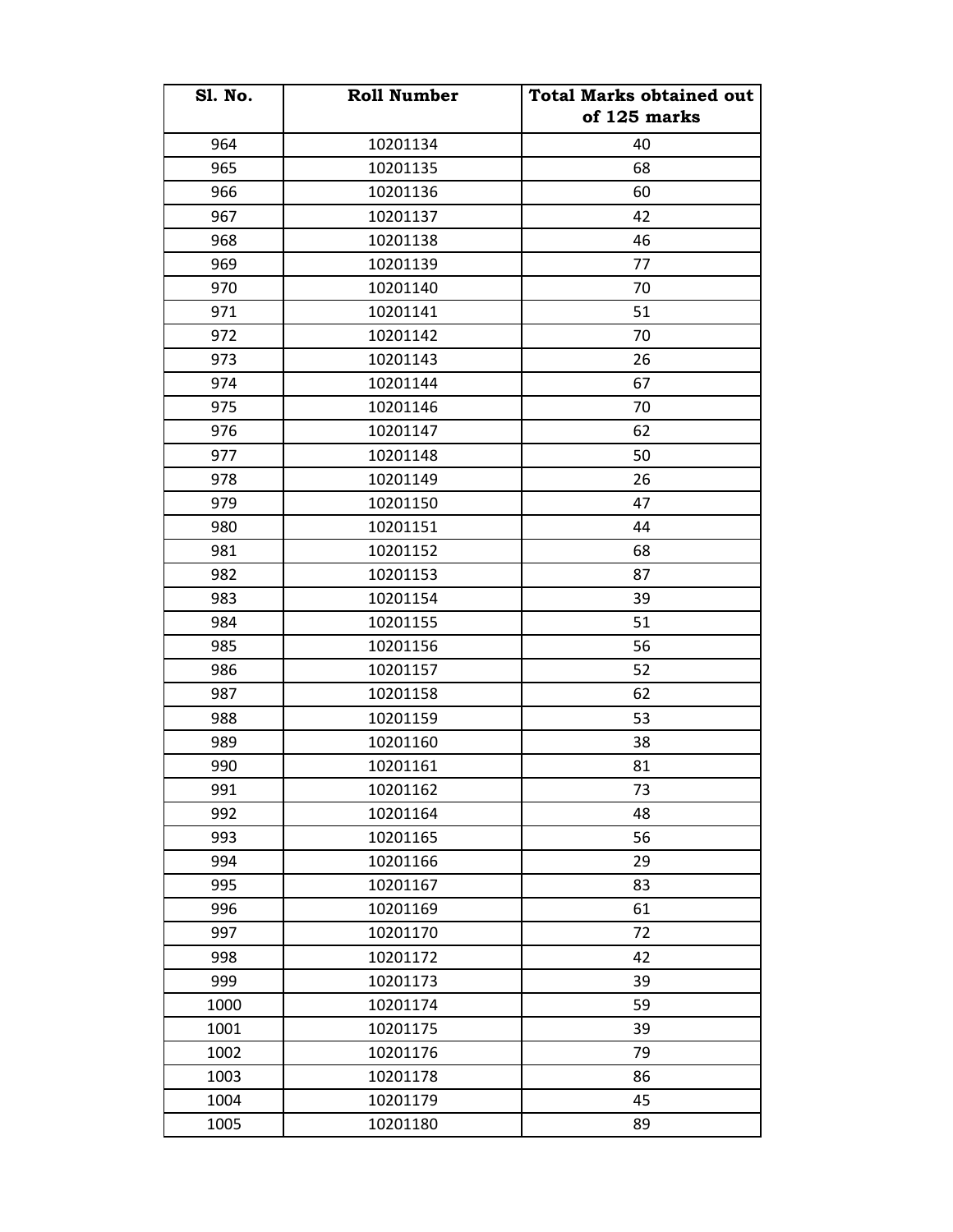| <b>S1. No.</b> | <b>Roll Number</b> | <b>Total Marks obtained out</b><br>of 125 marks |
|----------------|--------------------|-------------------------------------------------|
| 1006           | 10201181           | 71                                              |
| 1007           | 10201182           | 41                                              |
| 1008           | 10201183           | 54                                              |
| 1009           | 10201185           | 59                                              |
| 1010           | 10201186           | 76                                              |
| 1011           | 10201187           | 53                                              |
| 1012           | 10201188           | 79                                              |
| 1013           | 10201189           | 30                                              |
| 1014           | 10201191           | 41                                              |
| 1015           | 10201192           | 59                                              |
| 1016           | 10201193           | 60                                              |
| 1017           | 10201194           | 69                                              |
| 1018           | 10201195           | 49                                              |
| 1019           | 10201196           | 73                                              |
| 1020           | 10201197           | 49                                              |
| 1021           | 10201198           | 75                                              |
| 1022           | 10201199           | 60                                              |
| 1023           | 10201200           | 68                                              |
| 1024           | 10201201           | 31                                              |
| 1025           | 10201202           | 64                                              |
| 1026           | 10201203           | 63                                              |
| 1027           | 10201204           | 62                                              |
| 1028           | 10201205           | 61                                              |
| 1029           | 10201206           | 61                                              |
| 1030           | 10201207           | 36                                              |
| 1031           | 10201208           | 35                                              |
| 1032           | 10201209           | 56                                              |
| 1033           | 10201211           | 43                                              |
| 1034           | 10201212           | 74                                              |
| 1035           | 10201214           | 37                                              |
| 1036           | 10201215           | 33                                              |
| 1037           | 10201216           | 63                                              |
| 1038           | 10201217           | 58                                              |
| 1039           | 10201218           | 52                                              |
| 1040           | 10201219           | 35                                              |
| 1041           | 10201220           | 80                                              |
| 1042           | 10201221           | 66                                              |
| 1043           | 10201222           | 64                                              |
| 1044           | 10201223           | 58                                              |
| 1045           | 10201226           | 54                                              |
| 1046           | 10201227           | 43                                              |
| 1047           | 10201228           | 53                                              |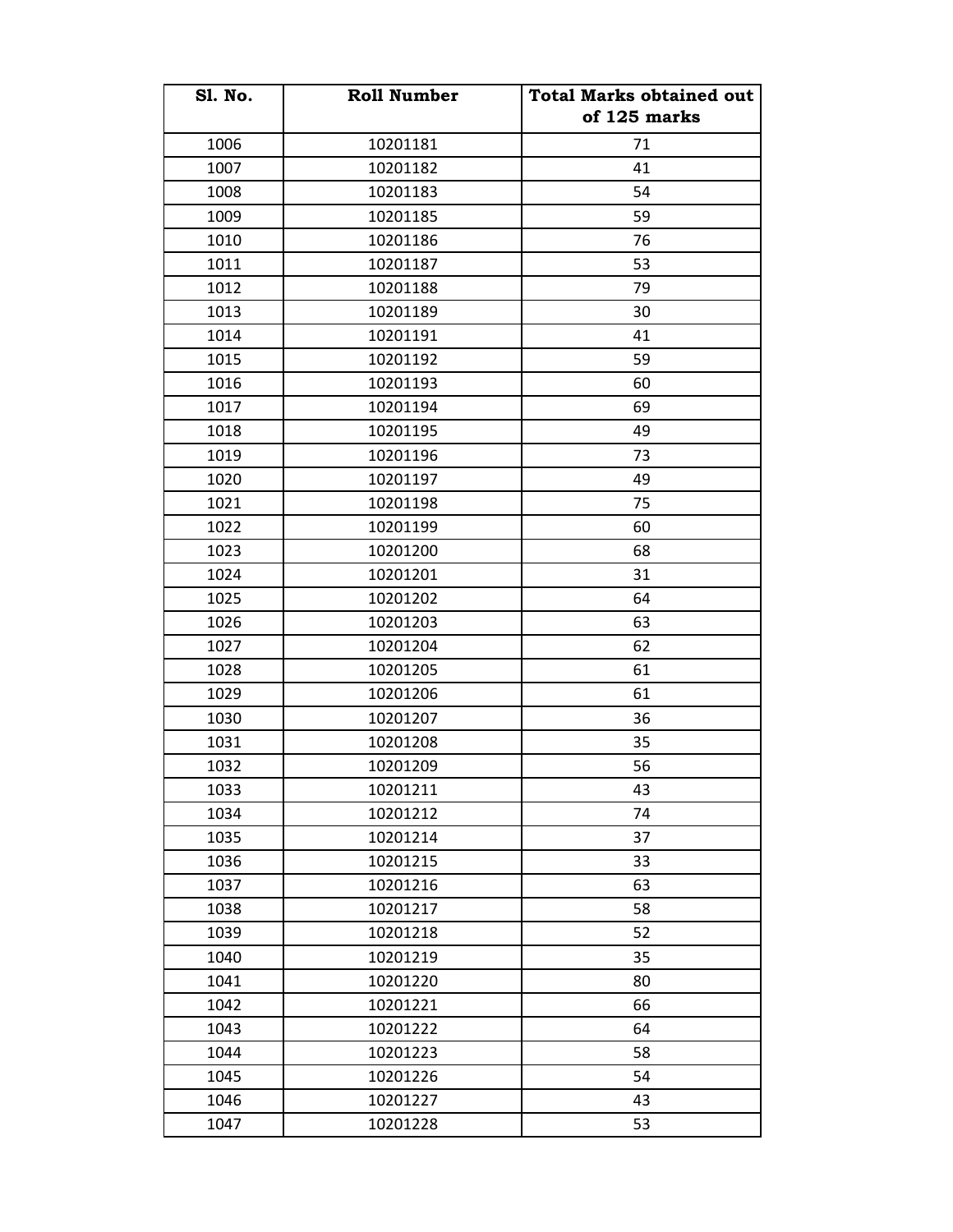| <b>S1. No.</b> | <b>Roll Number</b> | <b>Total Marks obtained out</b><br>of 125 marks |
|----------------|--------------------|-------------------------------------------------|
| 1048           | 10201229           | 64                                              |
| 1049           | 10201230           | 67                                              |
| 1050           | 10201231           | 68                                              |
| 1051           | 10201233           | 46                                              |
| 1052           | 10201235           | 68                                              |
| 1053           | 10201237           | 78                                              |
| 1054           | 10201238           | 34                                              |
| 1055           | 10201239           | 36                                              |
| 1056           | 10201240           | 53                                              |
| 1057           | 10201241           | 61                                              |
| 1058           | 10201243           | 49                                              |
| 1059           | 10201244           | 77                                              |
| 1060           | 10201245           | 69                                              |
| 1061           | 10201247           | 69                                              |
| 1062           | 10201248           | 55                                              |
| 1063           | 10201250           | 48                                              |
| 1064           | 10301252           | 61                                              |
| 1065           | 10301253           | 40                                              |
| 1066           | 10301254           | 62                                              |
| 1067           | 10301255           | 60                                              |
| 1068           | 10301256           | 79                                              |
| 1069           | 10301257           | 60                                              |
| 1070           | 10301258           | 44                                              |
| 1071           | 10301260           | 55                                              |
| 1072           | 10301262           | 92                                              |
| 1073           | 10301263           | 46                                              |
| 1074           | 10301264           | 53                                              |
| 1075           | 10301265           | 38                                              |
| 1076           | 10301267           | 48                                              |
| 1077           | 10301268           | 57                                              |
| 1078           | 10301269           | 35                                              |
| 1079           | 10301272           | 80                                              |
| 1080           | 10301273           | 77                                              |
| 1081           | 10301274           | 42                                              |
| 1082           | 10301275           | 60                                              |
| 1083           | 10301276           | 47                                              |
| 1084           | 10301277           | 65                                              |
| 1085           | 10301278           | 47                                              |
| 1086           | 10301279           | 58                                              |
| 1087           | 10301282           | 62                                              |
| 1088           | 10301283           | 76                                              |
| 1089           | 10301285           | 43                                              |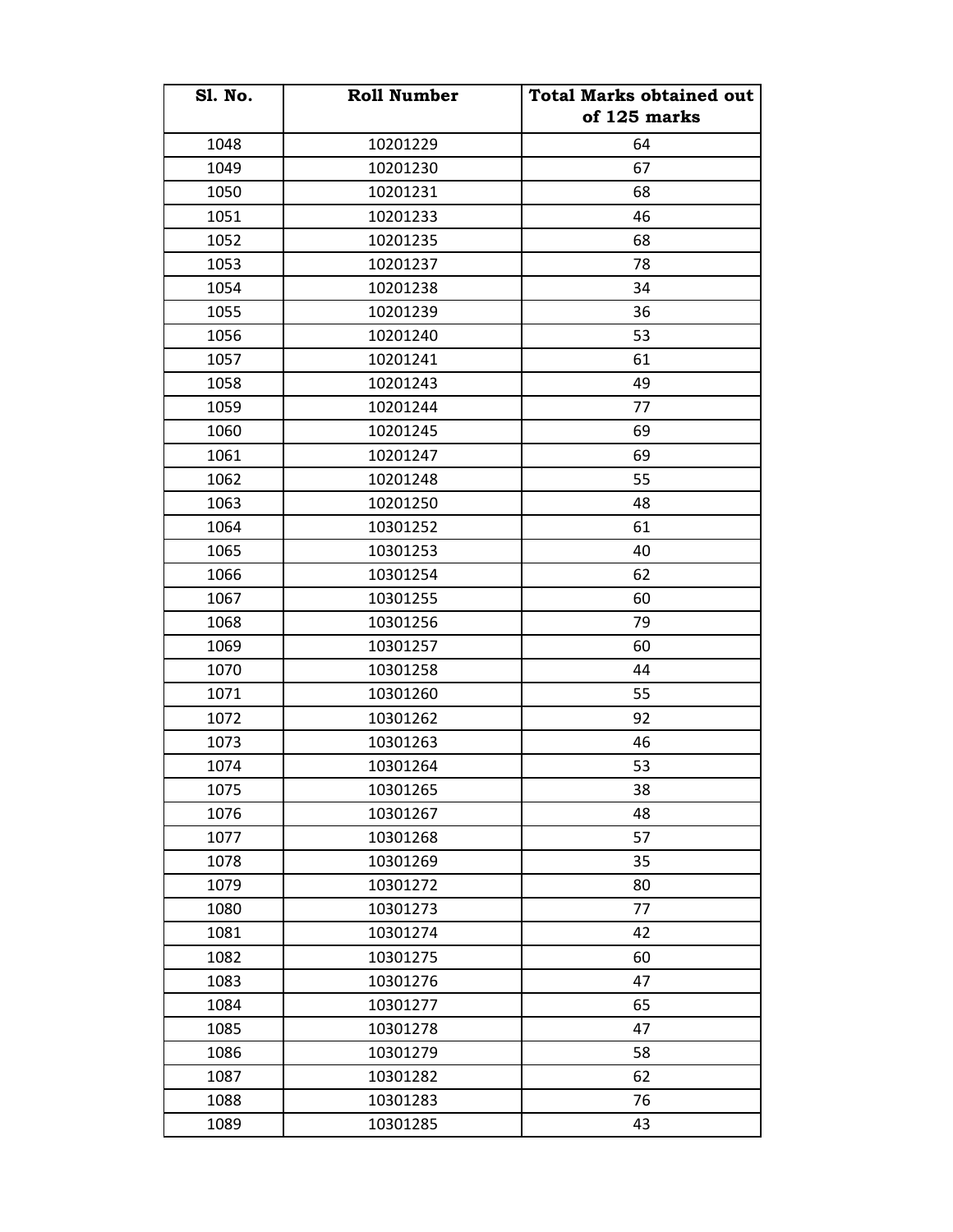| <b>S1. No.</b> | <b>Roll Number</b> | <b>Total Marks obtained out</b><br>of 125 marks |
|----------------|--------------------|-------------------------------------------------|
| 1090           | 10301288           | 70                                              |
| 1091           | 10301289           | 78                                              |
| 1092           | 10301290           | 44                                              |
| 1093           | 10301291           | 29                                              |
| 1094           | 10301293           | 69                                              |
| 1095           | 10301294           | 27                                              |
| 1096           | 10301296           | 71                                              |
| 1097           | 10301297           | 49                                              |
| 1098           | 10301298           | 50                                              |
| 1099           | 10301299           | 60                                              |
| 1100           | 10301300           | 33                                              |
| 1101           | 10301301           | 46                                              |
| 1102           | 10301302           | 54                                              |
| 1103           | 10301304           | 39                                              |
| 1104           | 10301305           | 36                                              |
| 1105           | 10301306           | 58                                              |
| 1106           | 10301307           | 36                                              |
| 1107           | 10301308           | 51                                              |
| 1108           | 10301309           | 56                                              |
| 1109           | 10301310           | 46                                              |
| 1110           | 10301311           | 34                                              |
| 1111           | 10301312           | 75                                              |
| 1112           | 10301314           | 37                                              |
| 1113           | 10301315           | 71                                              |
| 1114           | 10301316           | 82                                              |
| 1115           | 10301317           | 59                                              |
| 1116           | 10301318           | 61                                              |
| 1117           | 10301320           | 67                                              |
| 1118           | 10301321           | 75                                              |
| 1119           | 10301323           | 76                                              |
| 1120           | 10301325           | 33                                              |
| 1121           | 10301326           | 39                                              |
| 1122           | 10301327           | 51                                              |
| 1123           | 10301328           | 46                                              |
| 1124           | 10301330           | 56                                              |
| 1125           | 10301332           | 53                                              |
| 1126           | 10301333           | 39                                              |
| 1127           | 10301334           | 71                                              |
| 1128           | 10301335           | 84                                              |
| 1129           | 10301337           | 73                                              |
| 1130           | 10301338           | 52                                              |
| 1131           | 10301339           | 62                                              |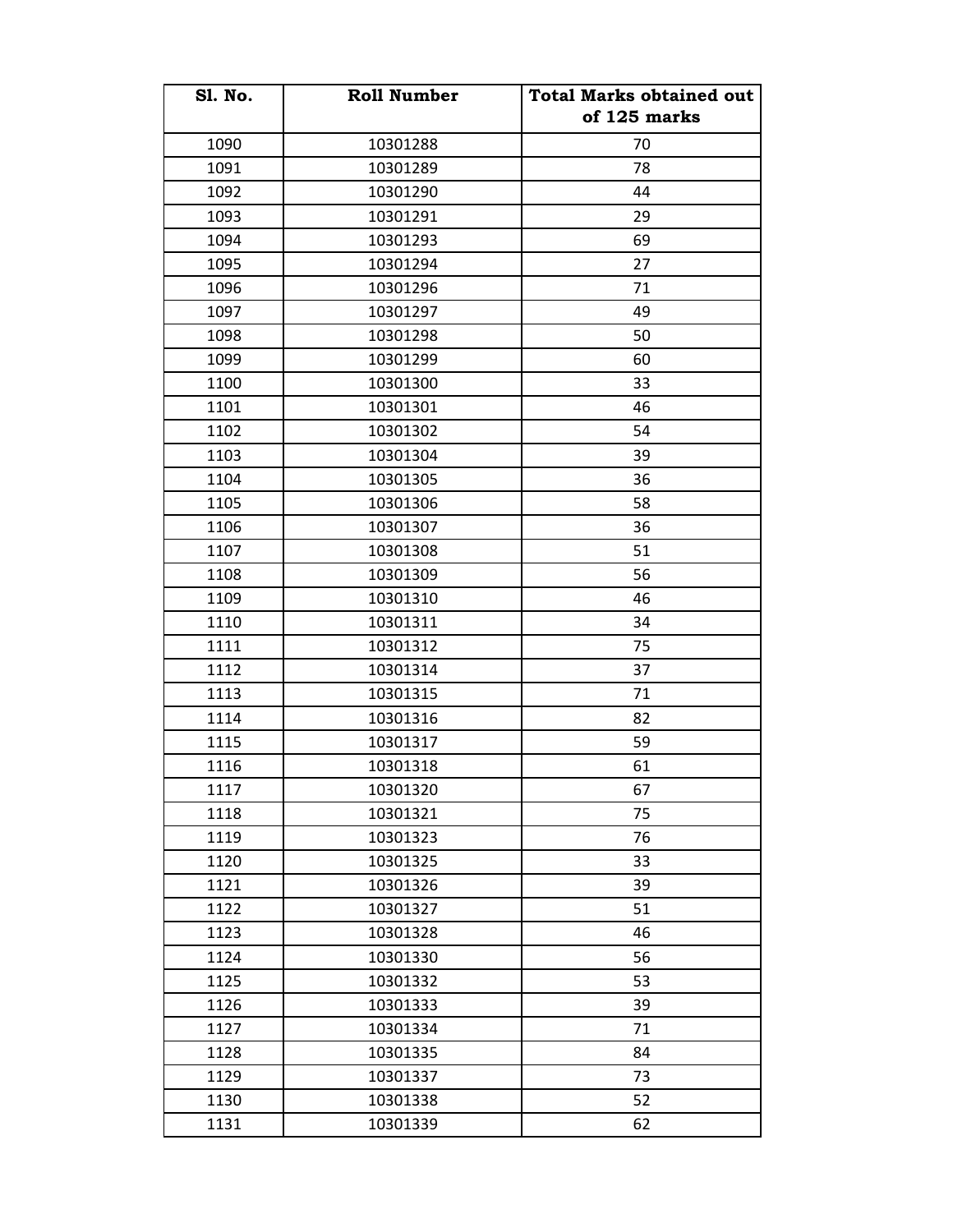| <b>S1. No.</b> | <b>Roll Number</b> | <b>Total Marks obtained out</b><br>of 125 marks |
|----------------|--------------------|-------------------------------------------------|
| 1132           | 10301340           | 57                                              |
| 1133           | 10301341           | 54                                              |
| 1134           | 10301342           | 32                                              |
| 1135           | 10301343           | 39                                              |
| 1136           | 10301344           | 38                                              |
| 1137           | 10301345           | 64                                              |
| 1138           | 10301346           | 80                                              |
| 1139           | 10301347           | 47                                              |
| 1140           | 10301349           | 69                                              |
| 1141           | 10301350           | 65                                              |
| 1142           | 10301351           | 67                                              |
| 1143           | 10301352           | 51                                              |
| 1144           | 10301353           | 45                                              |
| 1145           | 10301354           | 51                                              |
| 1146           | 10301355           | 76                                              |
| 1147           | 10301356           | 69                                              |
| 1148           | 10301358           | 50                                              |
| 1149           | 10301359           | 73                                              |
| 1150           | 10301360           | 46                                              |
| 1151           | 10301361           | 56                                              |
| 1152           | 10301362           | 30                                              |
| 1153           | 10301363           | 86                                              |
| 1154           | 10301364           | 73                                              |
| 1155           | 10301365           | 58                                              |
| 1156           | 10301366           | 29                                              |
| 1157           | 10301367           | 56                                              |
| 1158           | 10301368           | 74                                              |
| 1159           | 10301369           | 56                                              |
| 1160           | 10301370           | 60                                              |
| 1161           | 10301372           | 73                                              |
| 1162           | 10301374           | 37                                              |
| 1163           | 10301375           | 69                                              |
| 1164           | 10301376           | 58                                              |
| 1165           | 10301377           | 58                                              |
| 1166           | 10301378           | 70                                              |
| 1167           | 10301380           | 49                                              |
| 1168           | 10301381           | 45                                              |
| 1169           | 10301385           | 67                                              |
| 1170           | 10301387           | 78                                              |
| 1171           | 10301388           | 66                                              |
| 1172           | 10301389           | 57                                              |
| 1173           | 10301390           | 76                                              |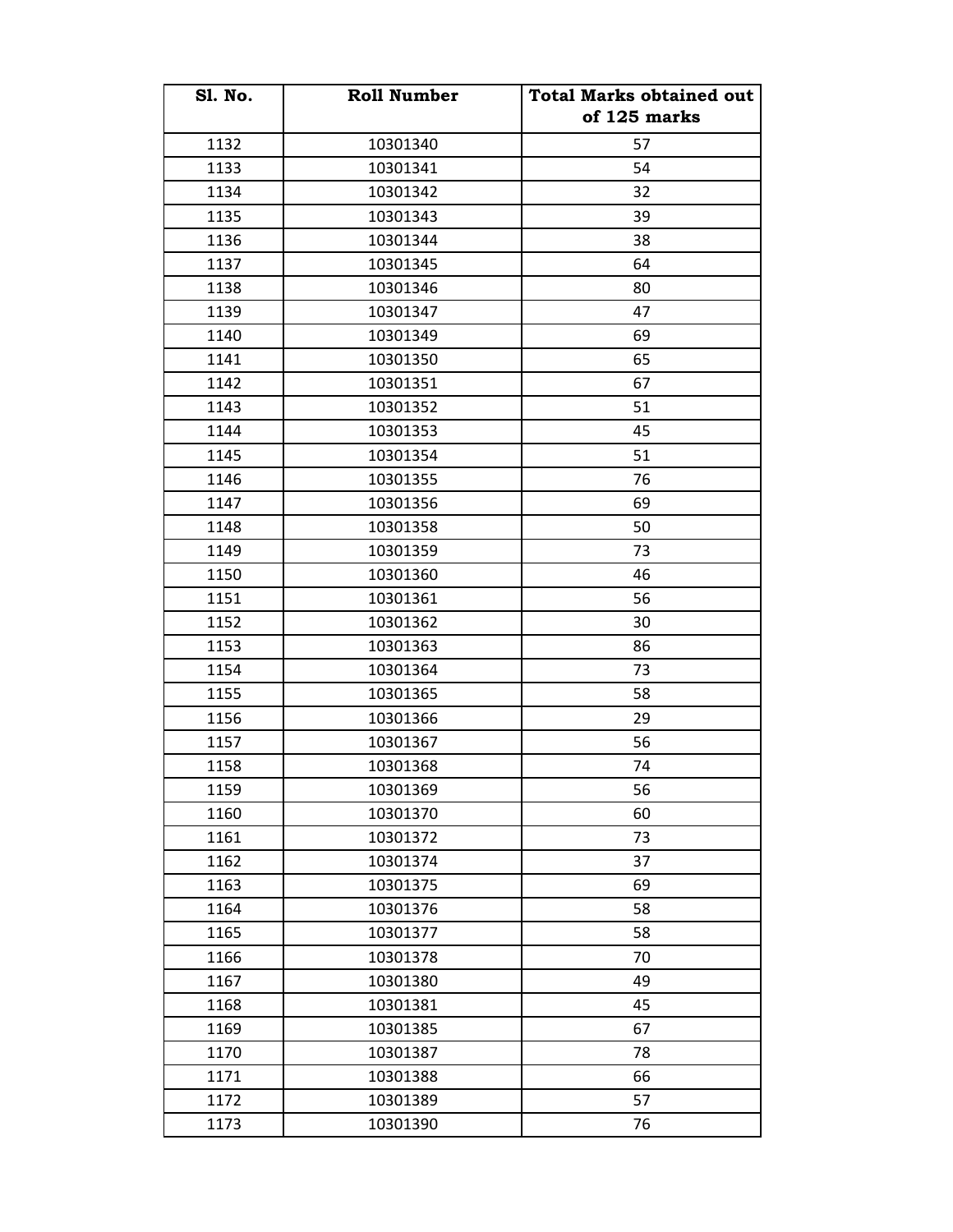| <b>S1. No.</b> | <b>Roll Number</b> | <b>Total Marks obtained out</b><br>of 125 marks |
|----------------|--------------------|-------------------------------------------------|
| 1174           | 10301391           | 26                                              |
| 1175           | 10301392           | 46                                              |
| 1176           | 10301393           | 53                                              |
| 1177           | 10301395           | 64                                              |
| 1178           | 10301396           | 55                                              |
| 1179           | 10301397           | 23                                              |
| 1180           | 10301398           | 71                                              |
| 1181           | 10301399           | 63                                              |
| 1182           | 10301400           | 40                                              |
| 1183           | 10301401           | 59                                              |
| 1184           | 10301402           | 50                                              |
| 1185           | 10301403           | 75                                              |
| 1186           | 10301404           | 39                                              |
| 1187           | 10301406           | 37                                              |
| 1188           | 10301407           | 62                                              |
| 1189           | 10301408           | 51                                              |
| 1190           | 10301409           | 86                                              |
| 1191           | 10301410           | 41                                              |
| 1192           | 10301411           | 67                                              |
| 1193           | 10301412           | 63                                              |
| 1194           | 10301413           | 70                                              |
| 1195           | 10301414           | 65                                              |
| 1196           | 10301415           | 70                                              |
| 1197           | 10301416           | 44                                              |
| 1198           | 10301417           | 66                                              |
| 1199           | 10301418           | 71                                              |
| 1200           | 10301419           | 74                                              |
| 1201           | 10301420           | 47                                              |
| 1202           | 10301421           | 58                                              |
| 1203           | 10301422           | 40                                              |
| 1204           | 10301423           | 74                                              |
| 1205           | 10301426           | 58                                              |
| 1206           | 10301427           | 52                                              |
| 1207           | 10301428           | 55                                              |
| 1208           | 10301429           | 48                                              |
| 1209           | 10301430           | 64                                              |
| 1210           | 10301431           | 62                                              |
| 1211           | 10301432           | 25                                              |
| 1212           | 10301433           | 44                                              |
| 1213           | 10301434           | 49                                              |
| 1214           | 10301435           | 64                                              |
| 1215           | 10301436           | 46                                              |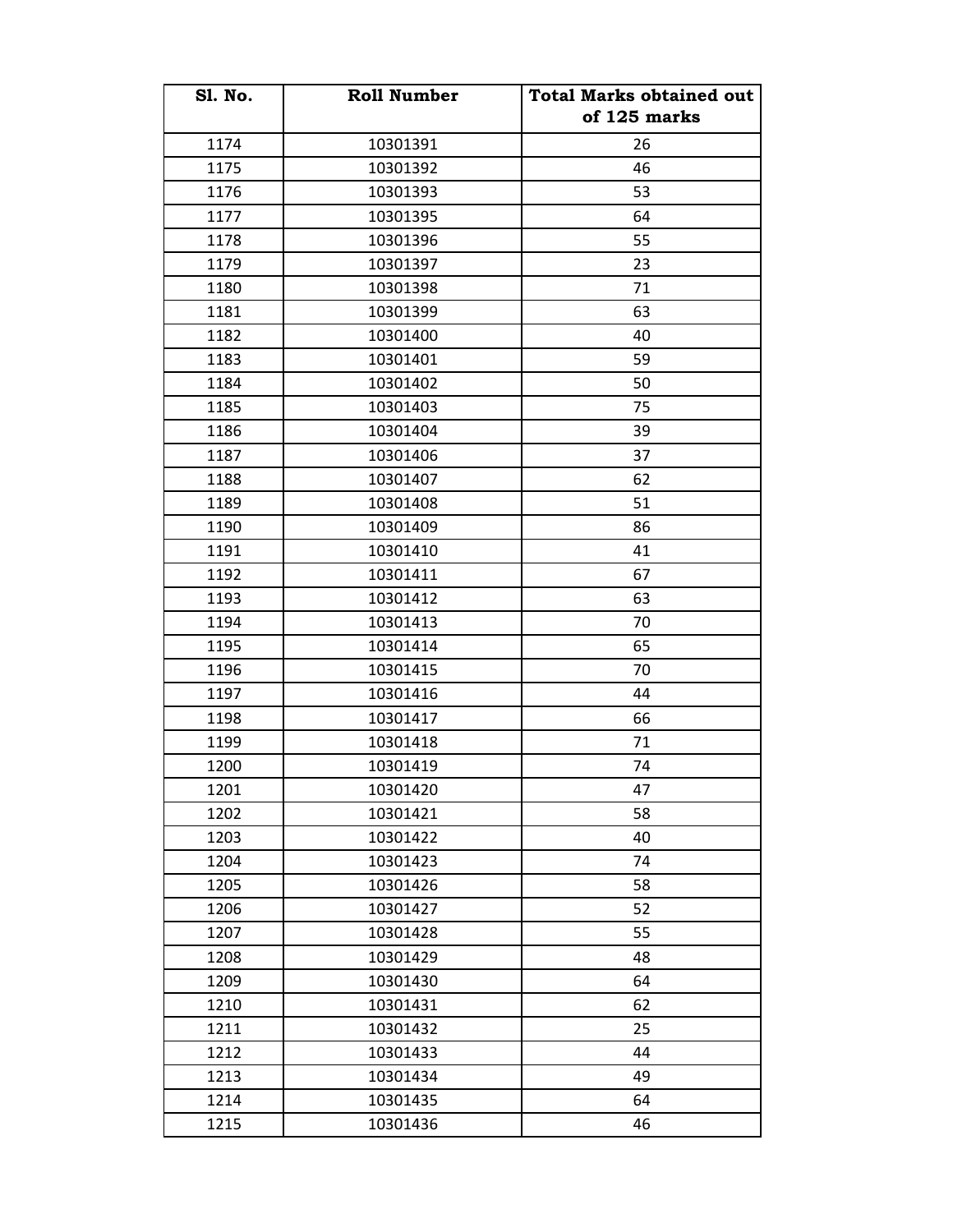| <b>S1. No.</b> | <b>Roll Number</b> | <b>Total Marks obtained out</b><br>of 125 marks |
|----------------|--------------------|-------------------------------------------------|
| 1216           | 10301437           | 48                                              |
| 1217           | 10301438           | 57                                              |
| 1218           | 10301439           | 66                                              |
| 1219           | 10301440           | 52                                              |
| 1220           | 10301441           | 82                                              |
| 1221           | 10301442           | 60                                              |
| 1222           | 10301443           | 49                                              |
| 1223           | 10301444           | 33                                              |
| 1224           | 10301445           | 41                                              |
| 1225           | 10301446           | 80                                              |
| 1226           | 10301447           | 42                                              |
| 1227           | 10301448           | 81                                              |
| 1228           | 10301449           | 64                                              |
| 1229           | 10301450           | 55                                              |
| 1230           | 10301451           | 52                                              |
| 1231           | 10301452           | 49                                              |
| 1232           | 10301453           | 47                                              |
| 1233           | 10301454           | 86                                              |
| 1234           | 10301455           | 53                                              |
| 1235           | 10301456           | 58                                              |
| 1236           | 10301457           | 86                                              |
| 1237           | 10301459           | 64                                              |
| 1238           | 10301460           | 86                                              |
| 1239           | 10301461           | 79                                              |
| 1240           | 10301462           | 43                                              |
| 1241           | 10301463           | 65                                              |
| 1242           | 10301464           | 59                                              |
| 1243           | 10301465           | 57                                              |
| 1244           | 10301466           | 68                                              |
| 1245           | 10301467           | 68                                              |
| 1246           | 10301468           | 58                                              |
| 1247           | 10301469           | 63                                              |
| 1248           | 10301470           | 51                                              |
| 1249           | 10301471           | 70                                              |
| 1250           | 10301472           | 70                                              |
| 1251           | 10301473           | 90                                              |
| 1252           | 10301474           | 56                                              |
| 1253           | 10301475           | 39                                              |
| 1254           | 10301476           | 64                                              |
| 1255           | 10301477           | 69                                              |
| 1256           | 10301478           | 70                                              |
| 1257           | 10301481           | 66                                              |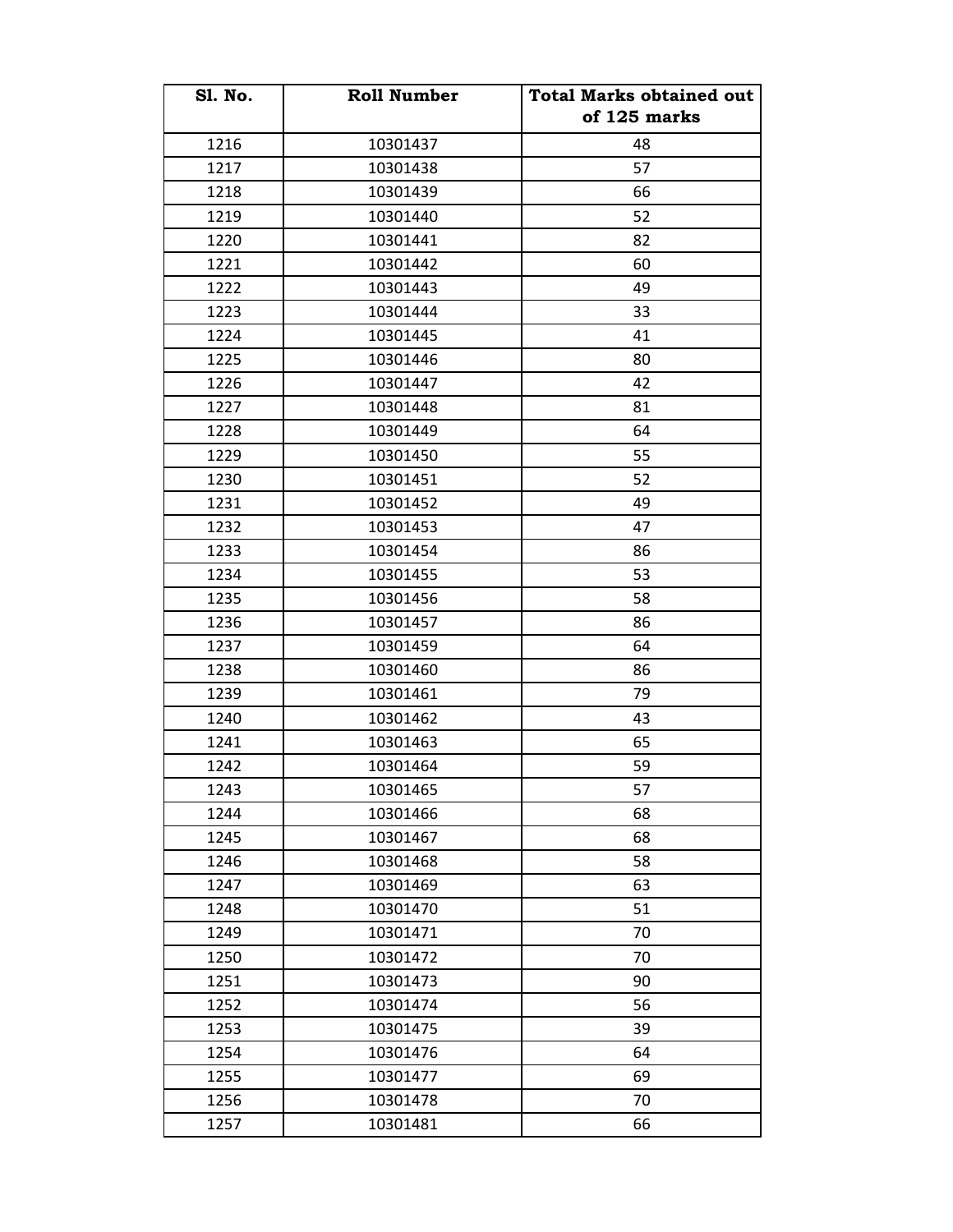| <b>S1. No.</b> | <b>Roll Number</b> | <b>Total Marks obtained out</b><br>of 125 marks |
|----------------|--------------------|-------------------------------------------------|
| 1258           | 10301484           | 39                                              |
| 1259           | 10301485           | 40                                              |
| 1260           | 10301488           | 66                                              |
| 1261           | 10301491           | 80                                              |
| 1262           | 10301492           | 79                                              |
| 1263           | 10301493           | 51                                              |
| 1264           | 10301495           | 46                                              |
| 1265           | 10301497           | 53                                              |
| 1266           | 10301498           | 62                                              |
| 1267           | 10301499           | 64                                              |
| 1268           | 10301500           | 51                                              |
| 1269           | 10301501           | 42                                              |
| 1270           | 10301502           | 38                                              |
| 1271           | 10301503           | 78                                              |
| 1272           | 10301504           | 30                                              |
| 1273           | 10301505           | 72                                              |
| 1274           | 10301506           | 64                                              |
| 1275           | 10301507           | 68                                              |
| 1276           | 10301509           | 79                                              |
| 1277           | 10301510           | 49                                              |
| 1278           | 10301511           | 51                                              |
| 1279           | 10301512           | 72                                              |
| 1280           | 10301513           | 71                                              |
| 1281           | 10301514           | 75                                              |
| 1282           | 10301516           | 42                                              |
| 1283           | 10301517           | 65                                              |
| 1284           | 10301518           | 44                                              |
| 1285           | 10301519           | 49                                              |
| 1286           | 10301520           | 68                                              |
| 1287           | 10301521           | 36                                              |
| 1288           | 10301523           | 52                                              |
| 1289           | 10301526           | 50                                              |
| 1290           | 10301527           | 80                                              |
| 1291           | 10301528           | 70                                              |
| 1292           | 10301529           | 49                                              |
| 1293           | 10301530           | 52                                              |
| 1294           | 10301531           | 58                                              |
| 1295           | 10301532           | 78                                              |
| 1296           | 10301534           | 64                                              |
| 1297           | 10301535           | 43                                              |
| 1298           | 10301536           | 34                                              |
| 1299           | 10301537           | 38                                              |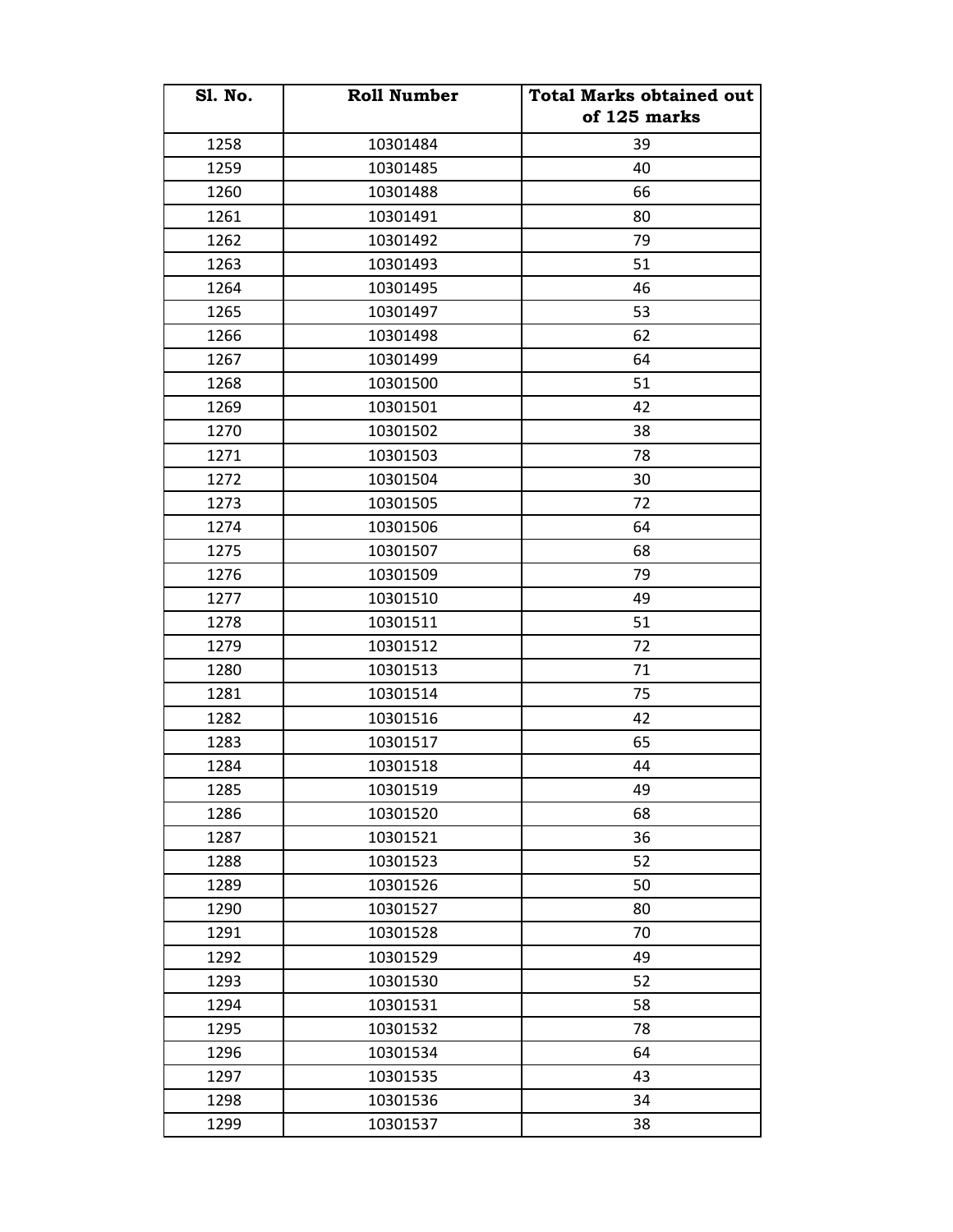| <b>S1. No.</b> | <b>Roll Number</b> | <b>Total Marks obtained out</b> |
|----------------|--------------------|---------------------------------|
|                |                    | of 125 marks                    |
| 1300           | 10301538           | 53                              |
| 1301           | 10301540           | 57                              |
| 1302           | 10301541           | 44                              |
| 1303           | 10301543           | 54                              |
| 1304           | 10301544           | 44                              |
| 1305           | 10301545           | 35                              |
| 1306           | 10301546           | 52                              |
| 1307           | 10301548           | 65                              |
| 1308           | 10301549           | 60                              |
| 1309           | 10301550           | 49                              |
| 1310           | 10301552           | 60                              |
| 1311           | 10301553           | 68                              |
| 1312           | 10301554           | 74                              |
| 1313           | 10301555           | 64                              |
| 1314           | 10301556           | 59                              |
| 1315           | 10301558           | 46                              |
| 1316           | 10301559           | 54                              |
| 1317           | 10301560           | 68                              |
| 1318           | 10301561           | 44                              |
| 1319           | 10301563           | 68                              |
| 1320           | 10301564           | 60                              |
| 1321           | 10301565           | 72                              |
| 1322           | 10301566           | 90                              |
| 1323           | 10301568           | 26                              |
| 1324           | 10301569           | 44                              |
| 1325           | 10301570           | 47                              |
| 1326           | 10301571           | 50                              |
| 1327           | 10301572           | 60                              |
| 1328           | 10301573           | 46                              |
| 1329           | 10301574           | 56                              |
| 1330           | 10301575           | 51                              |
| 1331           | 10301576           | 32                              |
| 1332           | 10301577           | 44                              |
| 1333           | 10301579           | 42                              |
| 1334           | 10301580           | 60                              |
| 1335           | 10301581           | 44                              |
| 1336           | 10301582           | 56                              |
| 1337           | 10301583           | 54                              |
| 1338           | 10301584           | 77                              |
| 1339           | 10301585           | 69                              |
| 1340           | 10301587           | 77                              |
| 1341           | 10301588           | 37                              |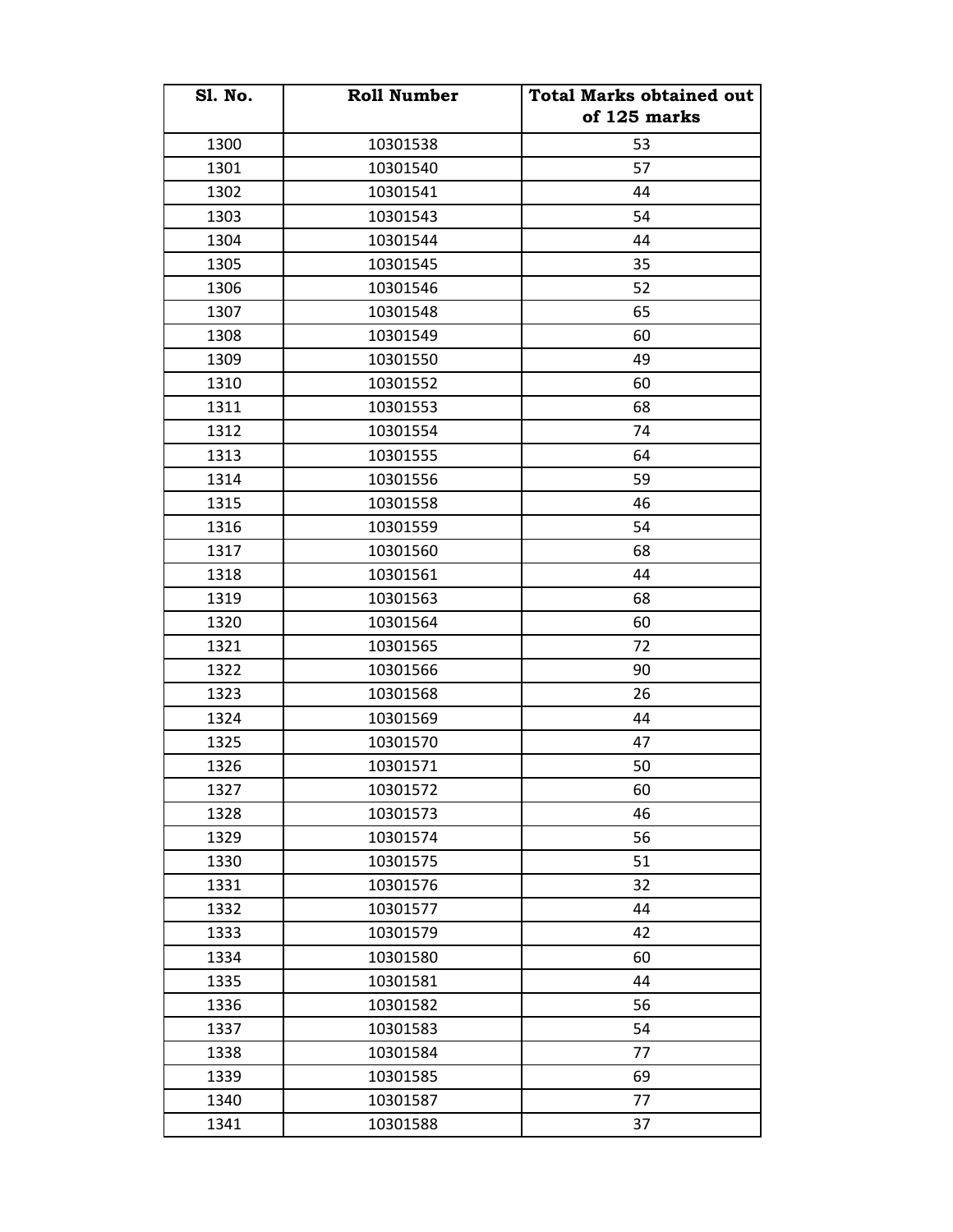| <b>S1. No.</b> | <b>Roll Number</b> | <b>Total Marks obtained out</b><br>of 125 marks |
|----------------|--------------------|-------------------------------------------------|
| 1342           | 10301590           | 53                                              |
| 1343           | 10301591           | 56                                              |
| 1344           | 10301593           | 54                                              |
| 1345           | 10301595           | 41                                              |
| 1346           | 10301596           | 51                                              |
| 1347           | 10301597           | 35                                              |
| 1348           | 10301600           | 75                                              |
| 1349           | 10301601           | 58                                              |
|                |                    | 54                                              |
| 1350           | 10301602           | 62                                              |
| 1351           | 10301603           |                                                 |
| 1352           | 10301604           | 44                                              |
| 1353           | 10301607           | 63                                              |
| 1354           | 10301608           | 50                                              |
| 1355           | 10301609           | 44                                              |
| 1356           | 10301610           | 64                                              |
| 1357           | 10301614           | 55                                              |
| 1358           | 10301615           | 54                                              |
| 1359           | 10301616           | 38                                              |
| 1360           | 10301617           | 69                                              |
| 1361           | 10301621           | 39                                              |
| 1362           | 10301622           | 50                                              |
| 1363           | 10301623           | 32                                              |
| 1364           | 10301624           | 63                                              |
| 1365           | 10301626           | 54                                              |
| 1366           | 10301627           | 60                                              |
| 1367           | 10301628           | 49                                              |
| 1368           | 10301629           | 36                                              |
| 1369           | 10301631           | 42                                              |
| 1370           | 10301632           | 54                                              |
| 1371           | 10301633           | 55                                              |
| 1372           | 10301634           | 56                                              |
| 1373           | 10301635           | 53                                              |
| 1374           | 10301636           | 72                                              |
| 1375           | 10301637           | 61                                              |
| 1376           | 10301638           | 72                                              |
| 1377           | 10301639           | 84                                              |
| 1378           | 10301640           | 82                                              |
| 1379           | 10301642           | 49                                              |
| 1380           | 10301645           | 54                                              |
| 1381           | 10301647           | 86                                              |
| 1382           | 10301648           | 40                                              |
| 1383           | 10301649           | 46                                              |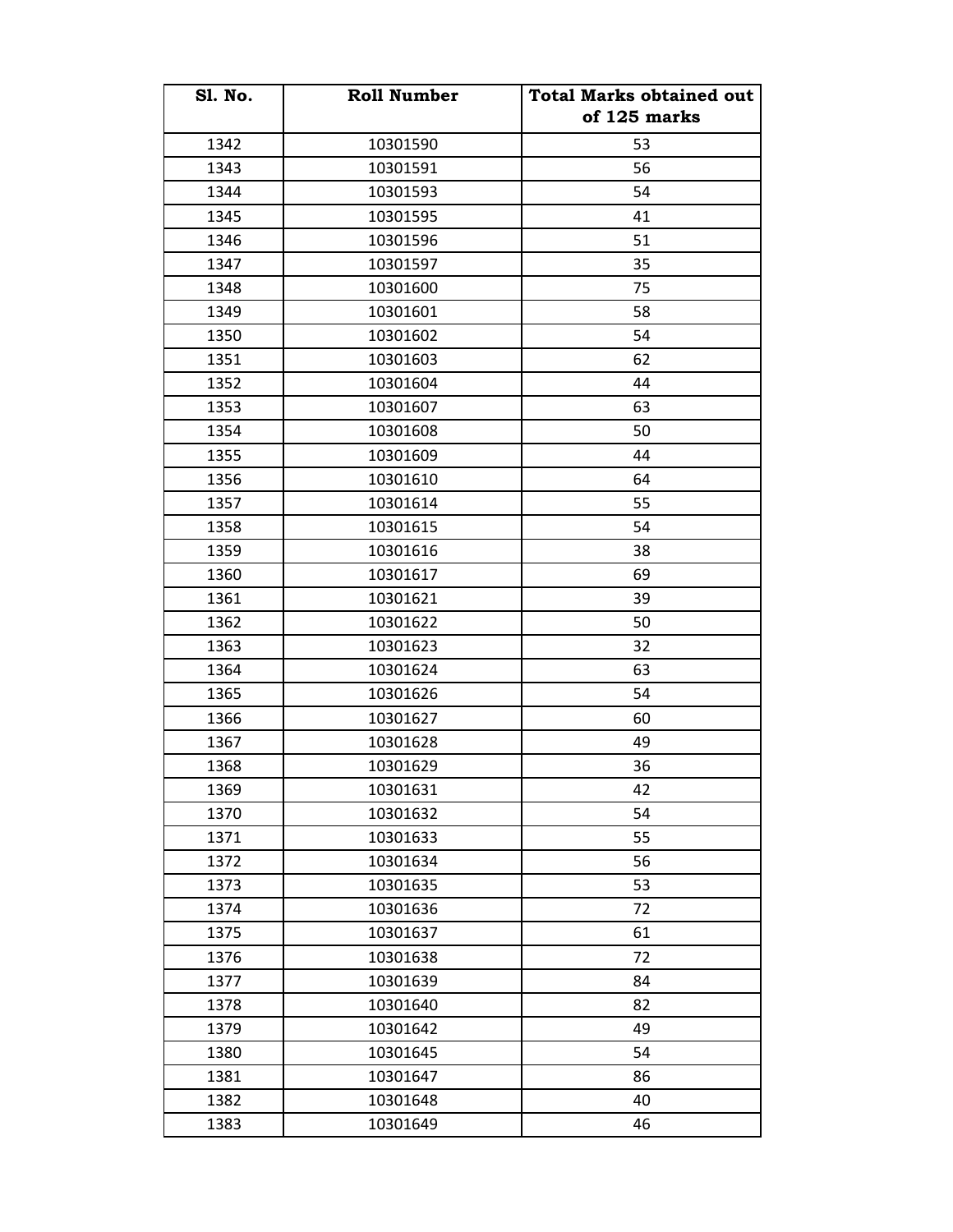| <b>S1. No.</b> | <b>Roll Number</b> | <b>Total Marks obtained out</b><br>of 125 marks |
|----------------|--------------------|-------------------------------------------------|
| 1384           | 10301650           | 46                                              |
| 1385           | 10301652           | 72                                              |
| 1386           | 10301653           | 62                                              |
| 1387           | 10301654           | 56                                              |
| 1388           | 10301655           | 63                                              |
| 1389           | 10301656           | 65                                              |
| 1390           | 10301657           | 63                                              |
| 1391           | 10301658           | 54                                              |
| 1392           | 10301659           | 54                                              |
| 1393           | 10301660           | 71                                              |
| 1394           | 10301661           | 44                                              |
| 1395           | 10301663           | 72                                              |
| 1396           | 10301664           | 36                                              |
| 1397           | 10301665           | 48                                              |
| 1398           | 10301668           | 75                                              |
| 1399           | 10301669           | 59                                              |
| 1400           | 10301670           | 46                                              |
| 1401           | 10301671           | 64                                              |
| 1402           | 10301672           | 48                                              |
| 1403           | 10301673           | 35                                              |
| 1404           | 10301674           | 44                                              |
| 1405           | 10301675           | 54                                              |
| 1406           | 10301676           | 71                                              |
| 1407           | 10301677           | 71                                              |
| 1408           | 10301679           | 56                                              |
| 1409           | 10301680           | 49                                              |
| 1410           | 10301681           | 73                                              |
| 1411           | 10301682           | 43                                              |
| 1412           | 10301683           | 60                                              |
| 1413           | 10301684           | 64                                              |
| 1414           | 10301685           | 75                                              |
| 1415           | 10301686           | 60                                              |
| 1416           | 10301687           | 50                                              |
| 1417           | 10301688           | 54                                              |
| 1418           | 10301689           | 67                                              |
| 1419           | 10301690           | 44                                              |
| 1420           | 10301692           | 79                                              |
| 1421           | 10301693           | 46                                              |
| 1422           | 10301694           | 36                                              |
| 1423           | 10301697           | 68                                              |
| 1424           | 10301698           | 58                                              |
| 1425           | 10301699           | 51                                              |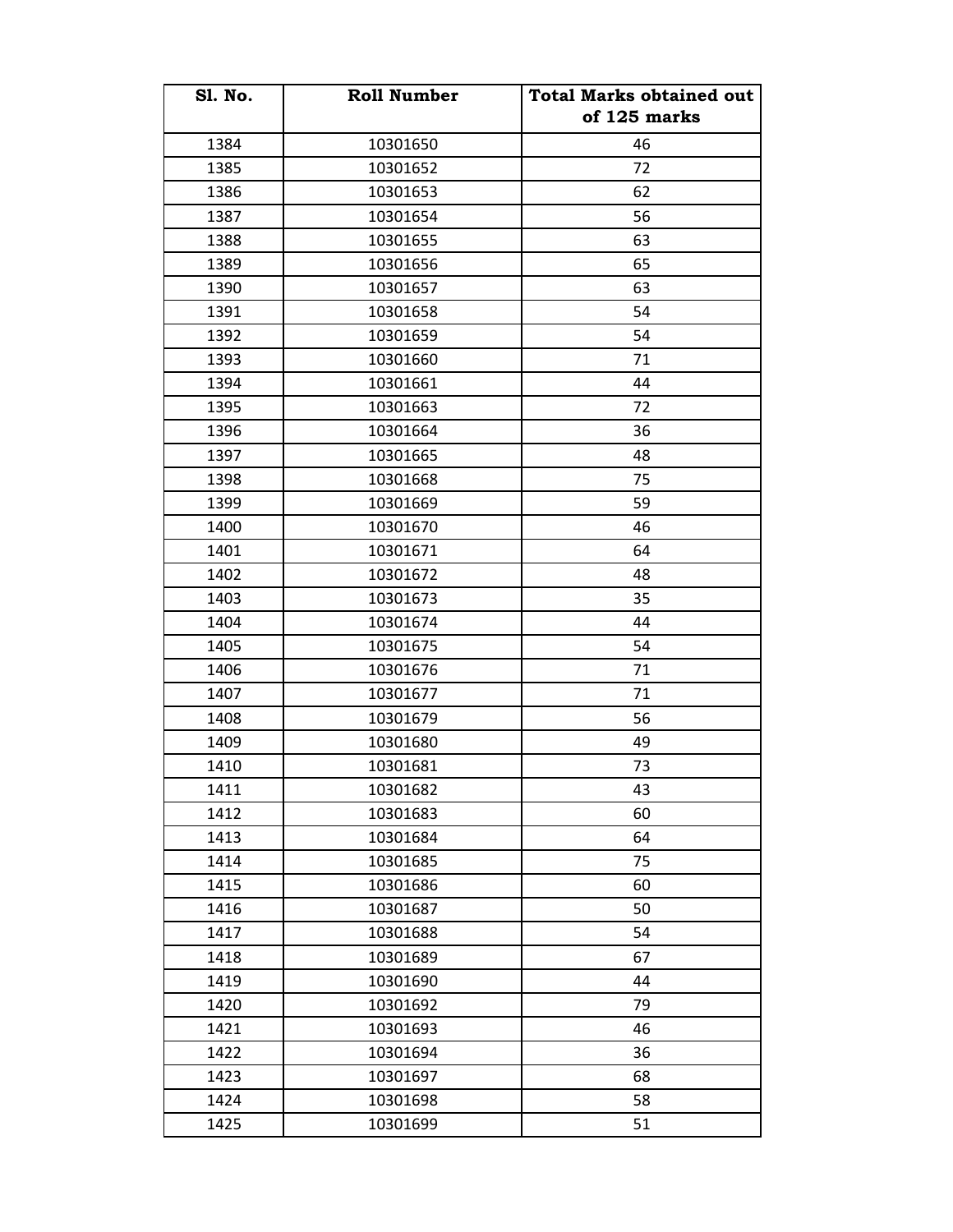| <b>S1. No.</b> | <b>Roll Number</b> | <b>Total Marks obtained out</b><br>of 125 marks |
|----------------|--------------------|-------------------------------------------------|
| 1426           | 10301701           | 37                                              |
| 1427           | 10301702           | 65                                              |
| 1428           | 10301703           | 48                                              |
| 1429           | 10301704           | 38                                              |
| 1430           | 10301705           | 45                                              |
| 1431           | 10301706           | 49                                              |
| 1432           | 10301707           | 63                                              |
| 1433           | 10301708           | 51                                              |
| 1434           | 10301709           | 69                                              |
| 1435           | 10301710           | 60                                              |
| 1436           | 10301711           | 48                                              |
| 1437           | 10301712           | 41                                              |
| 1438           | 10301713           | 92                                              |
| 1439           | 10301715           | 46                                              |
| 1440           | 10301716           | 61                                              |
| 1441           | 10301717           | 58                                              |
| 1442           | 10301718           | 54                                              |
| 1443           | 10301719           | 81                                              |
| 1444           | 10301720           | 84                                              |
| 1445           | 10301722           | 45                                              |
| 1446           | 10301723           | 44                                              |
| 1447           | 10301724           | 66                                              |
| 1448           | 10301726           | 90                                              |
| 1449           | 10301727           | 66                                              |
| 1450           | 10301729           | 39                                              |
| 1451           | 10301730           | 63                                              |
| 1452           | 10301732           | 42                                              |
| 1453           | 10301733           | 52                                              |
| 1454           | 10301735           | 58                                              |
| 1455           | 10301736           | 53                                              |
| 1456           | 10301737           | 80                                              |
| 1457           | 10301738           | 73                                              |
| 1458           | 10301739           | 56                                              |
| 1459           | 10301740           | 43                                              |
| 1460           | 10301741           | 56                                              |
| 1461           | 10301742           | 39                                              |
| 1462           | 10301744           | 67                                              |
| 1463           | 10301745           | 78                                              |
| 1464           | 10301746           | 78                                              |
| 1465           | 10301747           | 58                                              |
| 1466           | 10301748           | 64                                              |
| 1467           | 10301749           | 34                                              |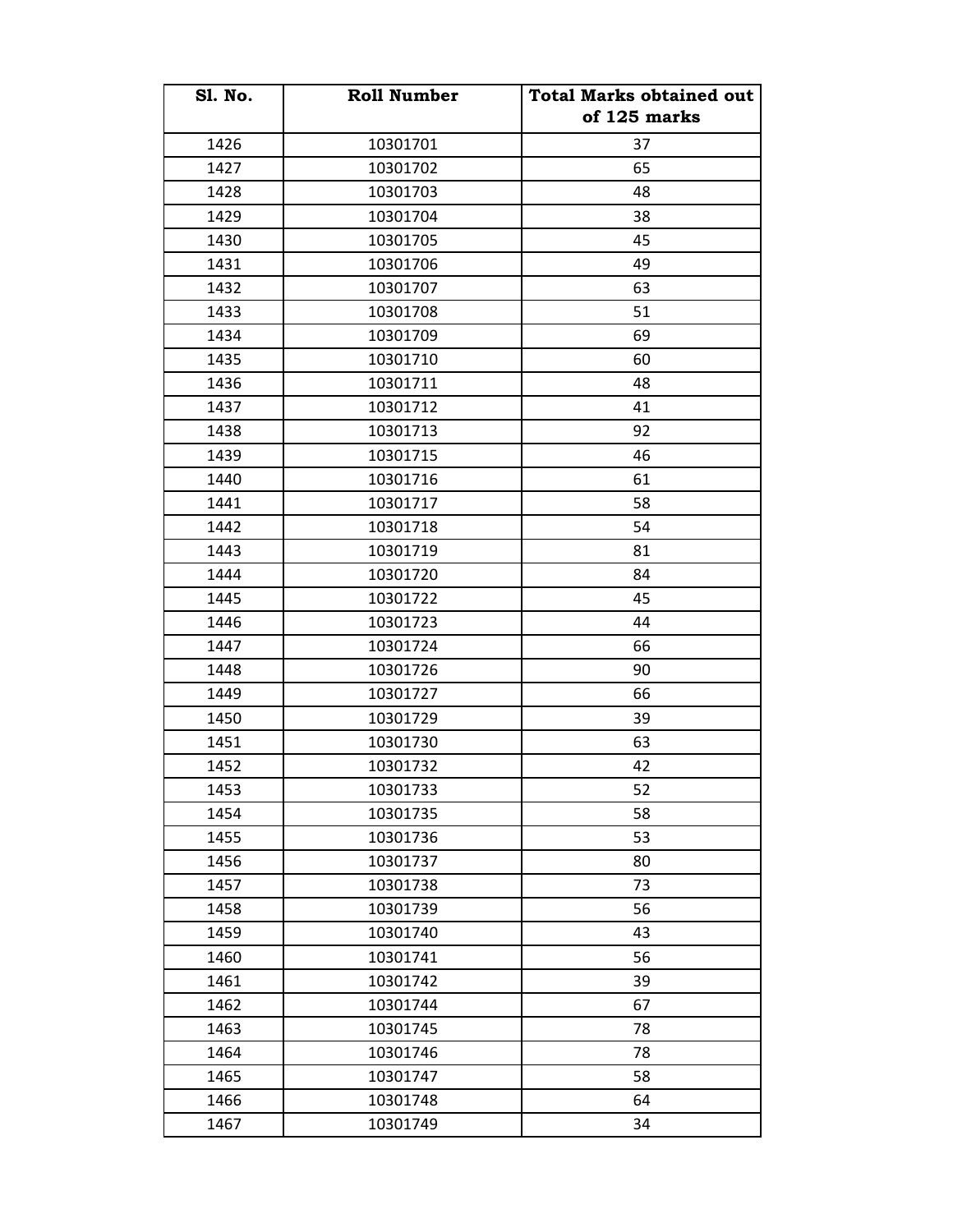| <b>S1. No.</b> | <b>Roll Number</b> | <b>Total Marks obtained out</b><br>of 125 marks |
|----------------|--------------------|-------------------------------------------------|
| 1468           | 10301750           | 57                                              |
| 1469           | 10301751           | 86                                              |
| 1470           | 10301752           | 65                                              |
| 1471           | 10301753           | 53                                              |
| 1472           | 10301754           | 73                                              |
| 1473           | 10401755           | 33                                              |
| 1474           | 10401756           | 71                                              |
| 1475           | 10401758           | 75                                              |
| 1476           | 10401759           | 71                                              |
| 1477           | 10401760           | 95                                              |
| 1478           | 10401761           | 51                                              |
| 1479           | 10401762           | 63                                              |
| 1480           | 10401763           | 52                                              |
| 1481           | 10401764           | 56                                              |
| 1482           | 10401765           | 65                                              |
| 1483           | 10401766           | 51                                              |
| 1484           | 10401767           | 50                                              |
| 1485           | 10401769           | 50                                              |
| 1486           | 10401771           | 66                                              |
| 1487           | 10401772           | 54                                              |
| 1488           | 10401773           | 44                                              |
| 1489           | 10401774           | 38                                              |
| 1490           | 10401776           | 61                                              |
| 1491           | 10401777           | 66                                              |
| 1492           | 10401778           | 65                                              |
| 1493           | 10401779           | 49                                              |
| 1494           | 10401782           | 67                                              |
| 1495           | 10401783           | 79                                              |
| 1496           | 10401784           | 49                                              |
| 1497           | 10401785           | 68                                              |
| 1498           | 10401786           | 44                                              |
| 1499           | 10401787           | 67                                              |
| 1500           | 10401788           | 53                                              |
| 1501           | 10401790           | 66                                              |
| 1502           | 10401791           | 67                                              |
| 1503           | 10401792           | 55                                              |
| 1504           | 10401793           | 43                                              |
| 1505           | 10401794           | 50                                              |
| 1506           | 10401795           | 57                                              |
| 1507           | 10401796           | 72                                              |
| 1508           | 10401797           | 77                                              |
| 1509           | 10401798           | 68                                              |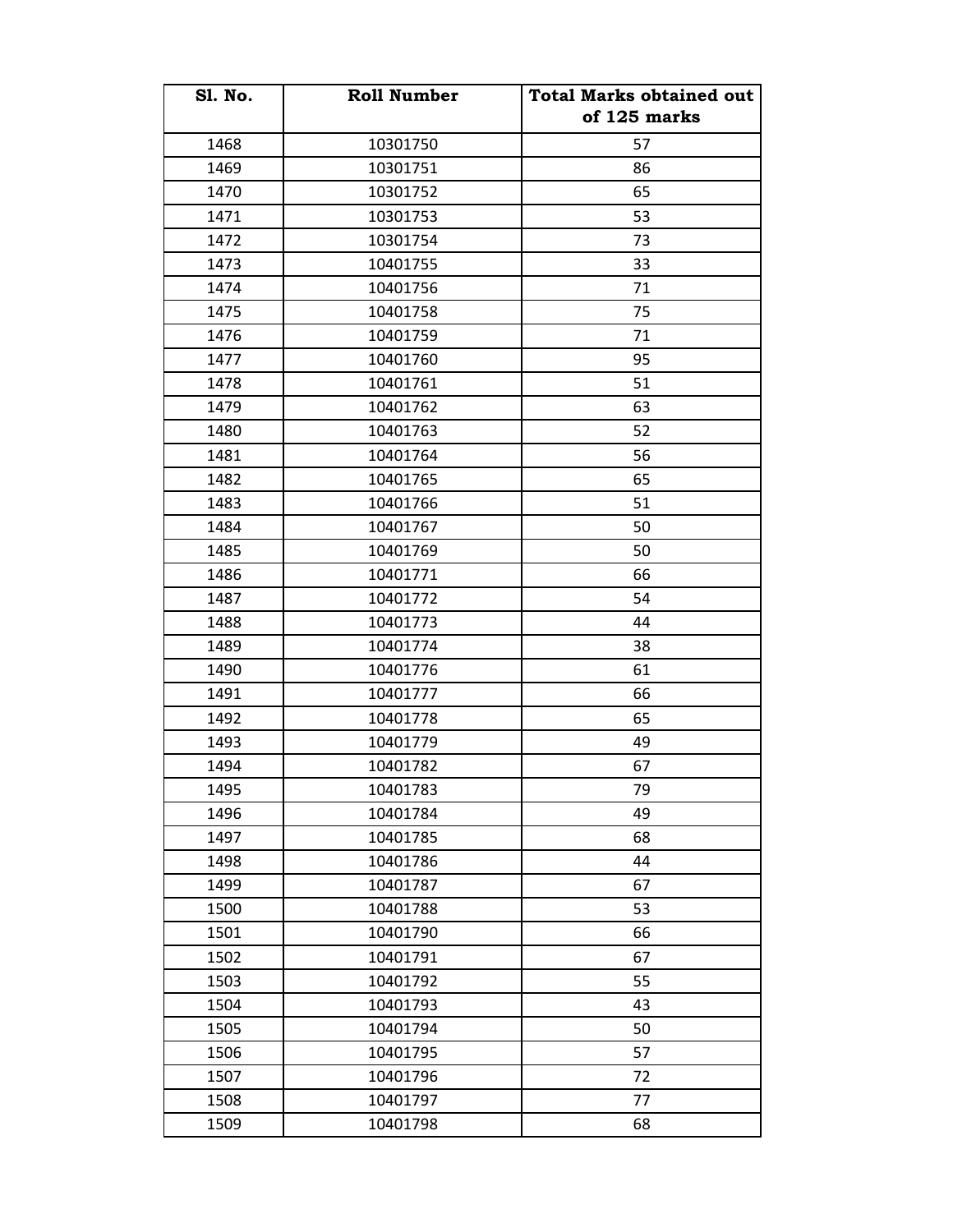| <b>S1. No.</b> | <b>Roll Number</b> | <b>Total Marks obtained out</b><br>of 125 marks |
|----------------|--------------------|-------------------------------------------------|
| 1510           | 10401799           | 69                                              |
| 1511           | 10401800           | 58                                              |
| 1512           | 10401801           | 48                                              |
| 1513           | 10401804           | 68                                              |
| 1514           | 10401807           | 37                                              |
| 1515           | 10401808           | 51                                              |
| 1516           | 10401809           | 45                                              |
| 1517           | 10401810           | 50                                              |
| 1518           | 10401811           | 40                                              |
| 1519           | 10401812           | 67                                              |
| 1520           | 10401813           | 55                                              |
| 1521           | 10401814           | 62                                              |
| 1522           | 10401815           | 78                                              |
| 1523           | 10401817           | 48                                              |
| 1524           | 10401818           | 74                                              |
| 1525           | 10401819           | 50                                              |
| 1526           | 10401820           | 62                                              |
| 1527           | 10401823           | 52                                              |
| 1528           | 10401824           | 49                                              |
| 1529           | 10401825           | 79                                              |
| 1530           | 10401826           | 84                                              |
| 1531           | 10401827           | 52                                              |
| 1532           | 10401828           | 73                                              |
| 1533           | 10401829           | 38                                              |
| 1534           | 10401830           | 64                                              |
| 1535           | 10401832           | 30                                              |
| 1536           | 10401833           | 84                                              |
| 1537           | 10401835           | 76                                              |
| 1538           | 10401836           | 63                                              |
| 1539           | 10401838           | 42                                              |
| 1540           | 10401839           | 64                                              |
| 1541           | 10401840           | 44                                              |
| 1542           | 10401841           | 63                                              |
| 1543           | 10401842           | 47                                              |
| 1544           | 10401843           | 64                                              |
| 1545           | 10401844           | 72                                              |
| 1546           | 10401847           | 45                                              |
| 1547           | 10401848           | 46                                              |
| 1548           | 10401850           | 51                                              |
| 1549           | 10401854           | 71                                              |
| 1550           | 10401855           | 63                                              |
| 1551           | 10401856           | 35                                              |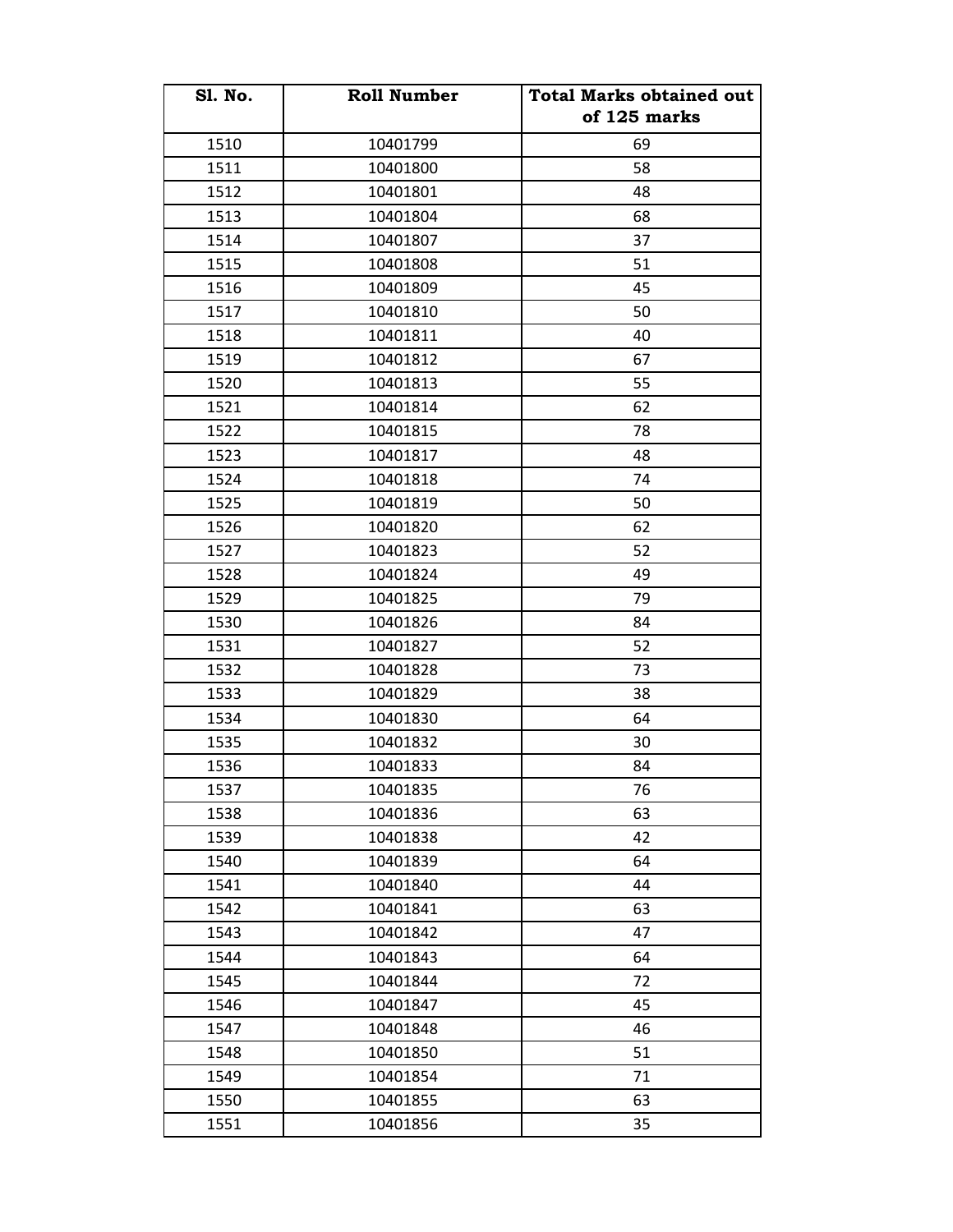| <b>S1. No.</b> | <b>Roll Number</b> | <b>Total Marks obtained out</b><br>of 125 marks |
|----------------|--------------------|-------------------------------------------------|
| 1552           | 10401858           | 38                                              |
| 1553           | 10401859           | 48                                              |
| 1554           | 10401860           | 64                                              |
| 1555           | 10401861           | 63                                              |
| 1556           | 10401862           | 72                                              |
| 1557           | 10401863           | 37                                              |
| 1558           | 10401864           | 47                                              |
| 1559           | 10401865           | 45                                              |
|                |                    | 51                                              |
| 1560           | 10401868           | 43                                              |
| 1561           | 10401869           |                                                 |
| 1562           | 10401870           | 41                                              |
| 1563           | 10401872           | 69                                              |
| 1564           | 10401873           | 52                                              |
| 1565           | 10401874           | 51                                              |
| 1566           | 10401875           | 39                                              |
| 1567           | 10401876           | 38                                              |
| 1568           | 10401877           | 45                                              |
| 1569           | 10401879           | 58                                              |
| 1570           | 10401880           | 59                                              |
| 1571           | 10401882           | 34                                              |
| 1572           | 10401883           | 54                                              |
| 1573           | 10401885           | 77                                              |
| 1574           | 10401887           | 34                                              |
| 1575           | 10401888           | 74                                              |
| 1576           | 10401889           | 46                                              |
| 1577           | 10401890           | 75                                              |
| 1578           | 10401891           | 71                                              |
| 1579           | 10401892           | 46                                              |
| 1580           | 10401893           | 40                                              |
| 1581           | 10401894           | 56                                              |
| 1582           | 10401895           | 57                                              |
| 1583           | 10401896           | 67                                              |
| 1584           | 10401897           | 55                                              |
| 1585           | 10401898           | 55                                              |
| 1586           | 10401899           | 88                                              |
| 1587           | 10401900           | 46                                              |
| 1588           | 10401901           | 58                                              |
| 1589           | 10401903           | 36                                              |
| 1590           | 10401905           | 60                                              |
| 1591           | 10401906           | 74                                              |
| 1592           | 10401907           | 55                                              |
| 1593           | 10401909           | 45                                              |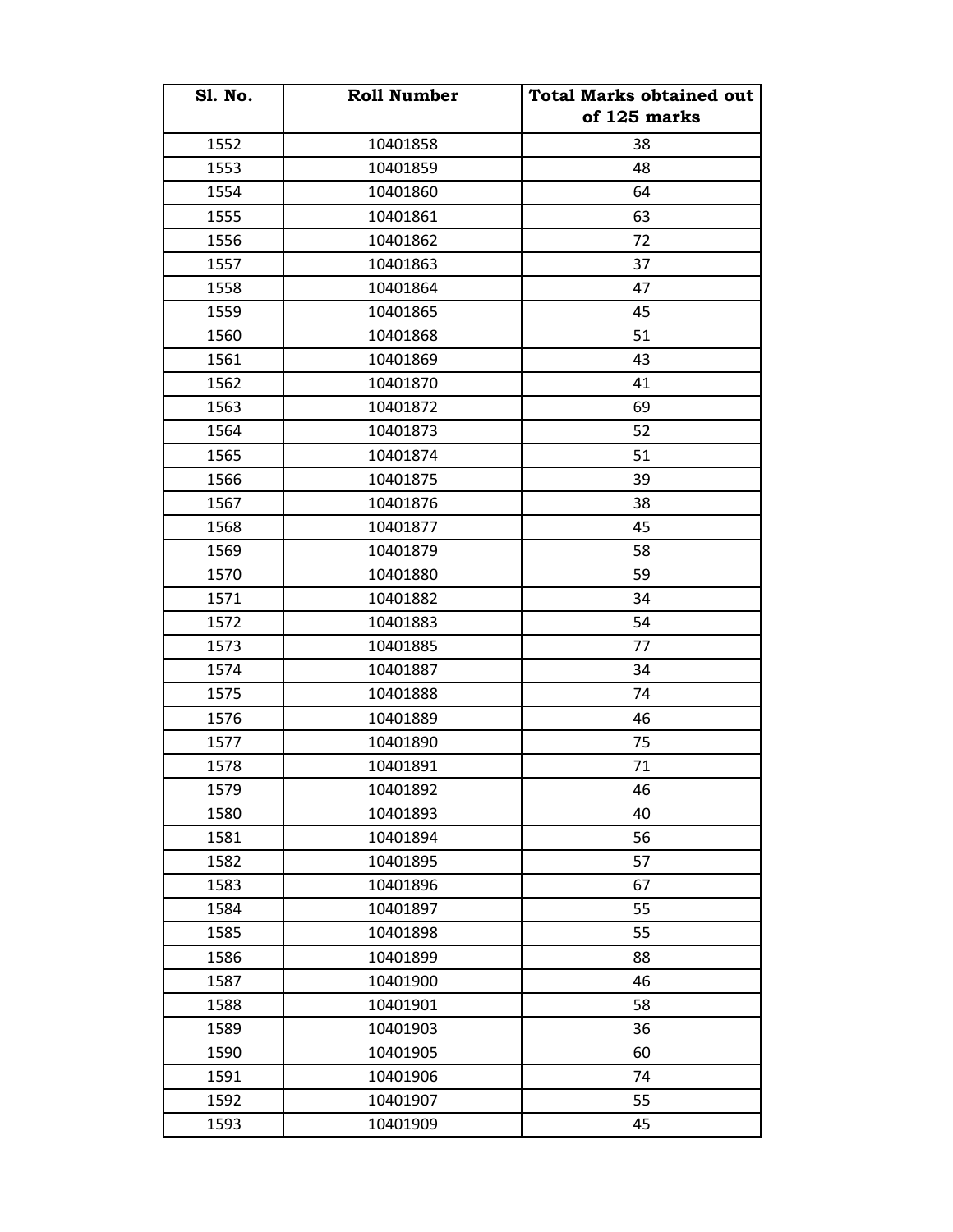| <b>S1. No.</b> | <b>Roll Number</b> | <b>Total Marks obtained out</b><br>of 125 marks |
|----------------|--------------------|-------------------------------------------------|
| 1594           | 10401910           | 83                                              |
| 1595           | 10401912           | 81                                              |
| 1596           | 10401913           | 84                                              |
| 1597           | 10401915           | 45                                              |
| 1598           | 10401916           | 36                                              |
| 1599           | 10401917           | 53                                              |
| 1600           | 10401920           | 71                                              |
| 1601           | 10401921           | 69                                              |
| 1602           | 10401922           | 32                                              |
| 1603           | 10401923           | 81                                              |
| 1604           | 10401924           | 53                                              |
| 1605           | 10401925           | 48                                              |
| 1606           | 10401926           | 95                                              |
| 1607           | 10401927           | 59                                              |
| 1608           | 10401928           | 33                                              |
| 1609           | 10401929           | 66                                              |
| 1610           | 10401930           | 35                                              |
| 1611           | 10401931           | 49                                              |
| 1612           | 10401932           | 78                                              |
| 1613           | 10401933           | 57                                              |
| 1614           | 10401934           | 80                                              |
| 1615           | 10401935           | 48                                              |
| 1616           | 10401936           | 58                                              |
| 1617           | 10401937           | 68                                              |
| 1618           | 10401938           | 76                                              |
| 1619           | 10401939           | 39                                              |
| 1620           | 10401940           | 51                                              |
| 1621           | 10401941           | 48                                              |
| 1622           | 10401942           | 59                                              |
| 1623           | 10401943           | 34                                              |
| 1624           | 10401944           | 35                                              |
| 1625           | 10401945           | 80                                              |
| 1626           | 10401946           | 41                                              |
| 1627           | 10401947           | 56                                              |
| 1628           | 10401948           | 39                                              |
| 1629           | 10401950           | 89                                              |
| 1630           | 10401951           | 74                                              |
| 1631           | 10401952           | 36                                              |
| 1632           | 10401953           | 53                                              |
| 1633           | 10401954           | 58                                              |
| 1634           | 10401955           | 66                                              |
| 1635           | 10401956           | 65                                              |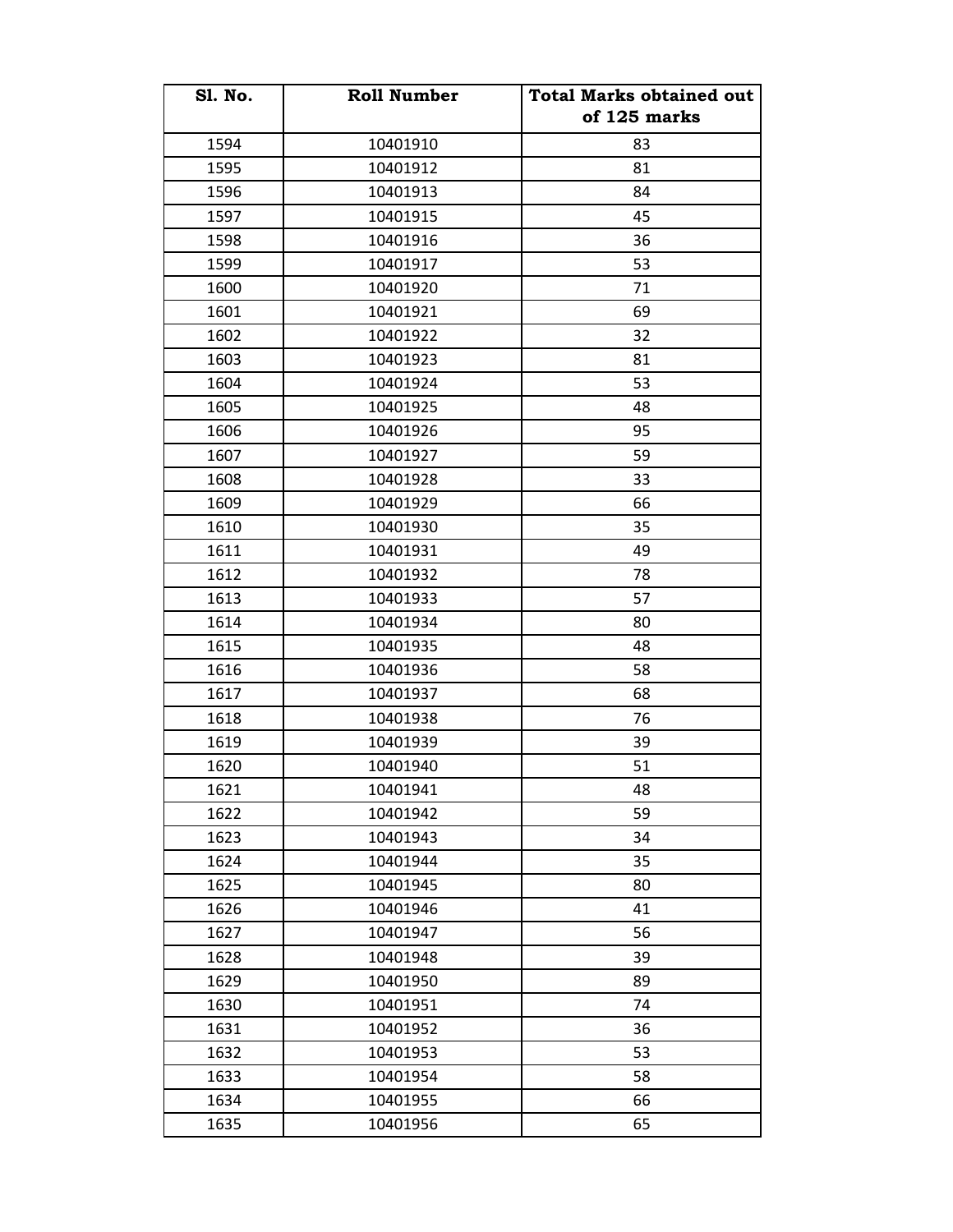| <b>S1. No.</b> | <b>Roll Number</b> | <b>Total Marks obtained out</b><br>of 125 marks |
|----------------|--------------------|-------------------------------------------------|
| 1636           | 10401957           | 47                                              |
| 1637           | 10401958           | 39                                              |
| 1638           | 10401959           | 59                                              |
| 1639           | 10401960           | 68                                              |
| 1640           | 10401962           | 56                                              |
| 1641           | 10401963           | 60                                              |
| 1642           | 10401964           | 56                                              |
| 1643           | 10401965           | 44                                              |
| 1644           | 10401966           | 82                                              |
| 1645           | 10401967           | 70                                              |
| 1646           | 10401968           | 66                                              |
| 1647           | 10401969           | 83                                              |
| 1648           | 10401970           | 58                                              |
| 1649           | 10401971           | 60                                              |
| 1650           | 10401972           | 75                                              |
| 1651           | 10401973           | 44                                              |
| 1652           | 10401975           | 47                                              |
| 1653           | 10401977           | 52                                              |
| 1654           | 10401978           | 73                                              |
| 1655           | 10401981           | 37                                              |
| 1656           | 10401982           | 32                                              |
| 1657           | 10401983           | 44                                              |
| 1658           | 10401984           | 69                                              |
| 1659           | 10401985           | 44                                              |
| 1660           | 10401986           | 56                                              |
| 1661           | 10401987           | 35                                              |
| 1662           | 10401988           | 68                                              |
| 1663           | 10401990           | 54                                              |
| 1664           | 10401991           | 91                                              |
| 1665           | 10401992           | 64                                              |
| 1666           | 10401994           | 55                                              |
| 1667           | 10401995           | 41                                              |
| 1668           | 10401997           | 45                                              |
| 1669           | 10401998           | 53                                              |
| 1670           | 10401999           | 83                                              |
| 1671           | 10402000           | 69                                              |
| 1672           | 10402001           | 39                                              |
| 1673           | 10402002           | 62                                              |
| 1674           | 10402003           | 80                                              |
| 1675           | 10402004           | 42                                              |
| 1676           | 10402005           | 35                                              |
| 1677           | 10402006           | 57                                              |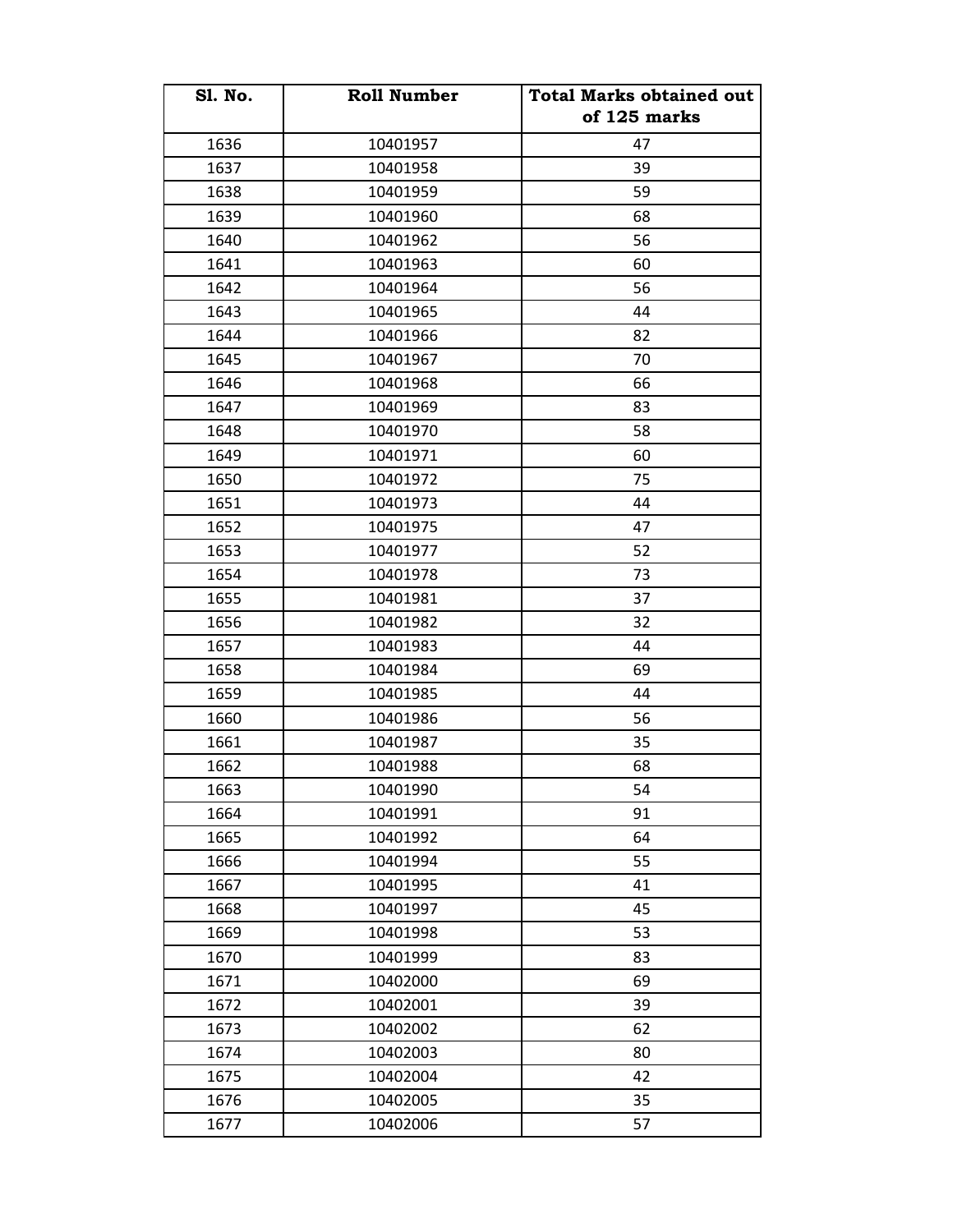| <b>S1. No.</b> | <b>Roll Number</b> | <b>Total Marks obtained out</b><br>of 125 marks |
|----------------|--------------------|-------------------------------------------------|
| 1678           | 10402008           | 68                                              |
| 1679           | 10402009           | 43                                              |
| 1680           | 10402010           | 67                                              |
| 1681           | 10402013           | 32                                              |
| 1682           | 10402014           | 60                                              |
| 1683           | 10402015           | 50                                              |
| 1684           | 10402017           | 34                                              |
| 1685           | 10402019           | 62                                              |
| 1686           | 10402020           | 61                                              |
| 1687           | 10402022           | 36                                              |
| 1688           | 10402023           | 42                                              |
| 1689           | 10402024           | 81                                              |
| 1690           | 10402025           | 53                                              |
| 1691           | 10402026           | 35                                              |
| 1692           | 10402027           | 55                                              |
| 1693           | 10402028           | 41                                              |
| 1694           | 10402029           | 49                                              |
| 1695           | 10402030           | 85                                              |
| 1696           | 10402031           | 40                                              |
| 1697           | 10402032           | 53                                              |
| 1698           | 10402033           | 33                                              |
| 1699           | 10402034           | 60                                              |
| 1700           | 10402035           | 54                                              |
| 1701           | 10402036           | 65                                              |
| 1702           | 10402037           | 35                                              |
| 1703           | 10402038           | 54                                              |
| 1704           | 10402039           | 44                                              |
| 1705           | 10402040           | 77                                              |
| 1706           | 10402041           | 49                                              |
| 1707           | 10402042           | 63                                              |
| 1708           | 10402043           | 52                                              |
| 1709           | 10402044           | 48                                              |
| 1710           | 10402045           | 89                                              |
| 1711           | 10402046           | 67                                              |
| 1712           | 10402047           | 69                                              |
| 1713           | 10402048           | 66                                              |
| 1714           | 10402049           | 52                                              |
| 1715           | 10402050           | 43                                              |
| 1716           | 10402051           | 34                                              |
| 1717           | 10402053           | 63                                              |
| 1718           | 10402055           | 54                                              |
| 1719           | 10402056           | 71                                              |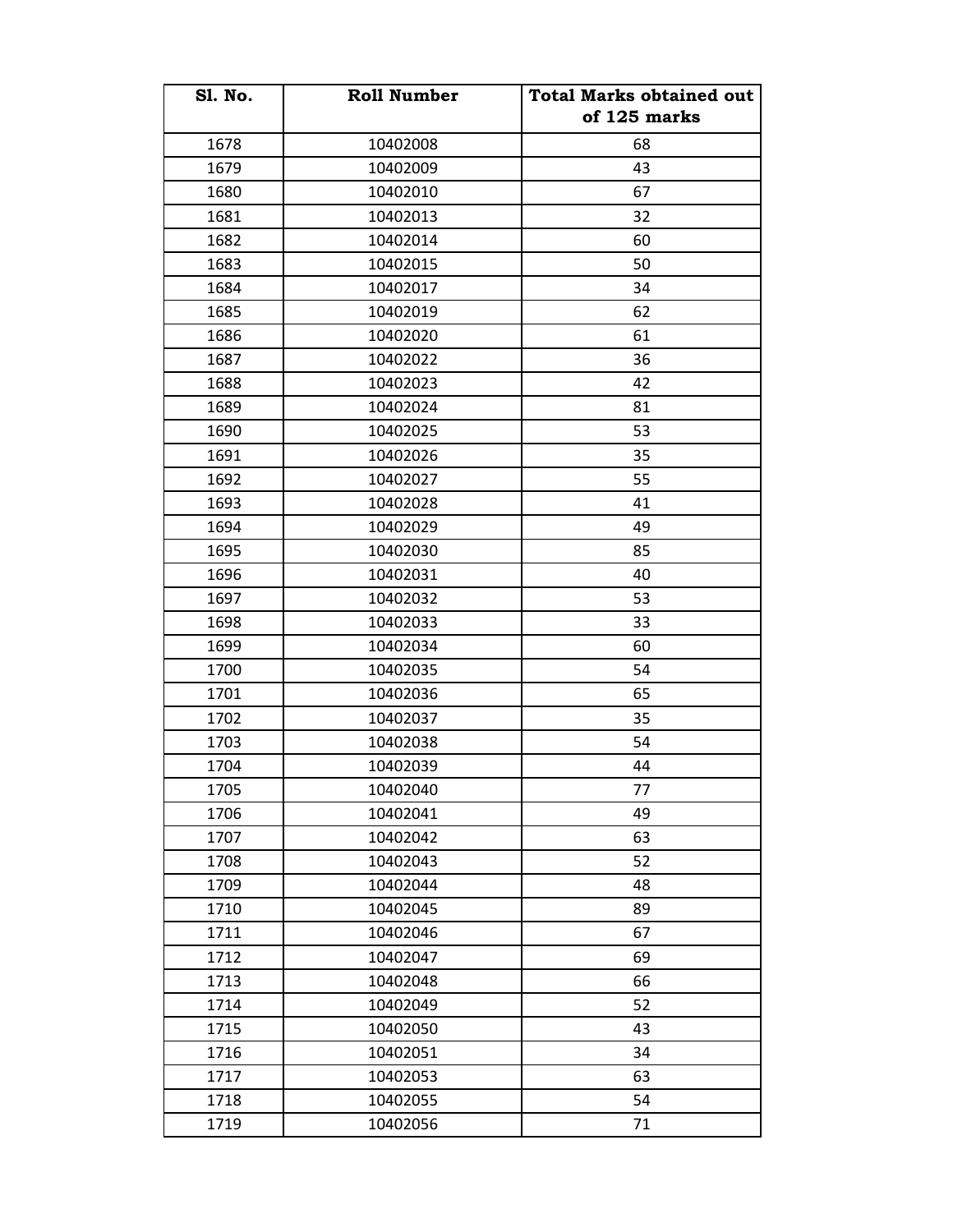| <b>S1. No.</b> | <b>Roll Number</b> | <b>Total Marks obtained out</b> |
|----------------|--------------------|---------------------------------|
|                |                    | of 125 marks                    |
| 1720           | 10402058           | 70                              |
| 1721           | 10402059           | 61                              |
| 1722           | 10402060           | 55                              |
| 1723           | 10402063           | 77                              |
| 1724           | 10402064           | 59                              |
| 1725           | 10402065           | 50                              |
| 1726           | 10402066           | 46                              |
| 1727           | 10402067           | 55                              |
| 1728           | 10402068           | 84                              |
| 1729           | 10402070           | 41                              |
| 1730           | 10402072           | 47                              |
| 1731           | 10402073           | 67                              |
| 1732           | 10402075           | 66                              |
| 1733           | 10402076           | 58                              |
| 1734           | 10402077           | 51                              |
| 1735           | 10402078           | 94                              |
| 1736           | 10402079           | 52                              |
| 1737           | 10402081           | 51                              |
| 1738           | 10402084           | 70                              |
| 1739           | 10402085           | 66                              |
| 1740           | 10402087           | 56                              |
| 1741           | 10402088           | 71                              |
| 1742           | 10402089           | 39                              |
| 1743           | 10402090           | 32                              |
| 1744           | 10402092           | 63                              |
| 1745           | 10402093           | 68                              |
| 1746           | 10402094           | 52                              |
| 1747           | 10402096           | 75                              |
| 1748           | 10402097           | 58                              |
| 1749           | 10402098           | 41                              |
| 1750           | 10402099           | 62                              |
| 1751           | 10402101           | 82                              |
| 1752           | 10402102           | 42                              |
| 1753           | 10402103           | 43                              |
| 1754           | 10402104           | 45                              |
| 1755           | 10402105           | 55                              |
| 1756           | 10402106           | 46                              |
| 1757           | 10402108           | 47                              |
| 1758           | 10402109           | 68                              |
| 1759           | 10402110           | 71                              |
| 1760           | 10402111           | 43                              |
| 1761           | 10402112           | 75                              |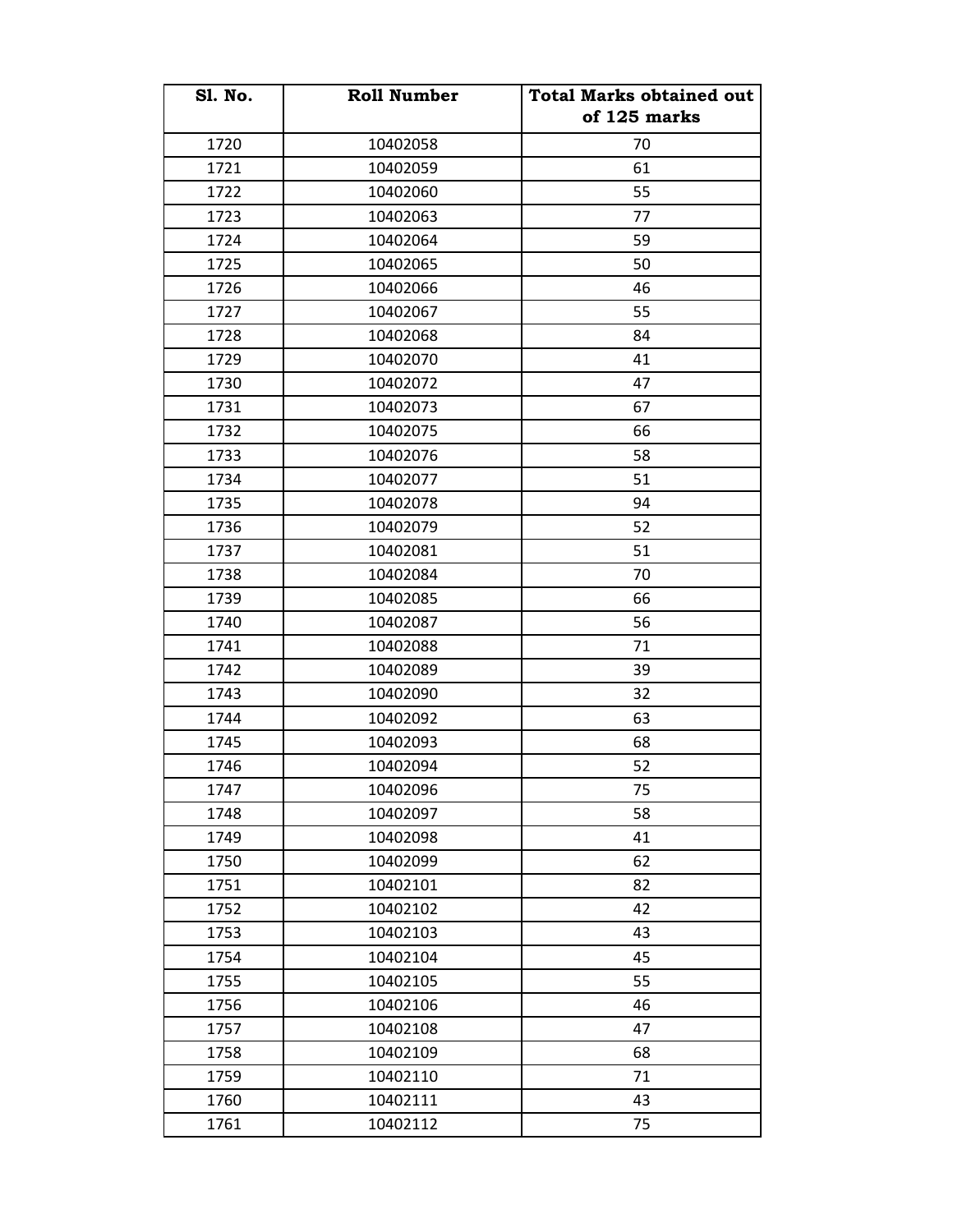| <b>S1. No.</b> | <b>Roll Number</b> | <b>Total Marks obtained out</b><br>of 125 marks |
|----------------|--------------------|-------------------------------------------------|
| 1762           | 10402113           | 67                                              |
| 1763           | 10402114           | 53                                              |
| 1764           | 10402115           | 57                                              |
| 1765           | 10402116           | 49                                              |
| 1766           | 10402117           | 60                                              |
| 1767           | 10402118           | 30                                              |
| 1768           | 10402119           | 30                                              |
| 1769           | 10402120           | 45                                              |
| 1770           | 10402121           | 49                                              |
| 1771           | 10402122           | 74                                              |
| 1772           | 10402123           | 28                                              |
| 1773           | 10402124           | 59                                              |
| 1774           | 10402125           | 50                                              |
| 1775           | 10402126           | 74                                              |
| 1776           | 10402127           | 69                                              |
| 1777           | 10402128           | 79                                              |
| 1778           | 10402129           | 44                                              |
| 1779           | 10402130           | 55                                              |
| 1780           | 10402133           | 68                                              |
| 1781           | 10402134           | 52                                              |
| 1782           | 10402135           | 35                                              |
| 1783           | 10402136           | 53                                              |
| 1784           | 10402138           | 73                                              |
| 1785           | 10402139           | 53                                              |
| 1786           | 10402140           | 29                                              |
| 1787           | 10402141           | 58                                              |
| 1788           | 10402142           | 52                                              |
| 1789           | 10402143           | 62                                              |
| 1790           | 10402144           | 58                                              |
| 1791           | 10402145           | 49                                              |
| 1792           | 10402146           | 77                                              |
| 1793           | 10402147           | 83                                              |
| 1794           | 10402148           | 84                                              |
| 1795           | 10402149           | 65                                              |
| 1796           | 10402150           | 91                                              |
| 1797           | 10402151           | 39                                              |
| 1798           | 10402152           | 74                                              |
| 1799           | 10402153           | 36                                              |
| 1800           | 10402154           | 48                                              |
| 1801           | 10402155           | 51                                              |
| 1802           | 10402156           | 42                                              |
| 1803           | 10402157           | 55                                              |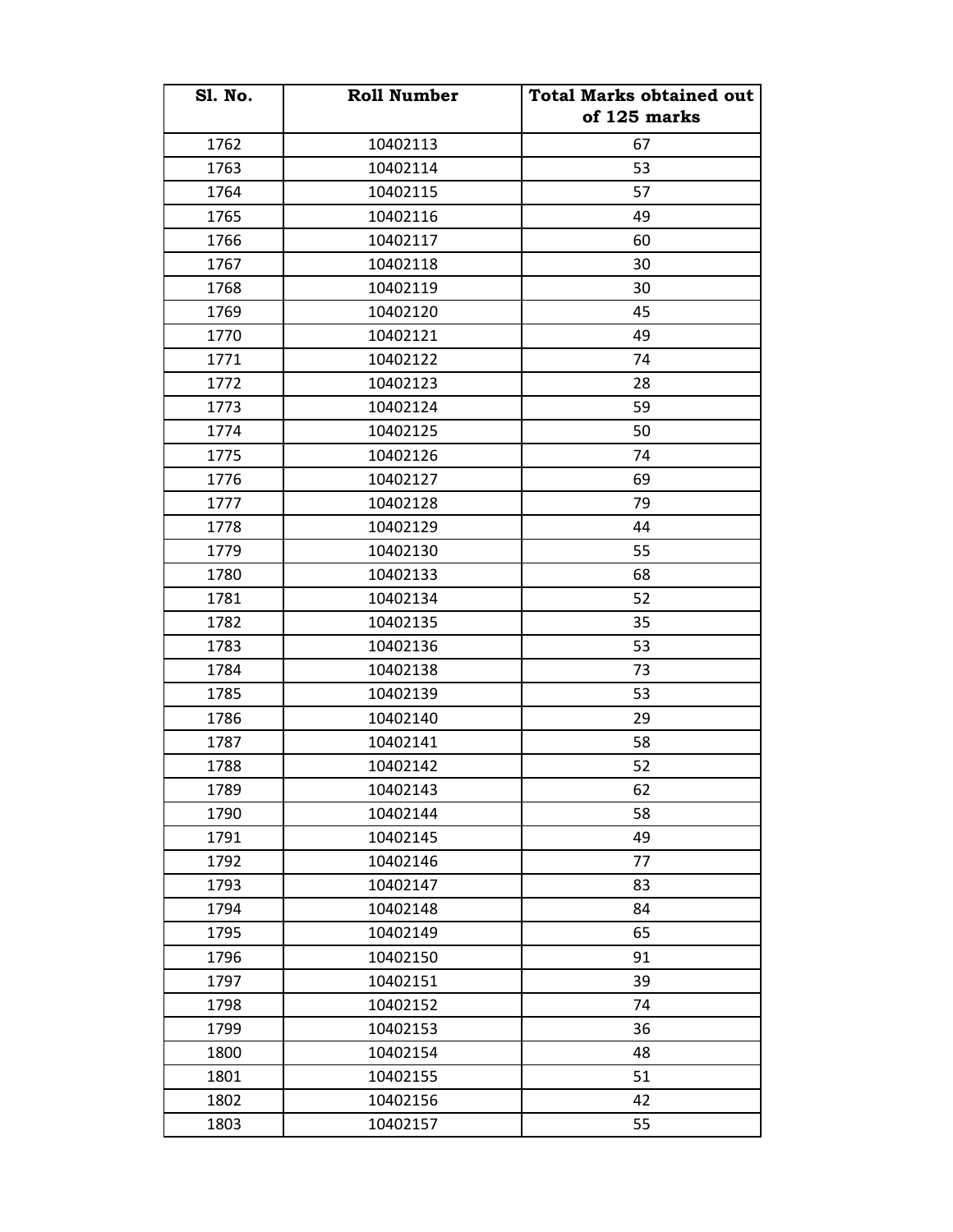| <b>S1. No.</b> | <b>Roll Number</b> | <b>Total Marks obtained out</b><br>of 125 marks |
|----------------|--------------------|-------------------------------------------------|
| 1804           | 10402158           | 72                                              |
| 1805           | 10402159           | 54                                              |
| 1806           | 10402160           | 66                                              |
| 1807           | 10402161           | 29                                              |
| 1808           | 10402162           | 71                                              |
| 1809           | 10402163           | 67                                              |
| 1810           | 10402164           | 54                                              |
| 1811           | 10402165           | 38                                              |
| 1812           | 10402169           | 55                                              |
| 1813           | 10402172           | 42                                              |
| 1814           | 10402173           | 49                                              |
| 1815           | 10402174           | 70                                              |
| 1816           | 10402175           | 35                                              |
| 1817           | 10402176           | 58                                              |
| 1818           | 10402177           | 62                                              |
| 1819           | 10402178           | 60                                              |
| 1820           | 10402179           | 85                                              |
| 1821           | 10402180           | 46                                              |
| 1822           | 10402181           | 43                                              |
| 1823           | 10402182           | 53                                              |
| 1824           | 10402183           | 57                                              |
| 1825           | 10402184           | 48                                              |
| 1826           | 10402187           | 58                                              |
| 1827           | 10402188           | 46                                              |
| 1828           | 10402190           | 59                                              |
| 1829           | 10402191           | 49                                              |
| 1830           | 10402192           | 47                                              |
| 1831           | 10402194           | 79                                              |
| 1832           | 10402195           | 57                                              |
| 1833           | 10402196           | 68                                              |
| 1834           | 10402197           | 55                                              |
| 1835           | 10402199           | 43                                              |
| 1836           | 10402201           | 72                                              |
| 1837           | 10402203           | 23                                              |
| 1838           | 10402204           | 63                                              |
| 1839           | 10402205           | 75                                              |
| 1840           | 10402206           | 54                                              |
| 1841           | 10402207           | 69                                              |
| 1842           | 10402208           | 88                                              |
| 1843           | 10402209           | 43                                              |
| 1844           | 10402210           | 39                                              |
| 1845           | 10402211           | 64                                              |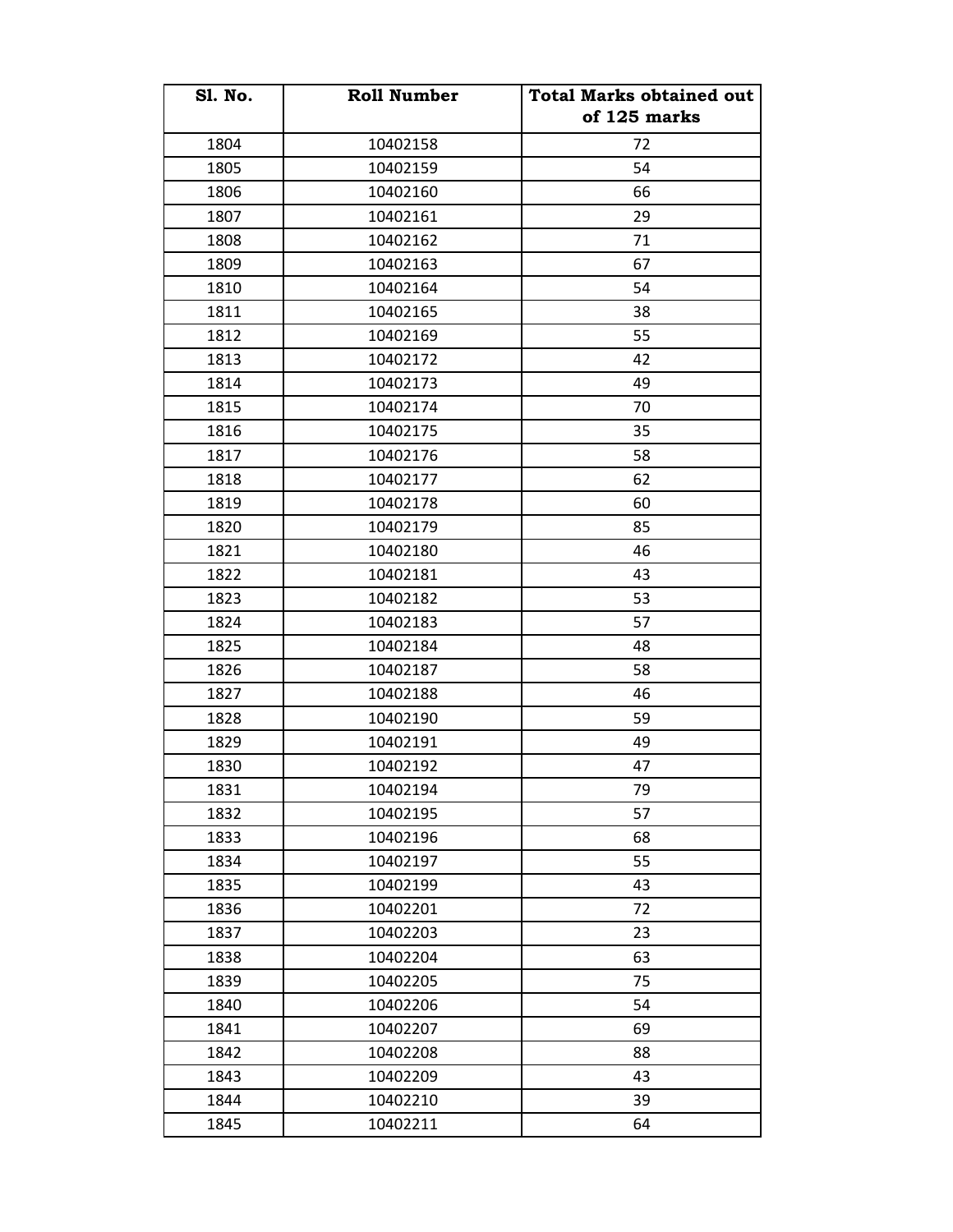| <b>S1. No.</b> | <b>Roll Number</b> | <b>Total Marks obtained out</b> |
|----------------|--------------------|---------------------------------|
|                |                    | of 125 marks                    |
| 1846           | 10402212           | 68                              |
| 1847           | 10402213           | 61                              |
| 1848           | 10402214           | 78                              |
| 1849           | 10402215           | 58                              |
| 1850           | 10402216           | 47                              |
| 1851           | 10402217           | 68                              |
| 1852           | 10402220           | 92                              |
| 1853           | 10402221           | 90                              |
| 1854           | 10402222           | 37                              |
| 1855           | 10402224           | 59                              |
| 1856           | 10402225           | 56                              |
| 1857           | 10402226           | 52                              |
| 1858           | 10402227           | 79                              |
| 1859           | 10402228           | 57                              |
| 1860           | 10402229           | 42                              |
| 1861           | 10402230           | 59                              |
| 1862           | 10402232           | 33                              |
| 1863           | 10402233           | 62                              |
| 1864           | 10402234           | 58                              |
| 1865           | 10402235           | 38                              |
| 1866           | 10402237           | 67                              |
| 1867           | 10402238           | 70                              |
| 1868           | 10402239           | 65                              |
| 1869           | 10402240           | 88                              |
| 1870           | 10402241           | 53                              |
| 1871           | 10402242           | 74                              |
| 1872           | 10402243           | 54                              |
| 1873           | 10402244           | 49                              |
| 1874           | 10402245           | 49                              |
| 1875           | 10402247           | 40                              |
| 1876           | 10402248           | 64                              |
| 1877           | 10402250           | 43                              |
| 1878           | 10402251           | 48                              |
| 1879           | 10402253           | 53                              |
| 1880           | 10402254           | 35                              |
| 1881           | 10402255           | 63                              |
| 1882           | 10402257           | 67                              |
| 1883           | 10402258           | 40                              |
| 1884           | 10402259           | 51                              |
| 1885           | 10402261           | 48                              |
| 1886           | 10402262           | 48                              |
| 1887           | 10402263           | 59                              |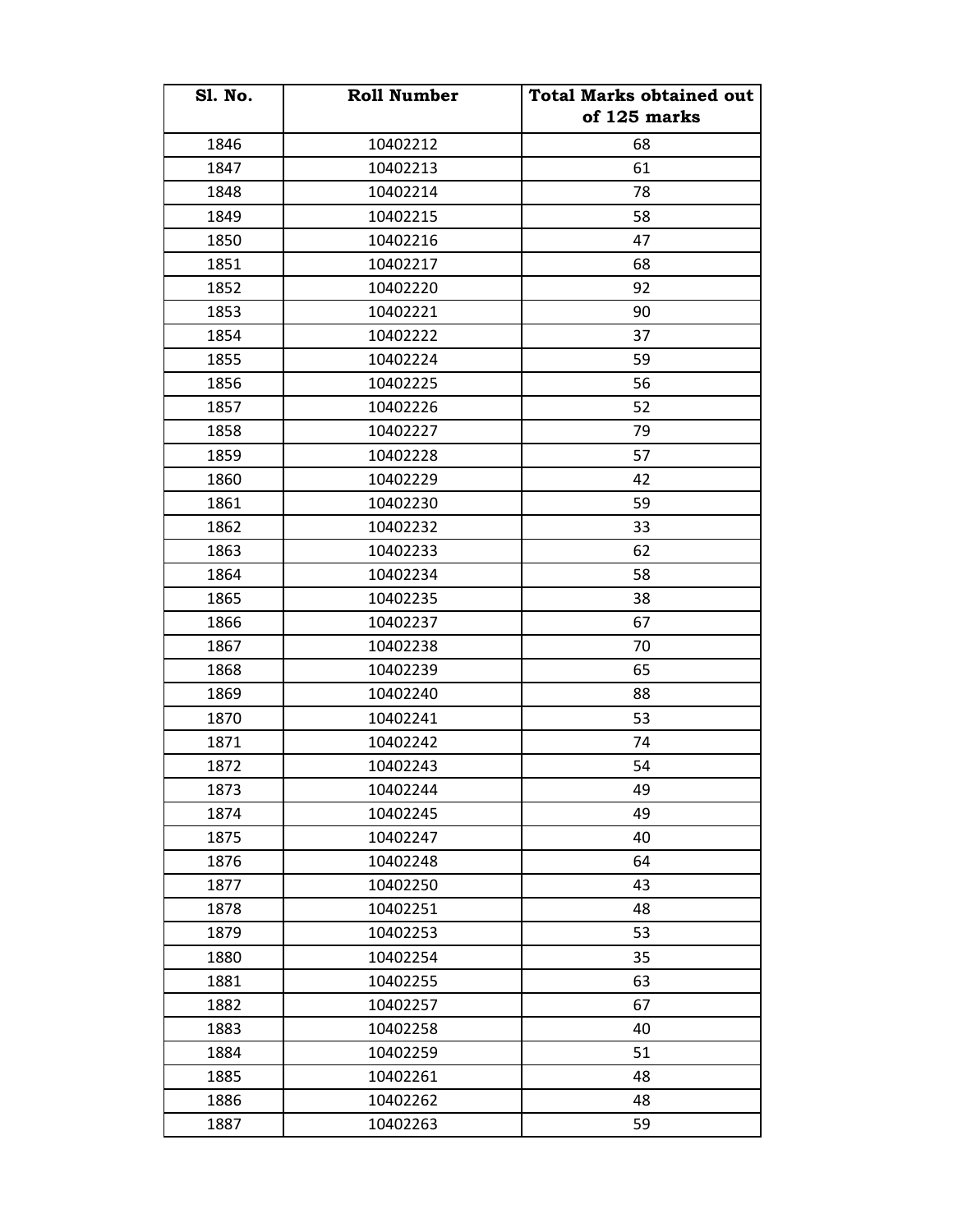| <b>S1. No.</b> | <b>Roll Number</b> | <b>Total Marks obtained out</b><br>of 125 marks |
|----------------|--------------------|-------------------------------------------------|
| 1888           | 10402264           | 55                                              |
| 1889           | 10402266           | 69                                              |
| 1890           | 10402267           | 81                                              |
| 1891           | 10402268           | 70                                              |
| 1892           | 10402269           | 83                                              |
| 1893           | 10402271           | 60                                              |
| 1894           | 10402272           | 72                                              |
| 1895           | 10402273           | 57                                              |
| 1896           | 10402274           | 57                                              |
| 1897           | 10402276           | 38                                              |
| 1898           | 10402277           | 48                                              |
| 1899           | 10402280           | 68                                              |
| 1900           | 10402281           | 85                                              |
| 1901           | 10402284           | 62                                              |
| 1902           | 10402285           | 41                                              |
| 1903           | 10402286           | 71                                              |
| 1904           | 10402287           | 49                                              |
| 1905           | 10402289           | 44                                              |
| 1906           | 10402290           | 66                                              |
| 1907           | 10402292           | 58                                              |
| 1908           | 10402293           | 42                                              |
| 1909           | 10402294           | 65                                              |
| 1910           | 10402295           | 33                                              |
| 1911           | 10402296           | 73                                              |
| 1912           | 10402298           | 38                                              |
| 1913           | 10402299           | 64                                              |
| 1914           | 10402300           | 69                                              |
| 1915           | 10402301           | 81                                              |
| 1916           | 10402302           | 49                                              |
| 1917           | 10402303           | 73                                              |
| 1918           | 10402304           | 72                                              |
| 1919           | 10402305           | 50                                              |
| 1920           | 10402306           | 53                                              |
| 1921           | 10402307           | 73                                              |
| 1922           | 10402310           | 76                                              |
| 1923           | 10402311           | 54                                              |
| 1924           | 10402312           | 61                                              |
| 1925           | 10402316           | 54                                              |
| 1926           | 10402317           | 36                                              |
| 1927           | 10402318           | 44                                              |
| 1928           | 10402320           | 38                                              |
| 1929           | 10402321           | 60                                              |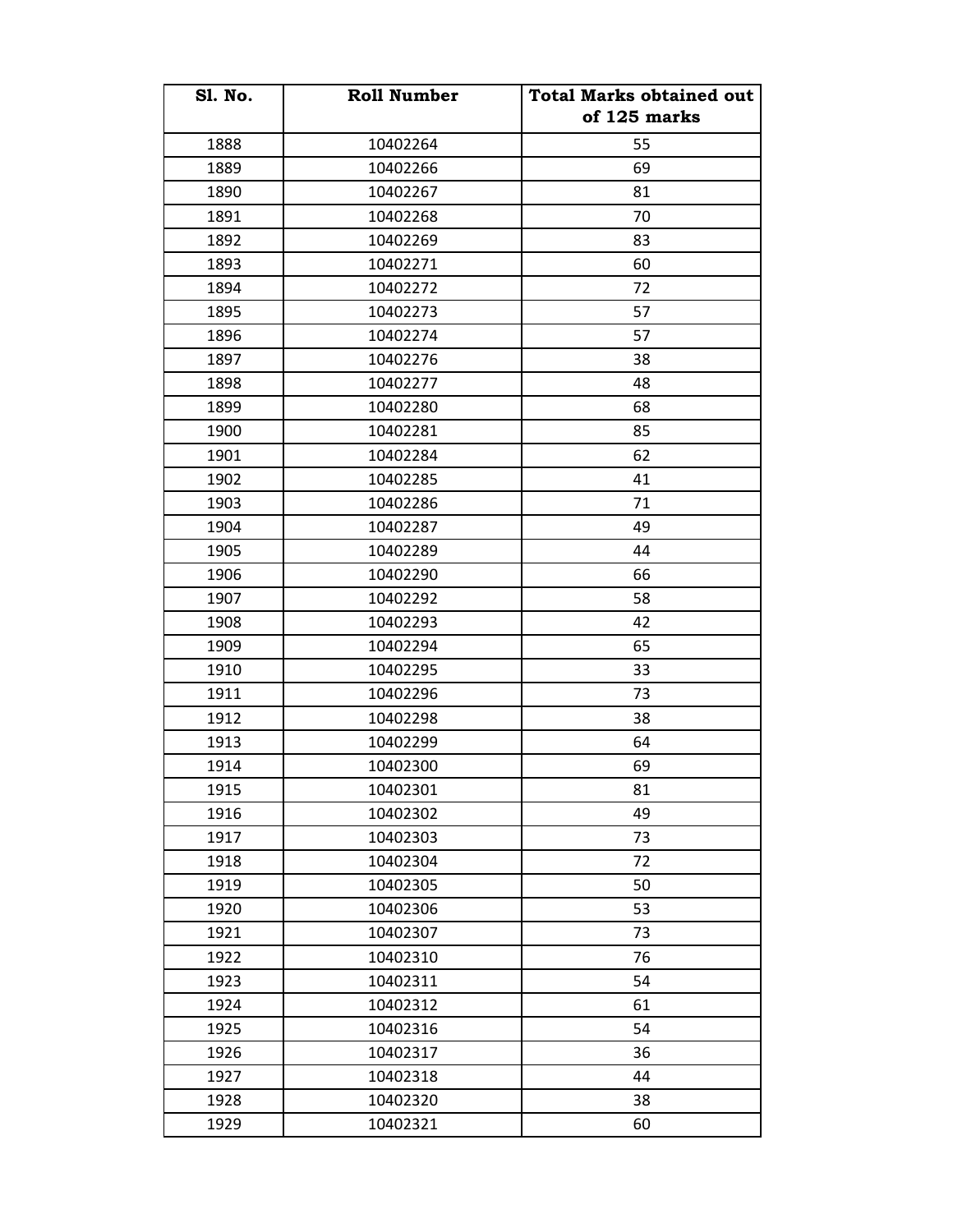| <b>S1. No.</b> | <b>Roll Number</b> | <b>Total Marks obtained out</b><br>of 125 marks |
|----------------|--------------------|-------------------------------------------------|
| 1930           | 10402322           | 63                                              |
| 1931           | 10402323           | 73                                              |
| 1932           | 10402324           | 79                                              |
| 1933           | 10402325           | 49                                              |
| 1934           | 10402326           | 71                                              |
| 1935           | 10402327           | 52                                              |
| 1936           | 10402330           | 62                                              |
| 1937           | 10402331           | 65                                              |
| 1938           | 10402332           | 30                                              |
| 1939           | 10402333           | 87                                              |
| 1940           | 10402334           | 48                                              |
| 1941           | 10402335           | 47                                              |
| 1942           | 10402337           | 51                                              |
| 1943           | 10402338           | 68                                              |
| 1944           | 10402339           | 63                                              |
| 1945           | 10402341           | 82                                              |
| 1946           | 10402342           | 74                                              |
| 1947           | 10402344           | 52                                              |
| 1948           | 10402345           | 65                                              |
| 1949           | 10402346           | 74                                              |
| 1950           | 10402347           | 51                                              |
| 1951           | 10402348           | 41                                              |
| 1952           | 10402349           | 44                                              |
| 1953           | 10402350           | 47                                              |
| 1954           | 10402351           | 44                                              |
| 1955           | 10402352           | 30                                              |
| 1956           | 10402353           | 77                                              |
| 1957           | 10402354           | 80                                              |
| 1958           | 10402355           | 62                                              |
| 1959           | 10402357           | 55                                              |
| 1960           | 10402358           | 37                                              |
| 1961           | 10402360           | 64                                              |
| 1962           | 10402362           | 31                                              |
| 1963           | 10402363           | 84                                              |
| 1964           | 10402364           | 43                                              |
| 1965           | 10402365           | 79                                              |
| 1966           | 10402366           | 93                                              |
| 1967           | 10402367           | 59                                              |
| 1968           | 10402368           | 89                                              |
| 1969           | 10402369           | 47                                              |
| 1970           | 10402370           | 59                                              |
| 1971           | 10402371           | 66                                              |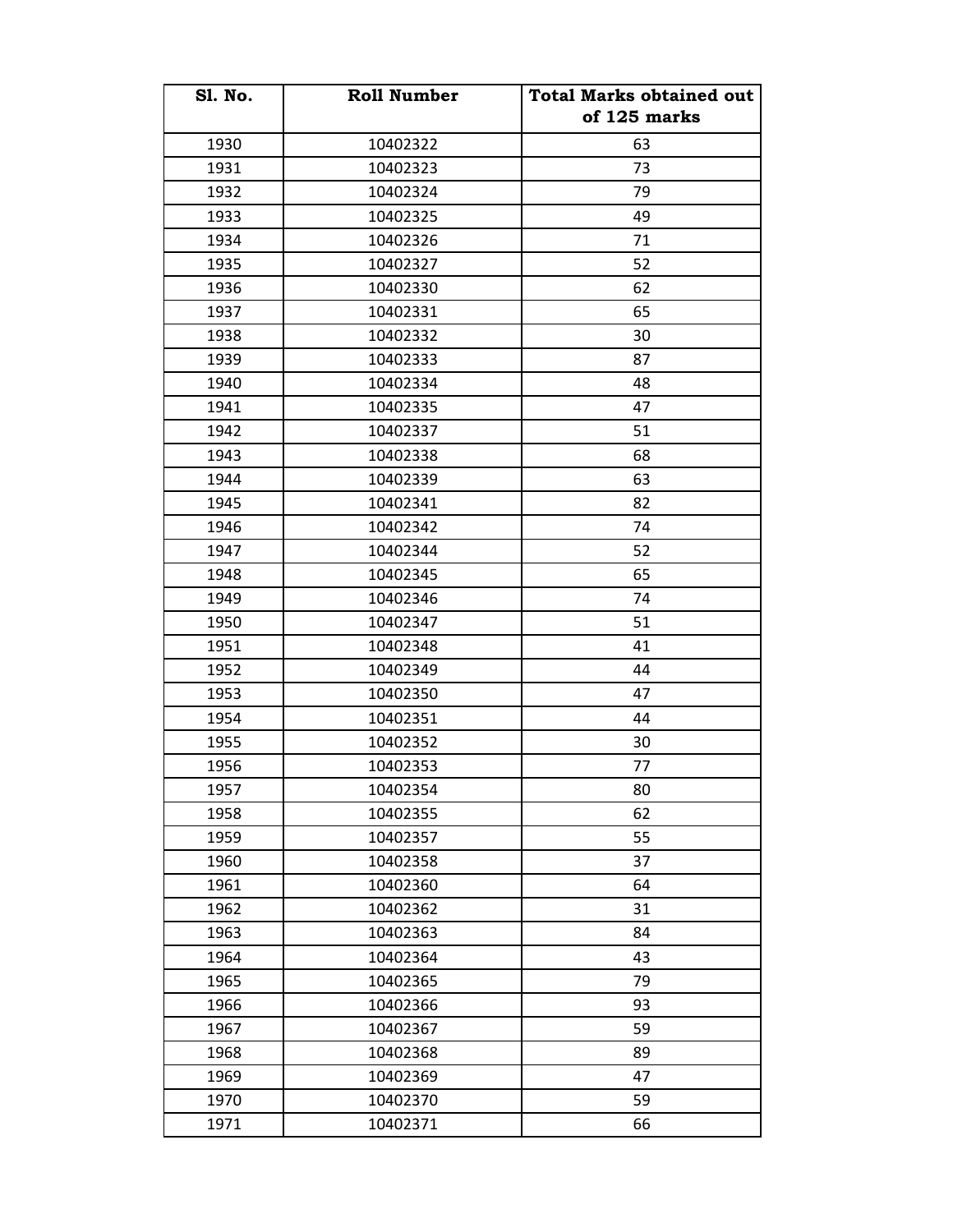| <b>S1. No.</b> | <b>Roll Number</b> | <b>Total Marks obtained out</b><br>of 125 marks |
|----------------|--------------------|-------------------------------------------------|
| 1972           | 10402372           | 58                                              |
| 1973           | 10402376           | 46                                              |
| 1974           | 10402377           | 36                                              |
| 1975           | 10402378           | 60                                              |
| 1976           | 10402379           | 70                                              |
| 1977           | 10402380           | 44                                              |
| 1978           | 10402381           | 47                                              |
| 1979           | 10402382           | 73                                              |
| 1980           | 10402385           | 64                                              |
| 1981           | 10402386           | 62                                              |
| 1982           | 10402387           | 51                                              |
| 1983           | 10402388           | 80                                              |
| 1984           | 10402389           | 42                                              |
| 1985           | 10402391           | 43                                              |
| 1986           | 10402393           | 31                                              |
| 1987           | 10402394           | 54                                              |
| 1988           | 10402395           | 37                                              |
| 1989           | 10402396           | 64                                              |
| 1990           | 10402397           | 55                                              |
| 1991           | 10402398           | 54                                              |
| 1992           | 10402399           | 37                                              |
| 1993           | 10402400           | 42                                              |
| 1994           | 10402401           | 46                                              |
| 1995           | 10402402           | 33                                              |
| 1996           | 10402403           | 42                                              |
| 1997           | 10402404           | 54                                              |
| 1998           | 10402405           | 39                                              |
| 1999           | 10402407           | 42                                              |
| 2000           | 10402408           | 75                                              |
| 2001           | 10402409           | 62                                              |
| 2002           | 10402410           | 36                                              |
| 2003           | 10402411           | 58                                              |
| 2004           | 10402412           | 47                                              |
| 2005           | 10402413           | 49                                              |
| 2006           | 10402414           | 37                                              |
| 2007           | 10402416           | 72                                              |
| 2008           | 10402417           | 82                                              |
| 2009           | 10402419           | 75                                              |
| 2010           | 10402421           | 47                                              |
| 2011           | 10402422           | 54                                              |
| 2012           | 10402423           | 59                                              |
| 2013           | 10402424           | 79                                              |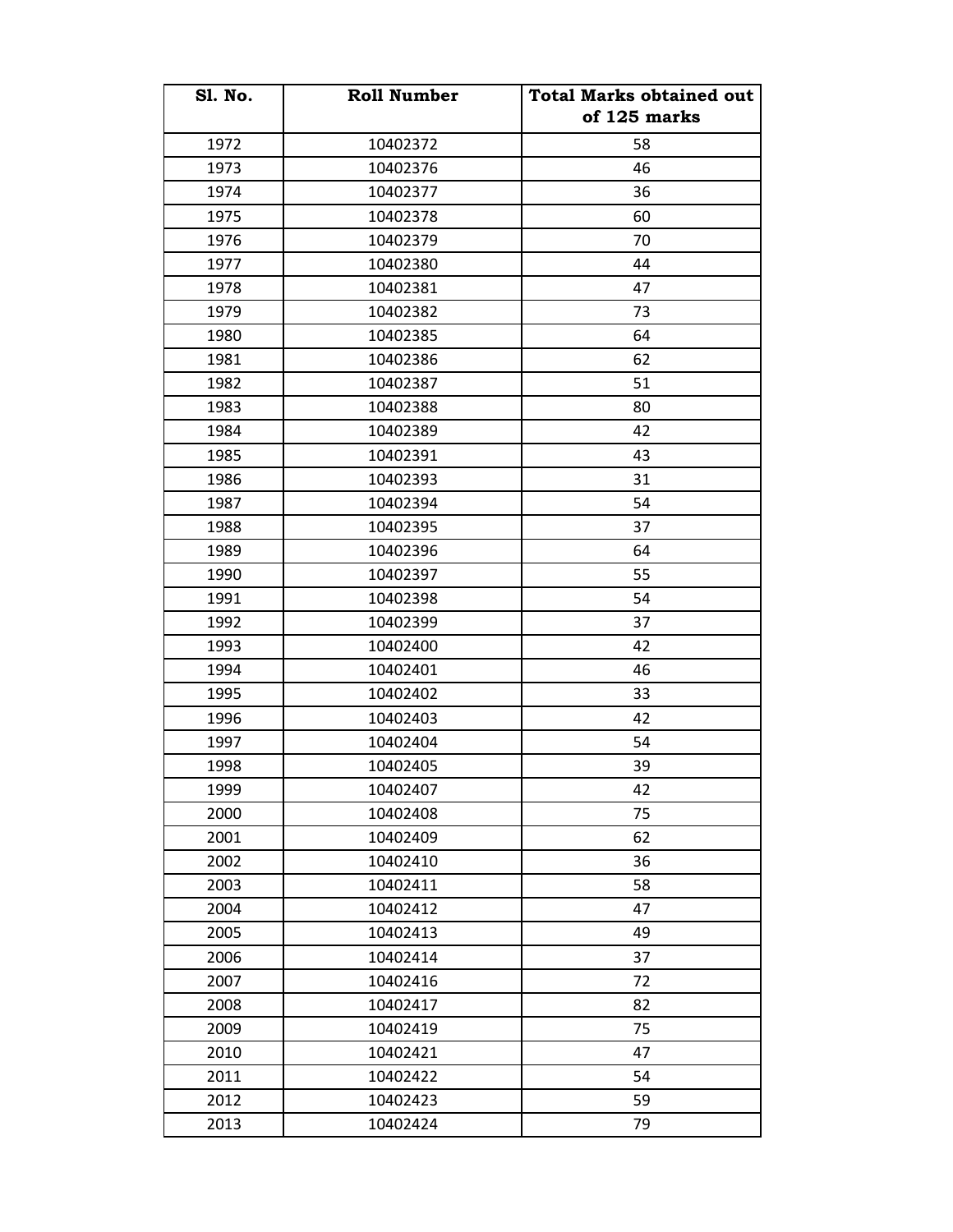| <b>Sl. No.</b> | <b>Roll Number</b> | <b>Total Marks obtained out</b> |
|----------------|--------------------|---------------------------------|
|                |                    | of 125 marks                    |
| 2014           | 10402425           | 63                              |
| 2015           | 10402426           | 66                              |
| 2016           | 10402427           | 51                              |
| 2017           | 10402429           | 83                              |
| 2018           | 10402430           | 54                              |
| 2019           | 10402431           | 48                              |
| 2020           | 10402434           | 85                              |
| 2021           | 10402435           | 61                              |
| 2022           | 10402436           | 43                              |
| 2023           | 10402437           | 73                              |
| 2024           | 10402438           | 63                              |
| 2025           | 10402439           | 34                              |
| 2026           | 10402440           | 34                              |
| 2027           | 10402442           | 43                              |
| 2028           | 10402443           | 45                              |
| 2029           | 10402446           | 72                              |
| 2030           | 10402447           | 49                              |
| 2031           | 10402449           | 58                              |
| 2032           | 10402450           | 54                              |
| 2033           | 10402451           | 57                              |
| 2034           | 10402452           | 43                              |
| 2035           | 10402453           | 37                              |
| 2036           | 10402454           | 54                              |
| 2037           | 10402455           | 55                              |
| 2038           | 10402456           | 39                              |
| 2039           | 10402457           | 63                              |
| 2040           | 10402458           | 58                              |
| 2041           | 10402459           | 40                              |
| 2042           | 10402460           | 50                              |
| 2043           | 10402461           | 51                              |
| 2044           | 10402462           | 57                              |
| 2045           | 10402463           | 53                              |
| 2046           | 10402464           | 48                              |
| 2047           | 10402465           | 77                              |
| 2048           | 10402466           | 47                              |
| 2049           | 10402467           | 39                              |
| 2050           | 10402468           | 78                              |
| 2051           | 10402469           | 48                              |
| 2052           | 10402470           | 42                              |
| 2053           | 10402472           | 44                              |
| 2054           | 10402473           | 66                              |
| 2055           | 10402474           | 77                              |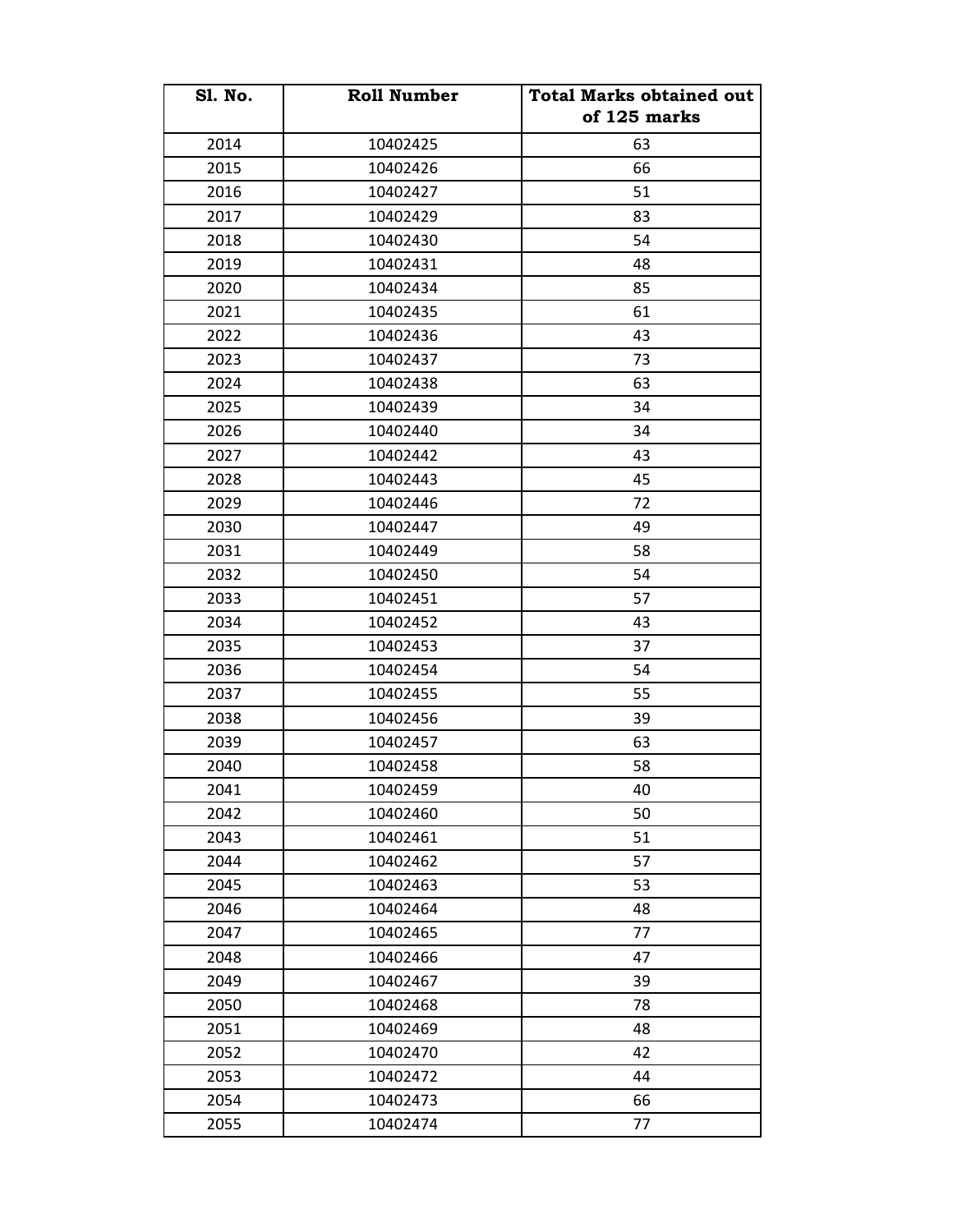| <b>S1. No.</b> | <b>Roll Number</b> | <b>Total Marks obtained out</b><br>of 125 marks |
|----------------|--------------------|-------------------------------------------------|
| 2056           | 10402477           | 74                                              |
| 2057           | 10402478           | 43                                              |
| 2058           | 10402479           | 52                                              |
| 2059           | 10402480           | 45                                              |
| 2060           | 10402481           | 81                                              |
| 2061           | 10402482           | 68                                              |
| 2062           | 10402483           | 51                                              |
| 2063           | 10402485           | 51                                              |
| 2064           | 10402487           | 62                                              |
| 2065           | 10402488           | 58                                              |
| 2066           | 10402489           | 53                                              |
| 2067           | 10402490           | 52                                              |
| 2068           | 10402491           | 44                                              |
| 2069           | 10402492           | 55                                              |
| 2070           | 10402493           | 32                                              |
| 2071           | 10402494           | 41                                              |
| 2072           | 10402495           | 73                                              |
| 2073           | 10402496           | 74                                              |
| 2074           | 10402497           | 38                                              |
| 2075           | 10402498           | 86                                              |
| 2076           | 10402499           | 58                                              |
| 2077           | 10402500           | 44                                              |
| 2078           | 10402501           | 57                                              |
| 2079           | 10402504           | 32                                              |
| 2080           | 10402506           | 51                                              |
| 2081           | 10402507           | 73                                              |
| 2082           | 10402508           | 33                                              |
| 2083           | 10402509           | 64                                              |
| 2084           | 10402511           | 69                                              |
| 2085           | 10402512           | 37                                              |
| 2086           | 10402514           | 69                                              |
| 2087           | 10402516           | 40                                              |
| 2088           | 10402517           | 51                                              |
| 2089           | 10402518           | 37                                              |
| 2090           | 10402519           | 61                                              |
| 2091           | 10402520           | 63                                              |
| 2092           | 10402521           | 34                                              |
| 2093           | 10402522           | 32                                              |
| 2094           | 10402523           | 35                                              |
| 2095           | 10402524           | 51                                              |
| 2096           | 10402526           | 70                                              |
| 2097           | 10402528           | 45                                              |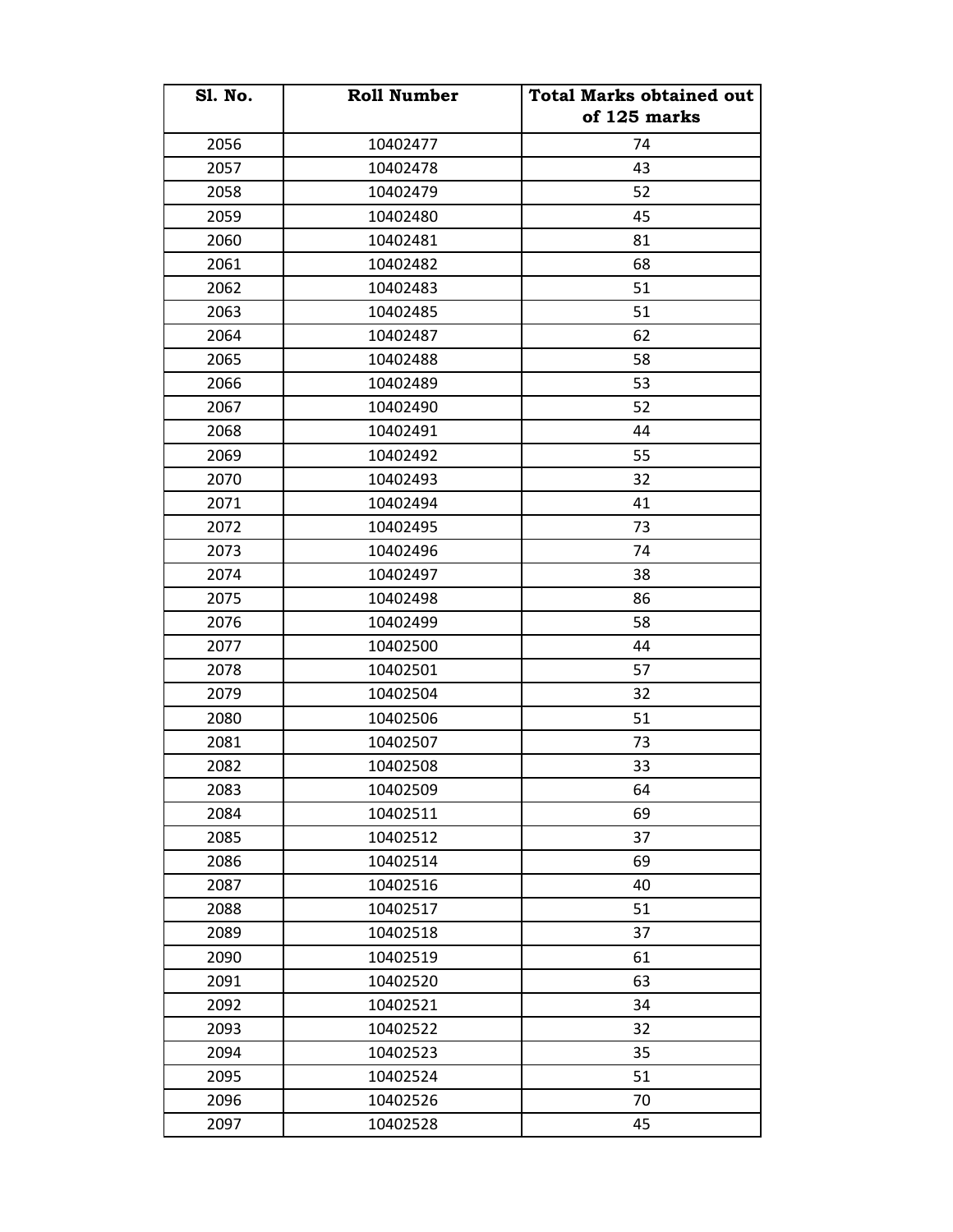| <b>S1. No.</b> | <b>Roll Number</b> | <b>Total Marks obtained out</b><br>of 125 marks |
|----------------|--------------------|-------------------------------------------------|
| 2098           | 10402529           | 27                                              |
| 2099           | 10402530           | 86                                              |
| 2100           | 10402533           | 53                                              |
| 2101           | 10402534           | 58                                              |
| 2102           | 10402535           | 36                                              |
| 2103           | 10402536           | 46                                              |
| 2104           | 10402537           | 42                                              |
| 2105           | 10402538           | 66                                              |
| 2106           | 10402541           | 37                                              |
| 2107           | 10402542           | 50                                              |
| 2108           | 10402543           | 64                                              |
| 2109           | 10402544           | 51                                              |
| 2110           | 10402545           | 43                                              |
| 2111           | 10402546           | 47                                              |
| 2112           | 10402548           | 71                                              |
| 2113           | 10402549           | 72                                              |
| 2114           | 10402550           | 68                                              |
| 2115           | 10402551           | 59                                              |
| 2116           | 10402552           | 59                                              |
| 2117           | 10402554           | 54                                              |
| 2118           | 10402555           | 49                                              |
| 2119           | 10402556           | 63                                              |
| 2120           | 10402557           | 60                                              |
| 2121           | 10402559           | 46                                              |
| 2122           | 10402562           | 54                                              |
| 2123           | 10402563           | 63                                              |
| 2124           | 10402564           | 32                                              |
| 2125           | 10402566           | 49                                              |
| 2126           | 10402567           | 30                                              |
| 2127           | 10402568           | 91                                              |
| 2128           | 10402569           | 51                                              |
| 2129           | 10402570           | 58                                              |
| 2130           | 10402572           | 33                                              |
| 2131           | 10402573           | 34                                              |
| 2132           | 10402574           | 39                                              |
| 2133           | 10402575           | 36                                              |
| 2134           | 10402576           | 70                                              |
| 2135           | 10402577           | 54                                              |
| 2136           | 10402578           | 39                                              |
| 2137           | 10402579           | 48                                              |
| 2138           | 10402580           | 49                                              |
| 2139           | 10402581           | 45                                              |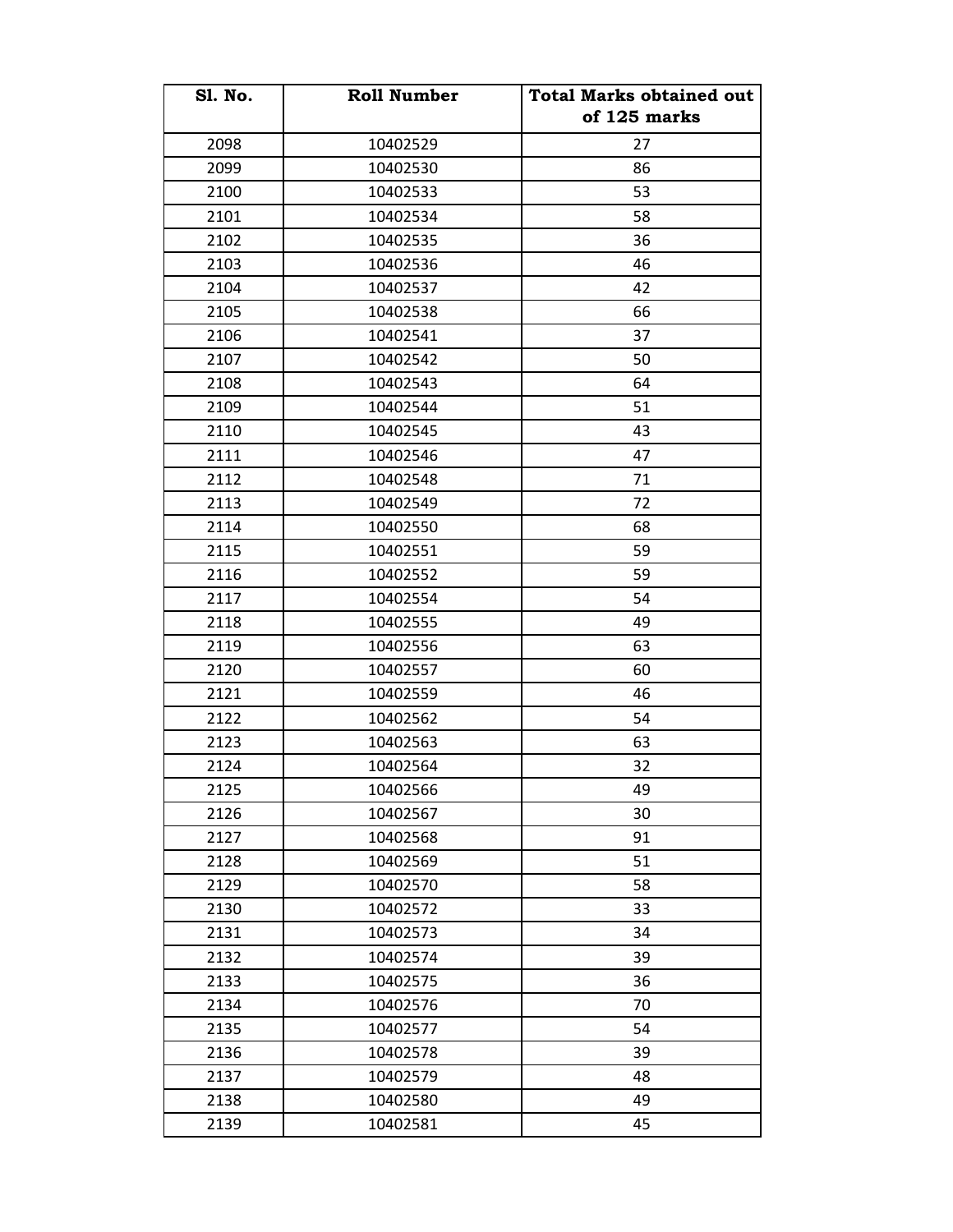| <b>S1. No.</b> | <b>Roll Number</b> | <b>Total Marks obtained out</b><br>of 125 marks |
|----------------|--------------------|-------------------------------------------------|
| 2140           | 10402582           | 69                                              |
| 2141           | 10402583           | 74                                              |
| 2142           | 10402585           | 62                                              |
| 2143           | 10402586           | 69                                              |
| 2144           | 10402589           | 79                                              |
| 2145           | 10402590           | 59                                              |
| 2146           | 10402591           | 62                                              |
| 2147           | 10402592           | 43                                              |
| 2148           | 10402594           | 64                                              |
| 2149           | 10402595           | 56                                              |
| 2150           | 10402596           | 43                                              |
| 2151           | 10402597           | 68                                              |
| 2152           | 10402598           | 85                                              |
| 2153           | 10402599           | 70                                              |
| 2154           | 10402600           | 54                                              |
| 2155           | 10402601           | 51                                              |
| 2156           | 10402602           | 57                                              |
| 2157           | 10402603           | 46                                              |
| 2158           | 10402604           | 51                                              |
| 2159           | 10402605           | 52                                              |
| 2160           | 10402606           | 67                                              |
| 2161           | 10402607           | 50                                              |
| 2162           | 10402608           | 55                                              |
| 2163           | 10402609           | 64                                              |
| 2164           | 10402610           | 53                                              |
| 2165           | 10402611           | 90                                              |
| 2166           | 10402612           | 53                                              |
| 2167           | 10402613           | 77                                              |
| 2168           | 10402614           | 53                                              |
| 2169           | 10402615           | 64                                              |
| 2170           | 10402616           | 62                                              |
| 2171           | 10402617           | 84                                              |
| 2172           | 10402618           | 53                                              |
| 2173           | 10402619           | 81                                              |
| 2174           | 10402621           | 60                                              |
| 2175           | 10402622           | 35                                              |
| 2176           | 10402625           | 78                                              |
| 2177           | 10402626           | 50                                              |
| 2178           | 10402627           | 46                                              |
| 2179           | 10402628           | 79                                              |
| 2180           | 10402630           | 62                                              |
| 2181           | 10402632           | 83                                              |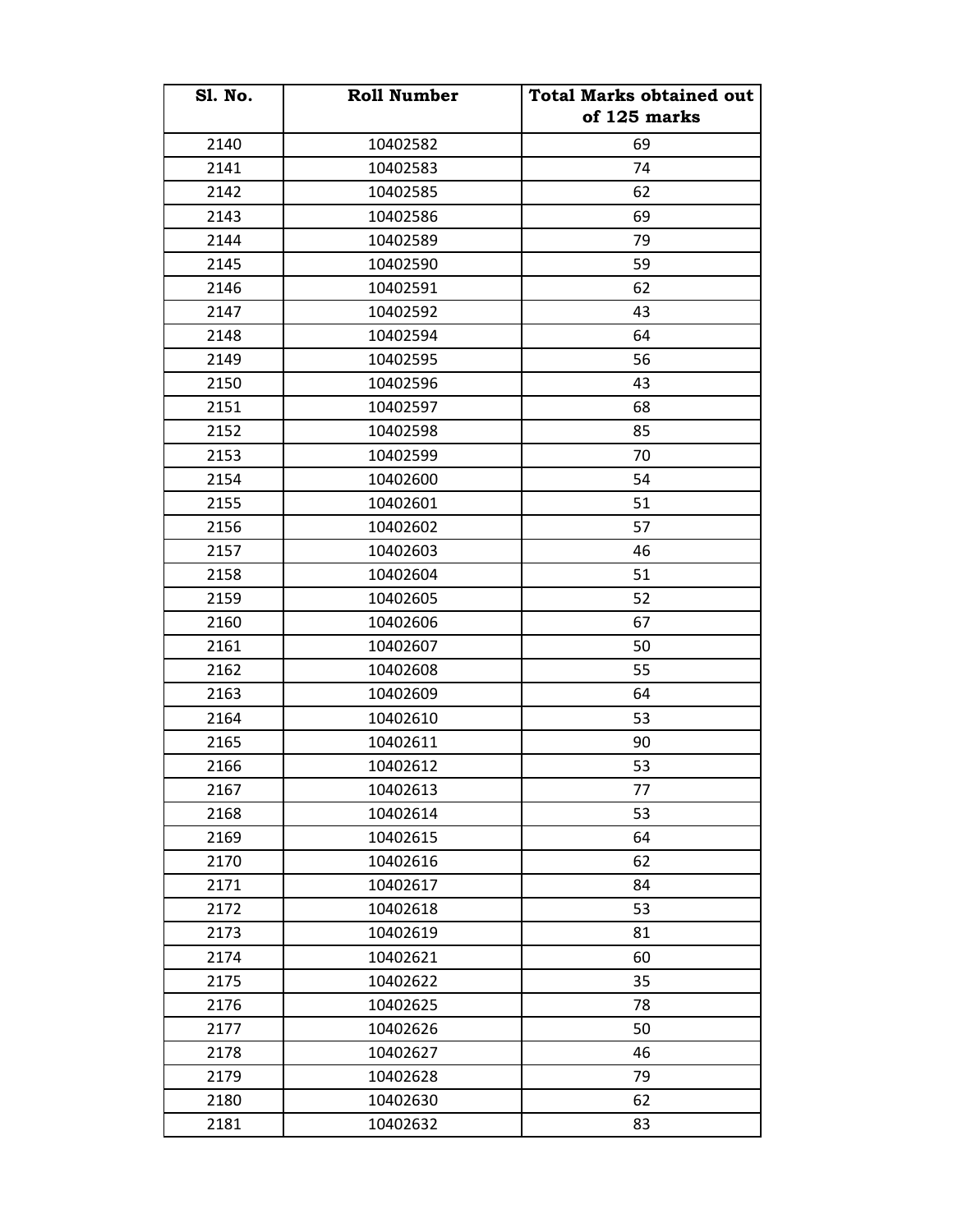| <b>S1. No.</b> | <b>Roll Number</b> | <b>Total Marks obtained out</b><br>of 125 marks |
|----------------|--------------------|-------------------------------------------------|
| 2182           | 10402633           | 84                                              |
| 2183           | 10402634           | 45                                              |
| 2184           | 10402636           | 48                                              |
| 2185           | 10402637           | 49                                              |
| 2186           | 10402640           | 88                                              |
| 2187           | 10402641           | 72                                              |
| 2188           | 10402642           | 73                                              |
| 2189           | 10402643           | 23                                              |
| 2190           | 10402644           | 77                                              |
| 2191           | 10402645           | 40                                              |
| 2192           | 10402646           | 40                                              |
| 2193           | 10402647           | 33                                              |
| 2194           | 10402648           | 56                                              |
| 2195           | 10402649           | 45                                              |
| 2196           | 10402651           | 67                                              |
| 2197           | 10402652           | 79                                              |
| 2198           | 10402654           | 71                                              |
| 2199           | 10402655           | 82                                              |
| 2200           | 10402657           | 59                                              |
| 2201           | 10402658           | 79                                              |
| 2202           | 10402659           | 81                                              |
| 2203           | 10402660           | 64                                              |
| 2204           | 10402662           | 50                                              |
| 2205           | 10402663           | 57                                              |
| 2206           | 10402664           | 42                                              |
| 2207           | 10402666           | 68                                              |
| 2208           | 10402667           | 45                                              |
| 2209           | 10402668           | 39                                              |
| 2210           | 10402669           | 74                                              |
| 2211           | 10402670           | 58                                              |
| 2212           | 10402672           | 48                                              |
| 2213           | 10402673           | 61                                              |
| 2214           | 10402674           | 84                                              |
| 2215           | 10402675           | 65                                              |
| 2216           | 10402676           | 59                                              |
| 2217           | 10402678           | 49                                              |
| 2218           | 10402679           | 44                                              |
| 2219           | 10402680           | 51                                              |
| 2220           | 10402683           | 40                                              |
| 2221           | 10402685           | 61                                              |
| 2222           | 10402686           | 73                                              |
| 2223           | 10402688           | 52                                              |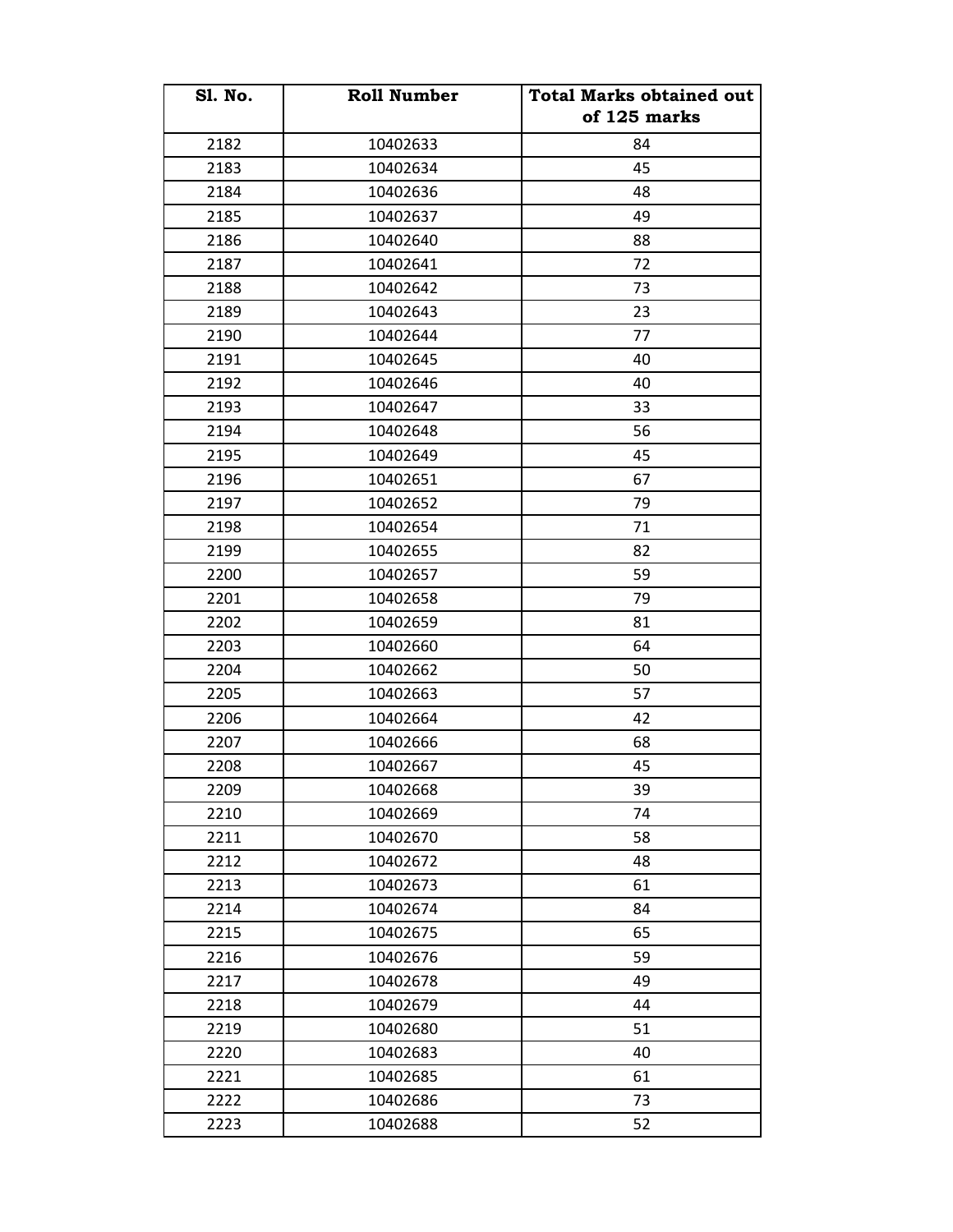| <b>S1. No.</b> | <b>Roll Number</b> | <b>Total Marks obtained out</b><br>of 125 marks |
|----------------|--------------------|-------------------------------------------------|
| 2224           | 10402689           | 45                                              |
| 2225           | 10402690           | 69                                              |
| 2226           | 10402691           | 37                                              |
| 2227           | 10402692           | 59                                              |
| 2228           | 10402693           | 66                                              |
| 2229           | 10402694           | 53                                              |
| 2230           | 10402695           | 39                                              |
| 2231           | 10402696           | 66                                              |
| 2232           | 10402697           | 65                                              |
| 2233           | 10402698           | 62                                              |
| 2234           | 10402699           | 52                                              |
| 2235           | 10402700           | 49                                              |
| 2236           | 10402702           | 77                                              |
| 2237           | 10402703           | 37                                              |
| 2238           | 10402704           | 49                                              |
| 2239           | 10402705           | 75                                              |
| 2240           | 10402707           | 53                                              |
| 2241           | 10402708           | 79                                              |
| 2242           | 10402711           | 36                                              |
| 2243           | 10402713           | 67                                              |
| 2244           | 10402714           | 29                                              |
| 2245           | 10402715           | 57                                              |
| 2246           | 10402716           | 37                                              |
| 2247           | 10402717           | 51                                              |
| 2248           | 10402718           | 63                                              |
| 2249           | 10402719           | 51                                              |
| 2250           | 10402720           | 72                                              |
| 2251           | 10402721           | 52                                              |
| 2252           | 10402722           | 72                                              |
| 2253           | 10402723           | 30                                              |
| 2254           | 10402724           | 48                                              |
| 2255           | 10402725           | 43                                              |
| 2256           | 10402726           | 81                                              |
| 2257           | 10402727           | 50                                              |
| 2258           | 10402728           | 49                                              |
| 2259           | 10402730           | 49                                              |
| 2260           | 10402731           | 80                                              |
| 2261           | 10402732           | 50                                              |
| 2262           | 10402733           | 50                                              |
| 2263           | 10402734           | 57                                              |
| 2264           | 10402735           | 72                                              |
| 2265           | 10402736           | 70                                              |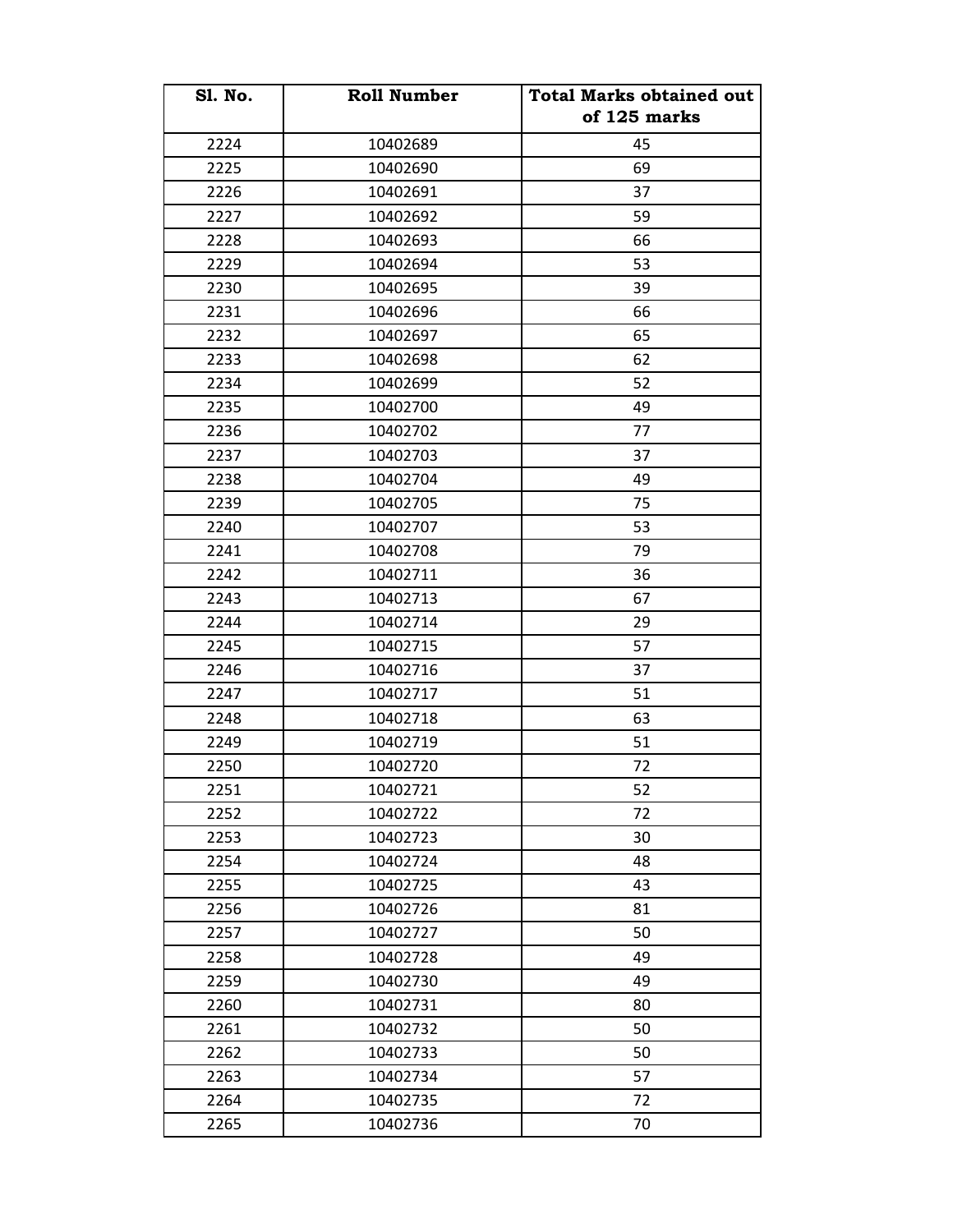| <b>S1. No.</b> | <b>Roll Number</b> | <b>Total Marks obtained out</b><br>of 125 marks |
|----------------|--------------------|-------------------------------------------------|
| 2266           | 10402737           | 57                                              |
| 2267           | 10402738           | 50                                              |
| 2268           | 10402739           | 60                                              |
| 2269           | 10402740           | 61                                              |
| 2270           | 10402742           | 41                                              |
| 2271           | 10402743           | 39                                              |
| 2272           | 10402745           | 41                                              |
| 2273           | 10402746           | 85                                              |
| 2274           | 10402747           | 46                                              |
| 2275           | 10402748           | 54                                              |
| 2276           | 10402749           | 32                                              |
| 2277           | 10402750           | 49                                              |
| 2278           | 10402751           | 64                                              |
| 2279           | 10402752           | 55                                              |
| 2280           | 10402753           | 37                                              |
| 2281           | 10502755           | 57                                              |
| 2282           | 10502756           | 51                                              |
| 2283           | 10502757           | 45                                              |
| 2284           | 10502758           | 69                                              |
| 2285           | 10502759           | 72                                              |
| 2286           | 10502760           | 45                                              |
| 2287           | 10502761           | 72                                              |
| 2288           | 10502763           | 77                                              |
| 2289           | 10502764           | 39                                              |
| 2290           | 10502765           | 80                                              |
| 2291           | 10502766           | 51                                              |
| 2292           | 10502767           | 40                                              |
| 2293           | 10502768           | 35                                              |
| 2294           | 10502769           | 49                                              |
| 2295           | 10502770           | 47                                              |
| 2296           | 10502772           | 48                                              |
| 2297           | 10502773           | 42                                              |
| 2298           | 10502774           | 58                                              |
| 2299           | 10502775           | 54                                              |
| 2300           | 10502776           | 54                                              |
| 2301           | 10502777           | 53                                              |
| 2302           | 10502778           | 44                                              |
| 2303           | 10502779           | 42                                              |
| 2304           | 10502781           | 71                                              |
| 2305           | 10502782           | 66                                              |
| 2306           | 10502783           | 54                                              |
| 2307           | 10502785           | 75                                              |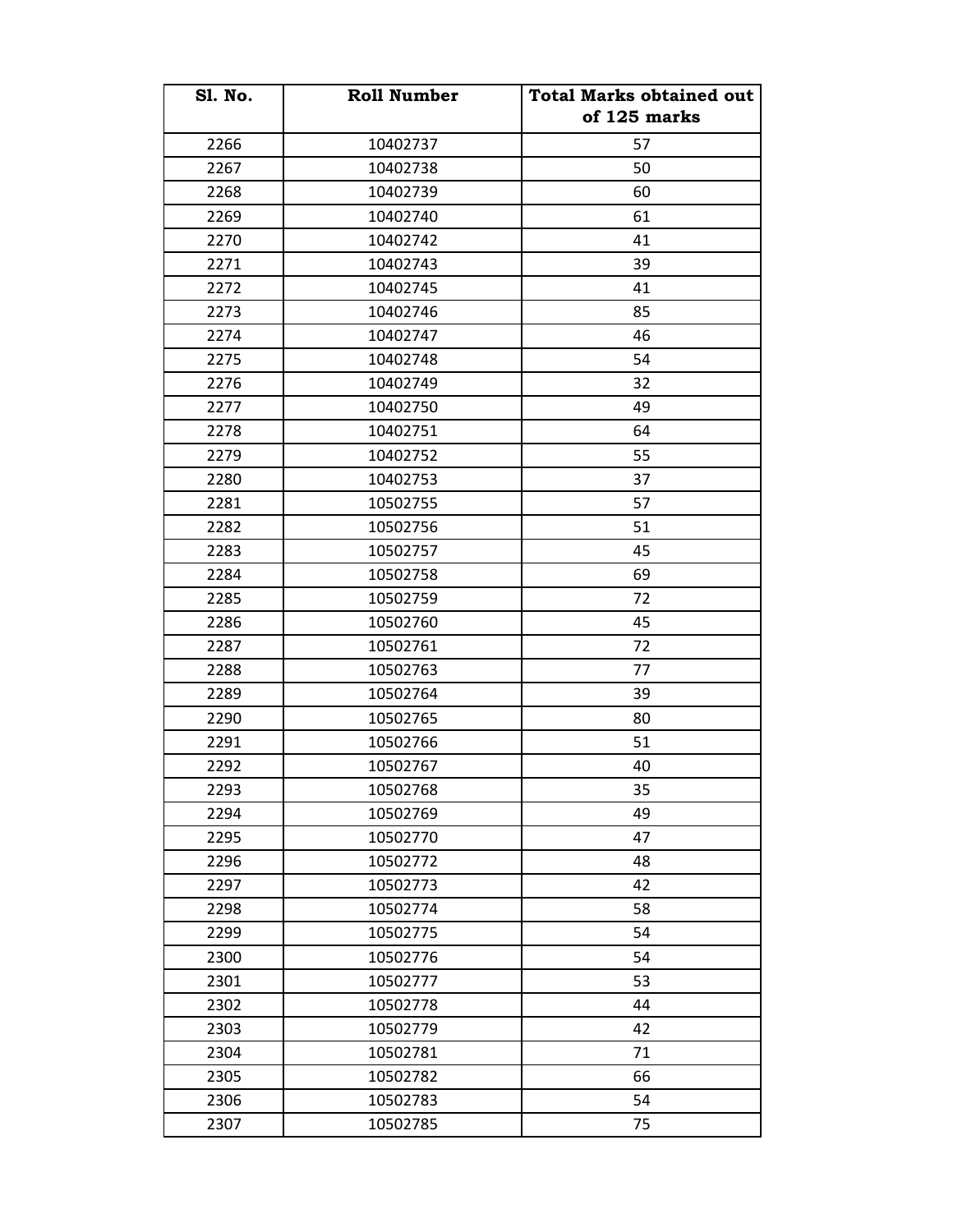| <b>S1. No.</b> | <b>Roll Number</b> | <b>Total Marks obtained out</b><br>of 125 marks |
|----------------|--------------------|-------------------------------------------------|
| 2308           | 10502786           | 46                                              |
| 2309           | 10502787           | 43                                              |
| 2310           | 10502788           | 58                                              |
| 2311           | 10502789           | 52                                              |
| 2312           | 10502790           | 41                                              |
| 2313           | 10502791           | 83                                              |
| 2314           | 10502793           | 74                                              |
| 2315           | 10502794           | 79                                              |
| 2316           | 10502795           | 54                                              |
| 2317           | 10502797           | 38                                              |
| 2318           | 10502799           | 63                                              |
| 2319           | 10502800           | 56                                              |
| 2320           | 10502801           | 64                                              |
| 2321           | 10502802           | 43                                              |
| 2322           | 10502803           | 33                                              |
| 2323           | 10502804           | 70                                              |
| 2324           | 10502805           | 71                                              |
| 2325           | 10502806           | 48                                              |
| 2326           | 10502807           | 63                                              |
| 2327           | 10502808           | 62                                              |
| 2328           | 10502810           | 82                                              |
| 2329           | 10502811           | 29                                              |
| 2330           | 10502812           | 39                                              |
| 2331           | 10502813           | 52                                              |
| 2332           | 10502814           | 38                                              |
| 2333           | 10502815           | 72                                              |
| 2334           | 10502816           | 67                                              |
| 2335           | 10502818           | 46                                              |
| 2336           | 10502820           | 64                                              |
| 2337           | 10502821           | 74                                              |
| 2338           | 10502823           | 38                                              |
| 2339           | 10502824           | 52                                              |
| 2340           | 10502826           | 51                                              |
| 2341           | 10502827           | 50                                              |
| 2342           | 10502828           | 44                                              |
| 2343           | 10502829           | 81                                              |
| 2344           | 10502830           | 83                                              |
| 2345           | 10502831           | 63                                              |
| 2346           | 10502832           | 77                                              |
| 2347           | 10502833           | 58                                              |
| 2348           | 10502834           | 43                                              |
| 2349           | 10502835           | 64                                              |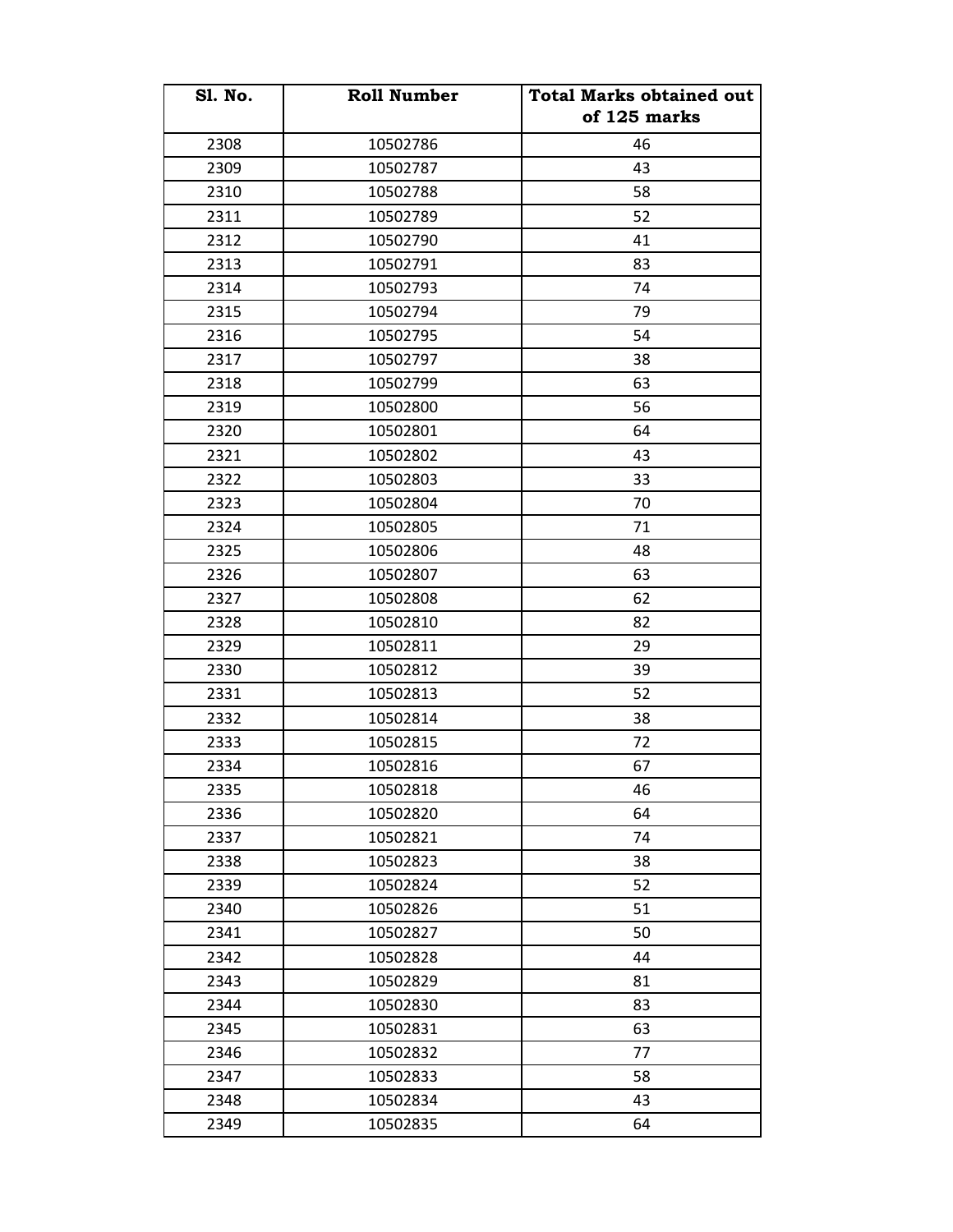| <b>S1. No.</b> | <b>Roll Number</b> | <b>Total Marks obtained out</b><br>of 125 marks |
|----------------|--------------------|-------------------------------------------------|
| 2350           | 10502837           | 74                                              |
| 2351           | 10502838           | 74                                              |
| 2352           | 10502839           | 34                                              |
| 2353           | 10502841           | 37                                              |
| 2354           | 10502842           | 69                                              |
| 2355           | 10502843           | 63                                              |
| 2356           | 10502844           | 58                                              |
| 2357           | 10502845           | 29                                              |
| 2358           | 10502846           | 50                                              |
| 2359           | 10502847           | 54                                              |
| 2360           | 10502848           | 60                                              |
| 2361           | 10502849           | 86                                              |
| 2362           | 10502850           | 64                                              |
| 2363           | 10502851           | 50                                              |
| 2364           | 10502852           | 47                                              |
| 2365           | 10502853           | 38                                              |
| 2366           | 10502856           | 58                                              |
| 2367           | 10502858           | 51                                              |
| 2368           | 10502859           | 64                                              |
| 2369           | 10502860           | 55                                              |
| 2370           | 10502862           | 37                                              |
| 2371           | 10502863           | 60                                              |
| 2372           | 10502864           | 59                                              |
| 2373           | 10502865           | 63                                              |
| 2374           | 10502867           | 46                                              |
| 2375           | 10502868           | 27                                              |
| 2376           | 10502870           | 52                                              |
| 2377           | 10502871           | 46                                              |
| 2378           | 10502872           | 85                                              |
| 2379           | 10502873           | 64                                              |
| 2380           | 10502874           | 55                                              |
| 2381           | 10502875           | 87                                              |
| 2382           | 10502876           | 42                                              |
| 2383           | 10502877           | 83                                              |
| 2384           | 10502878           | 60                                              |
| 2385           | 10502879           | 31                                              |
| 2386           | 10502880           | 70                                              |
| 2387           | 10502881           | 68                                              |
| 2388           | 10502882           | 78                                              |
| 2389           | 10502883           | 68                                              |
| 2390           | 10502884           | 80                                              |
| 2391           | 10502885           | 76                                              |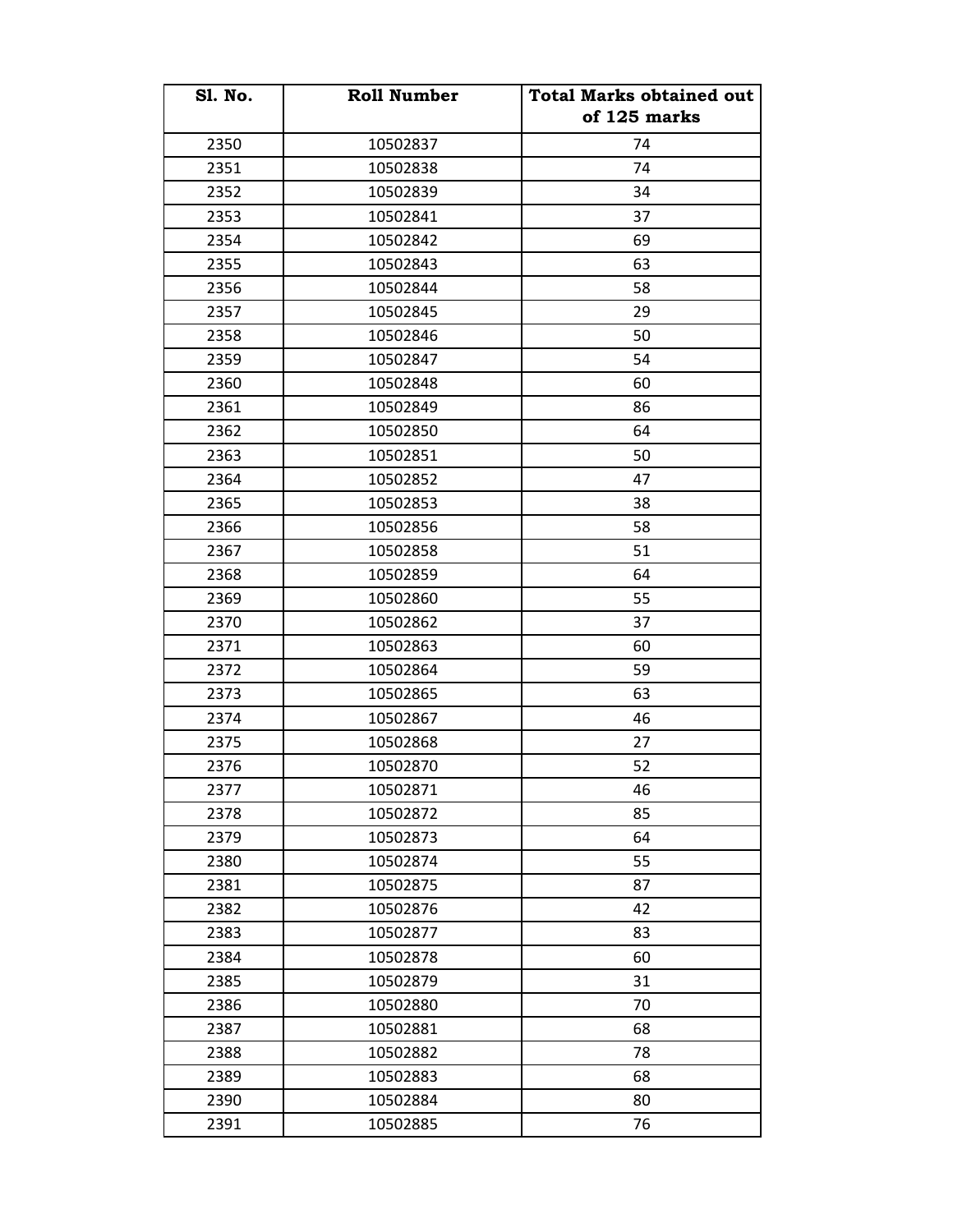| <b>S1. No.</b> | <b>Roll Number</b> | <b>Total Marks obtained out</b><br>of 125 marks |
|----------------|--------------------|-------------------------------------------------|
| 2392           | 10502886           | 61                                              |
| 2393           | 10502888           | 47                                              |
| 2394           | 10502889           | 54                                              |
| 2395           | 10502890           | 66                                              |
| 2396           | 10502891           | 53                                              |
| 2397           | 10502892           | 51                                              |
| 2398           | 10502894           | 64                                              |
| 2399           | 10502895           | 43                                              |
| 2400           | 10502896           | 37                                              |
| 2401           | 10502897           | 53                                              |
| 2402           | 10502898           | 40                                              |
| 2403           | 10502899           | 40                                              |
| 2404           | 10502900           | 77                                              |
| 2405           | 10502901           | 43                                              |
| 2406           | 10502902           | 57                                              |
| 2407           | 10502903           | 93                                              |
| 2408           | 10502904           | 93                                              |
| 2409           | 10502905           | 70                                              |
| 2410           | 10502906           | 44                                              |
| 2411           | 10502907           | 34                                              |
| 2412           | 10502908           | 42                                              |
| 2413           | 10502910           | 50                                              |
| 2414           | 10502912           | 72                                              |
| 2415           | 10502914           | 28                                              |
| 2416           | 10502915           | 48                                              |
| 2417           | 10502916           | 56                                              |
| 2418           | 10502918           | 62                                              |
| 2419           | 10502919           | 48                                              |
| 2420           | 10502920           | 48                                              |
| 2421           | 10502921           | 61                                              |
| 2422           | 10502923           | 64                                              |
| 2423           | 10502924           | 32                                              |
| 2424           | 10502925           | 65                                              |
| 2425           | 18954541           | 40                                              |
| 2426           | 19454340           | 49                                              |
| 2427           | 19454342           | 51                                              |
| 2428           | 19454343           | 52                                              |
| 2429           | 19454344           | 61                                              |
| 2430           | 19454345           | 72                                              |
| 2431           | 19454346           | 43                                              |
| 2432           | 19454347           | 78                                              |
| 2433           | 19454348           | 40                                              |